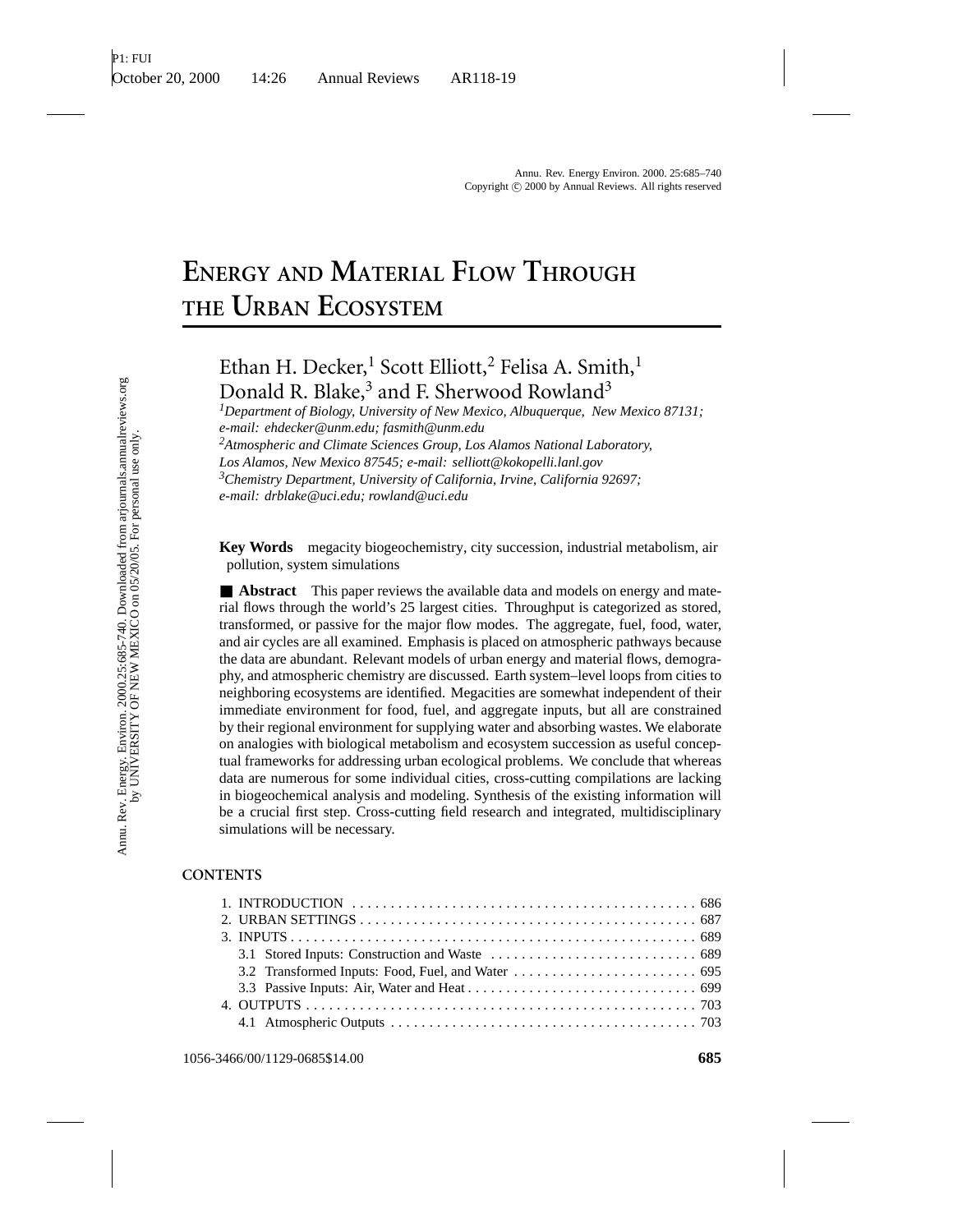### **1. INTRODUCTION**

The growth and urbanization of the global human population over the past 300 years has resulted in the construction of cities of unprecedented size and form. The world's megacities [those estimated to contain more than 10 million inhabitants by 2010 (1)] offer the most striking examples of the environmental and energy problems that accompany intense urbanization. Although megacities in developed countries appear to have solved the most pressing health and economic problems, rapid growth in developing countries has led to extreme shortages of basic social services, a glaring lack of infrastructure, chronic air and water pollution, and questions about the future for urban residents. Simultaneously, the human species has come to dominate the ecology of the entire planet (2). The roles played by large settlements in the global biosphere and in geochemical cycling remain understudied.

As cities grow, the flow of energy and material through them increases. This occurs through human socioeconomic activities of transforming and transferring food, goods, energy, and services. It is unclear whether there are qualitative, quantitative, or categorical differences among megacities or between smaller and larger cities in terms of energy and material fluxes. Most summaries of energy use refer to the country level (3), and most analyses of cities address either human health or environmental pollution (1).

Here we examine the energy and material flows through the 25 largest cities of the world. For the most part they consist of a densely populated core and its heavilybuilt surroundings. Whereas the central city might have 2 million residents, each metropolitan area contains between 7 and 28 million people, depending on how the metropolitan region is defined (4–6). For example, Manhattan (New York County) had a 1990 population of 1,487,536 (7). New York City—including Manhattan, the Bronx, Brooklyn, Queens, and Staten Island—contained 7,322,564 people. The population of the New York Primary Metropolitan Statistical Area (PMSA) was 8,546,846 (8). The New York-Northern New Jersey-Long Island Consolidated MSA, which includes parts of four states (New York, New Jersey, Connecticut, and Pennsylvania), had a 1990 population of 19,549,649.

Similar variation occurs with measures of city area, as different agencies adopt their own criteria. Using New York as an example again, the five borough area of New York City covers  $787 \text{ km}^2$ , whereas the CMSA covers  $3,585 \text{ km}^2$  (1). Based on satellite images of the earth at night, New York is part of a continuous cluster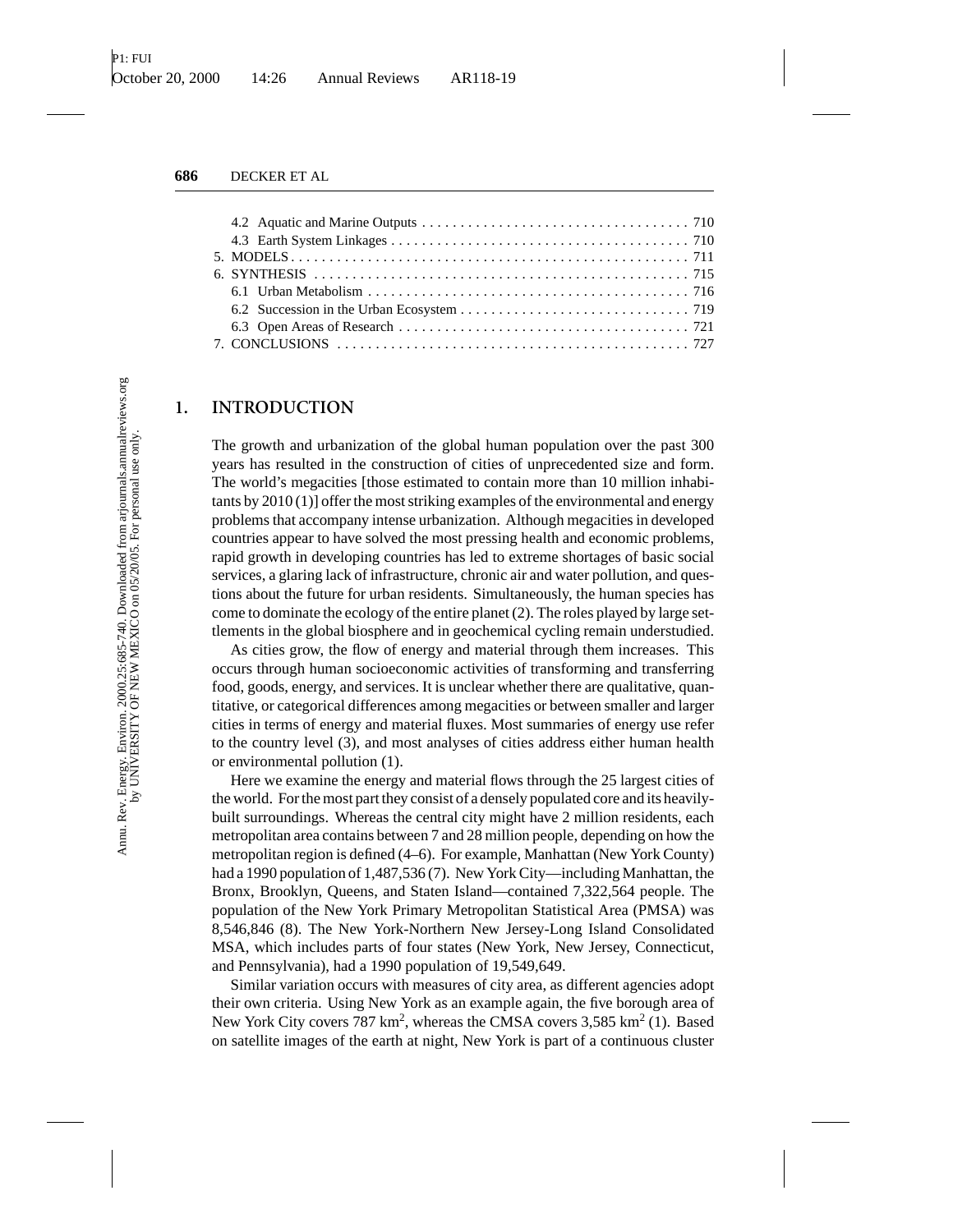of light that stretches 9,706 km<sup>2</sup> within New York State and  $43,448$  km<sup>2</sup> across the eastern seaboard (9). Because all cities are symbiotic with the agricultural lands that feed their populations, the term metro-agro-plex has recently been used to describe contiguous, continental-scale, industrial-agricultural systems (10).

For the purposes of this review, megacities are defined as by the UN (1). This definition is also reasonable considering that the globalization of food and fuel supplies is loosening the dependence of cities on their immediate surroundings for their resources (11, 12). Much of the available data, however, are based on other definitions of urban area. Therefore, measures that are sensitive to city size, either in population or area, may have considerable error; furthermore, they may not correspond to measures of other variables even for the same city if they are not calculated for identical areas.

We begin with a summary of climate and geography of megacities, describing the major large-scale features of urban environments. Available data are reviewed on energy and material inputs and outputs, focusing on fuels, water and air chemistry, and transport. Inputs are categorized as either stored (e.g. construction materials for urban infrastructure and solid waste in landfills), transformed (e.g. food, fuel, and water), or passive (e.g. air, water, and solar radiation). Outputs are classified as atmospheric or aquatic and marine, as exported goods only comprise a small fraction of urban flows. Our emphasis is on atmospheric outputs and processes, with particular attention to Mexico City, because more data are available. Linkages among inputs and outputs are made, as well as connections to the largerscale earth system processes that affect and are affected by those at the level of the city. We then discuss relevant models of urban energy and material fluxes, demography, and atmospheric chemistry.

To synthesize available data and models within a conceptual, biological, and geophysical framework, we utilize two analogies: biological metabolism and ecosystem succession. Energy and material flows through human settlements are conceived as urban metabolism (13), in which material inputs are transformed into useful energy, physical structure, and waste. Principles of ecosystem succession are used to explore ways in which city development differs from that of wild ecosystems (14). We use the term wild, as opposed to natural, to distinguish ecosystems not managed by humans from those that have been domesticated to serve human needs. Human-dominated ecosystems are still "natural". Each analogy offers options for synthesis of current knowledge and suggests future areas of research. Finally, several open areas of investigation are delineated, and anecdotal examples of potential future study strategies are drawn from recent work in Asia and the Americas.

#### **2. URBAN SETTINGS**

The world's largest cities are primarily found in mid-latitude regions (Figure 1; see color insert). For the most part, they lie near large sources of water. Most megacities are port towns near large river mouths and within 100 km of a coast.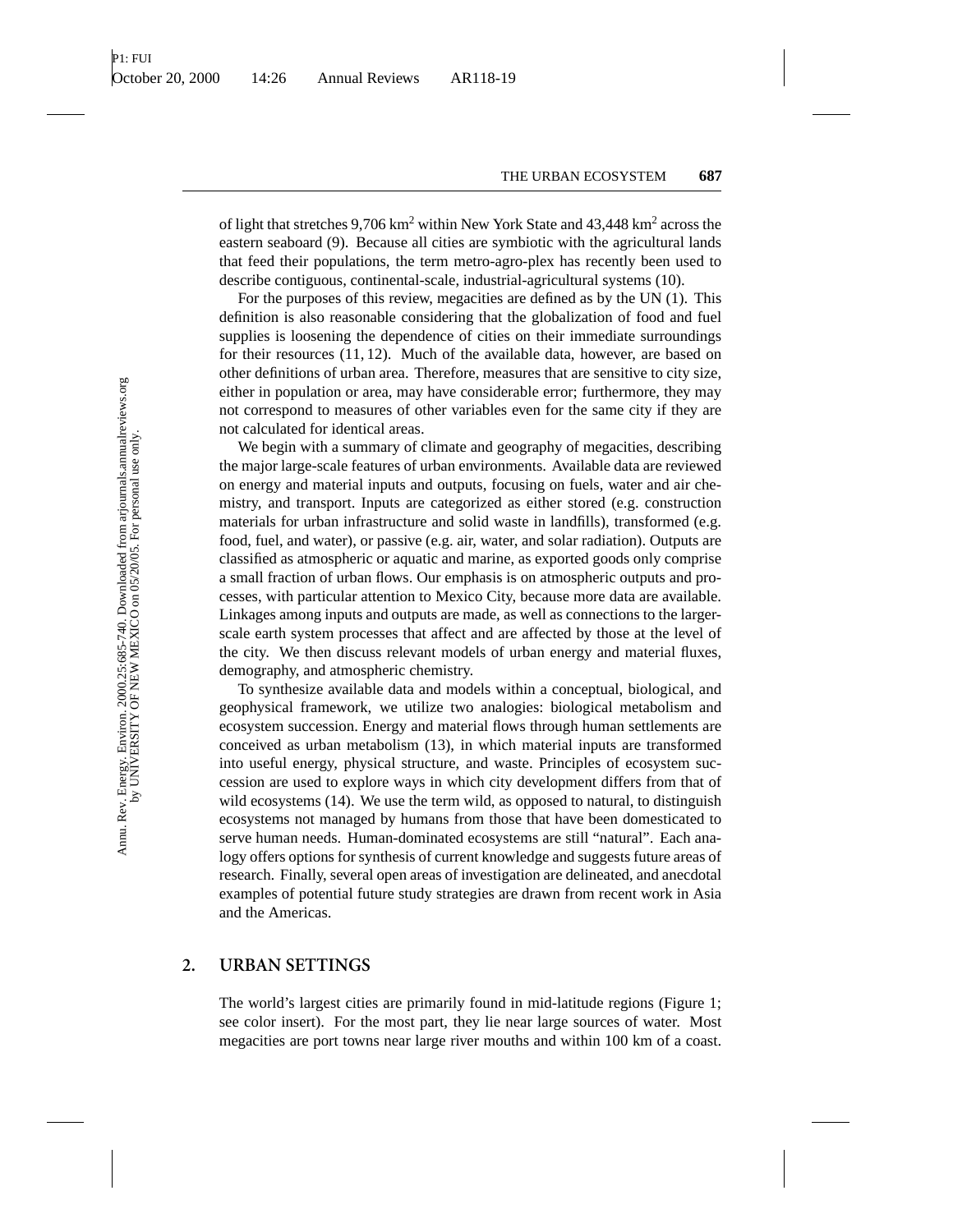There are several exceptions, however. Moscow and Delhi are both inland river towns, and Mexico City and Tehran currently have no major body of water nearby. Mexico City actually began as Tenochtitlan, the island capital of the Aztec empire, situated in the middle of Lake Texcoco. When the conquistadores arrived in 1519, Tenochtitlan could only be reached by causeways several kilometers long. Hydrological reengineering has removed all but a small remnant of the lake and has caused the downtown area to undergo rapid sinkage (15, 16). Excluding Mexico City and Tehran (which are outliers at 2,240 m and 1,138 m, respectively), the mean elevation of the megacities is 121 m (Table 1).

Beyond these generalizations, megacities are found in a variety of settings. Regional topography varies from extremely flat to complex terrain. Mountains, if present, generally border the city and most construction is on flat land. Nine megacities are classified as temperate (Buenos Aires, Delhi, London, Los Angeles, Mexico City, Osaka, S˜ao Paulo, Shanghai, Tokyo), eight are tropical (Bangkok, Bombay, Calcutta, Dhaka, Jakarta, Lagos, Manila, Rio de Janeiro), four are arid (Cairo, Karachi, Tehran, Tianjin), and four are cold (Beijing, Moscow, New York, Seoul) (17). Annual precipitation varies dramatically from 25 mm in Cairo to 2,129 mm in Bombay, with a mean of 1,092 mm (18). Monthly mean temperature also varies greatly, as does climate equability (Table 1). Seasonal temperatures vary by only 1◦C in Jakarta, for example, but differ by 31◦C in Beijing (−5 to 26◦C).

The distribution of the world's largest metropolises, like that of population in general, is strongly skewed toward the Northern Hemisphere. This mainly reflects arrangement of the major land masses and distribution of arable land (19). However, the point is crucial to the role human population centers play in climate and earth system evolution (20). Atmospheric and aquatic emissions of pollutants mainly take place north of the equator and the inter tropical convergence zone (21). Interesting special cases are constituted by the urban areas of India. Because they lie in the path of the Asian monsoon, their plumes spill either over the Himalaya or out into the central Indian Ocean. Aerosol hazes in and around the Indian subcontinent are only beginning to be studied (22, 23). Other cities in the North inject their atmospheric effluent into the familiar trade winds and geostrophic westerlies of the global general circulation.

Few demographic and economic generalities can be made about the countries in which megacities are found (Table 2). They are not limited to, or even more common in the most populous countries, for example, but are found even in relatively small ones. Argentina, with a 1998 population of only 36 million, contains Buenos Aires, the twelfth largest city in the world. The percent of the national population found in one or more megacities varies greatly among countries and probably reflects a combination of historical events and physical constraints (24). Approximately 30% of the national population of both Argentina and Japan are found in one or more megacities, for instance, but for very different reasons. As an island nation with restricted land area and a high national population, it is not surprising that a high percentage of Japan's inhabitants are found in megacities. Argentina, however, is fairly large and has the smallest national population of any country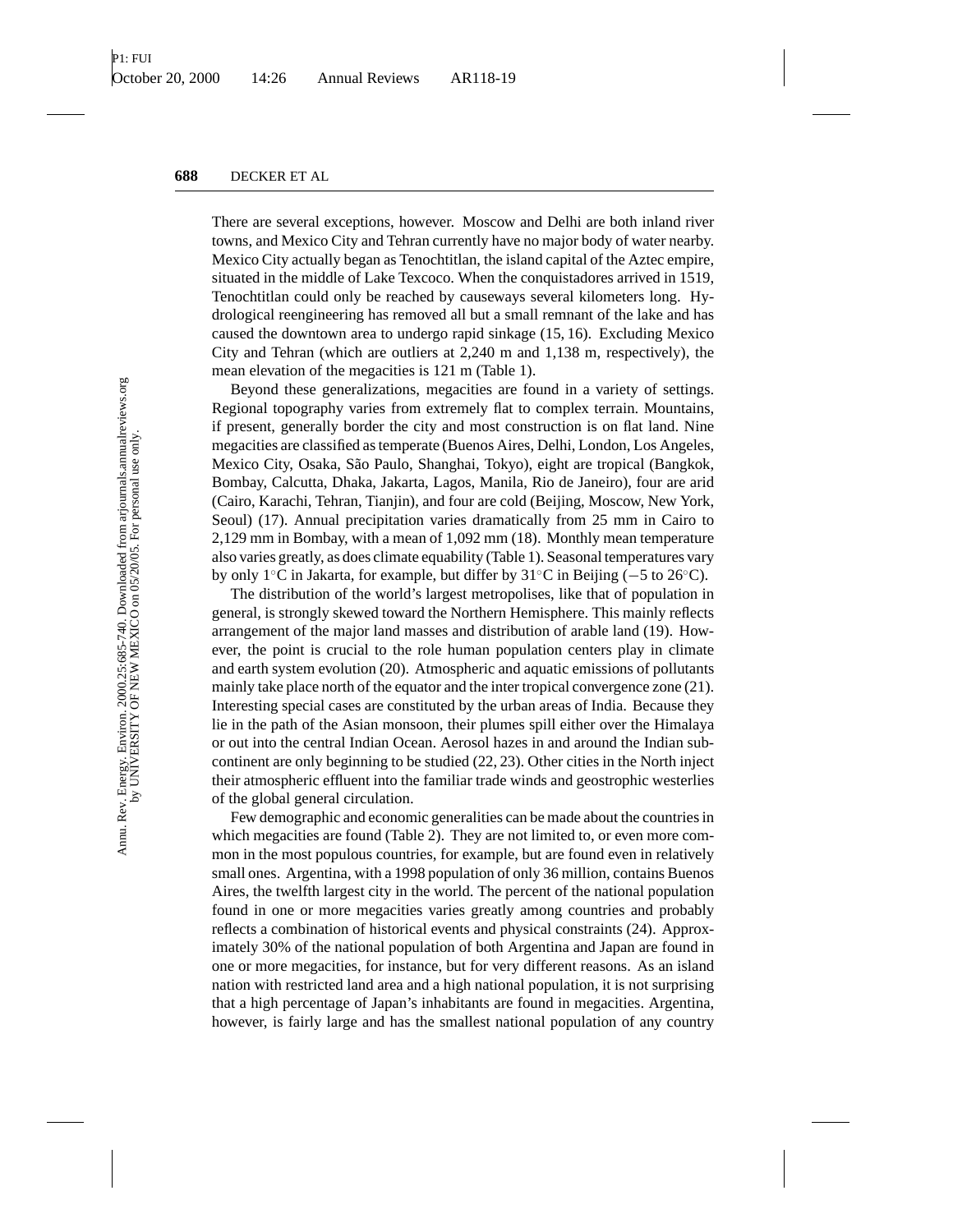containing a megacity. In fact, Buenos Aires is a classic example of a geopolitical primate urban area, dominating the culture and economy of Argentina. Primate cities tend to arise most often under colonial governments (25). Both Central and South America remained under Iberian sway until relatively recently.

Economic performance as measured by GDP or other factors varies widely among countries containing megacities (Table 2). In 1997, for example, per capita GDP ranged from US\$286 in Bangladesh to US\$33,265 in Japan (26). Whether megacity inhabitants performed better or worse than the country average is unclear. Although these data may be collected by urban agencies or national census bureaus, they are not widely disseminated. Socioeconomic data are typically only freely available for the national level. Consequently, very little cross-cutting analysis has been possible.

#### **3. INPUTS**

Urban systems gain matter and energy both actively (through human work) and passively. Active inputs include materials that are stored or transformed, or both. Stored materials become part of the urban built environment—such as stone, wood, and metals—or are used until they become waste products "stored" in landfills. Transformed materials include water, food, and fuel, which are converted to another form and then exported from the urban system as waste. Urban systems also passively gain a variety of substances. Water and waterborne materials come into the city through precipitation and surface flow. Gases and various airborne particulates enter through regional meteorological fluxes. Solar radiation inputs heat. Finally, living plants and animals migrate into the city (27).

This categorization may not be as natural as one based on cycles of major nutrients such as carbon and nitrogen. Nevertheless, we define these categories because of their pedagogical expedience. Active and passive inputs are not mutually exclusive, but materials are often perceived and used quite differently depending on how they enter the city. For example, actively imported water is a clear asset, whereas water passively input via precipitation is usually perceived as a nuisance. Also, the distinction between storage and transformation is clearly dependent on time scale; material turnover in the human component of the urban ecosystem requires on the order of weeks to months. However, classification of material as stored or transformed is useful for examining major pathways and components of urban material fluxes. Storage and transformation can also entail leakage. This is discussed below with particular reference to hydrocarbons and fossil fuels.

#### **3.1 Stored Inputs: Construction and Waste**

Humans actively import a huge variety of energy and materials into urban systems. Many of these substances, such as aggregates (stone, sand, and gravel), tar, wood, glass, metals, and plastics, become part of permanent structures. Excluding water,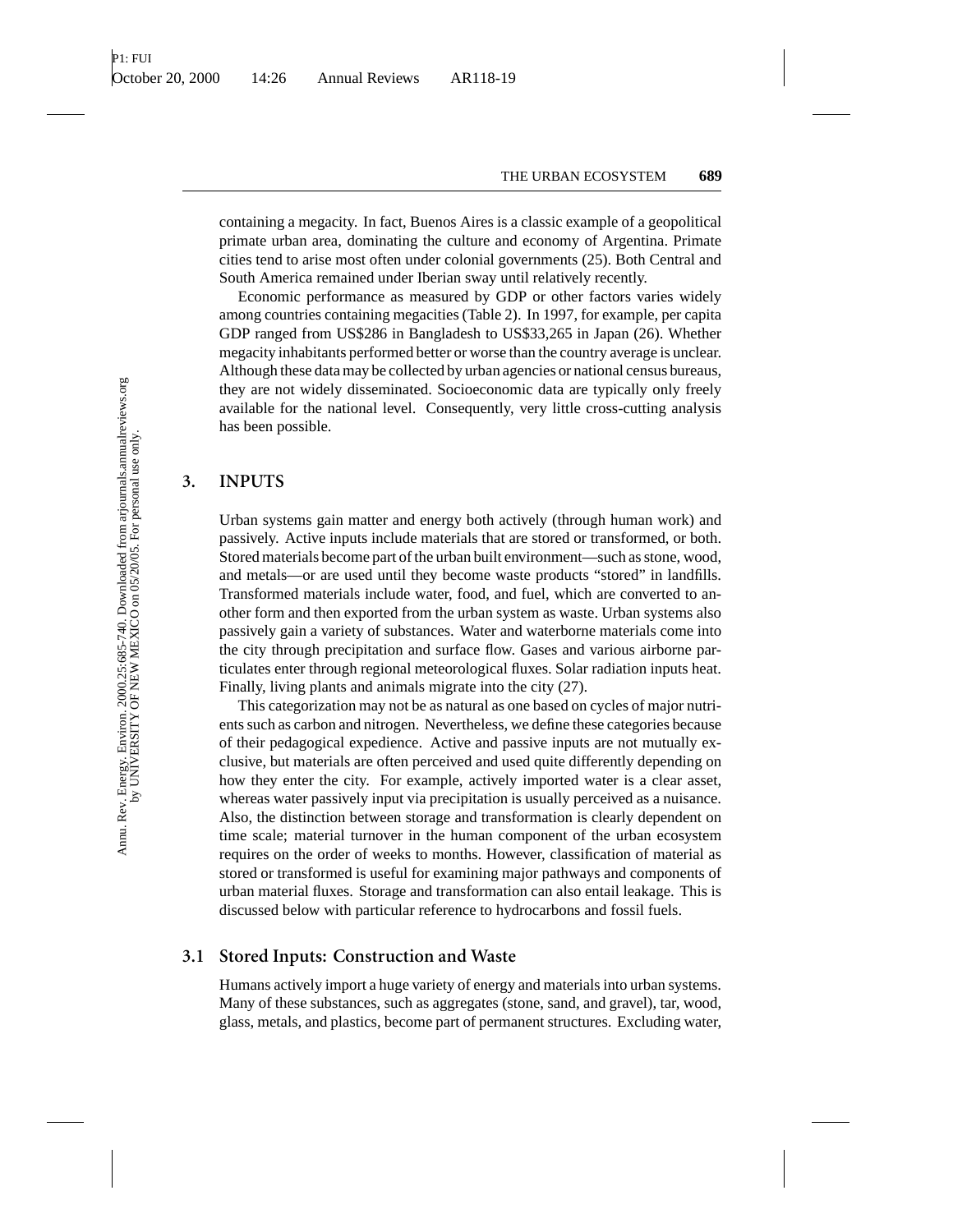Annu. Rev. Energy. Environ. 2000.25:685-740. Downloaded from arjournals.annualreviews.org<br>by UNIVERSITY OF NEW MEXICO on 05/20/05. For personal use only. Annu. Rev. Energy. Environ. 2000.25:685-740. Downloaded from arjournals.annualreviews.org by UNIVERSITY OF NEW MEXICO on 05/20/05. For personal use only.

**TABLE 1** Climatic features of world's megacities<sup>a</sup>

| TABLE <sub>1</sub>  | Climatic features of world's megacities <sup>a</sup> |                  |               |                 |           |                    |                    |           |
|---------------------|------------------------------------------------------|------------------|---------------|-----------------|-----------|--------------------|--------------------|-----------|
|                     | Elev.                                                | Precip.          | Tmin          | Tmax            |           | Climate zone       | body of<br>Nearest |           |
| άty                 | $\widehat{a}$                                        | (mm)             | ପ୍ର           | $\widehat{Q}$   | Major     | Minor              | water              | Topo.     |
| Karachi             | $\overline{c}$                                       | 231              | $\infty$      | ಸ               | Arid      | Desert             | Ocean              | Level     |
| Cairo               | 74                                                   | 25               | ᅺ             | $\overline{28}$ | Arid      | Desert, hot summer | River              | Level     |
| Tehran              | 1138                                                 | 241              |               | $\Im$           | Arid      | Steppe             | Landlocked         | Level     |
| Tianjin             | $\circ$                                              | 525              | $\vec{a}$     | 27              | Arid      | Steppe             | River              | Level     |
| Beijing             | $\frac{4}{3}$                                        | 635              | $\sim$        | $\delta$        | Cold      | Hot summer         | River              | Level     |
| Seoul               | $50\,$                                               | 1365             | $\frac{4}{1}$ | 25              | Cold      | Hot summer         | River              | Mountains |
| Moscow              | 156                                                  | $\overline{601}$ | $\frac{1}{1}$ | $\overline{0}$  | Cold      | Moist, cool summer | River              | Level     |
| New York            | $\supseteq$                                          | 1054             |               | 25              | Cold      | Moist, hot summer  | Delta              | Level     |
| Delhi               | 216                                                  | 706              | $\vec{r}$     | 34              | Temperate | Dry winter         | River              | Level     |
| London              | 5                                                    | 589              | n             | $\overline{0}$  | Temperate | Humid, cool summer | Delta              | Level     |
| <b>Buenos Aires</b> | 25                                                   | 1005             | ≌             | 25              | Temperate | Humid, hot summer  | Delta              | Level     |
| Shanghai            | n                                                    | 144              |               | 28              | Temperate | Humid, hot summer  | River              | Level     |
| Osaka               | 597                                                  | 1342             |               | 28              | Temperate | Humid, hot summer  | Delta              | Level     |
| Tokyo               | 100                                                  | 1523             |               | 26              | Temperate | Humid, hot summer  | Delta              | Level     |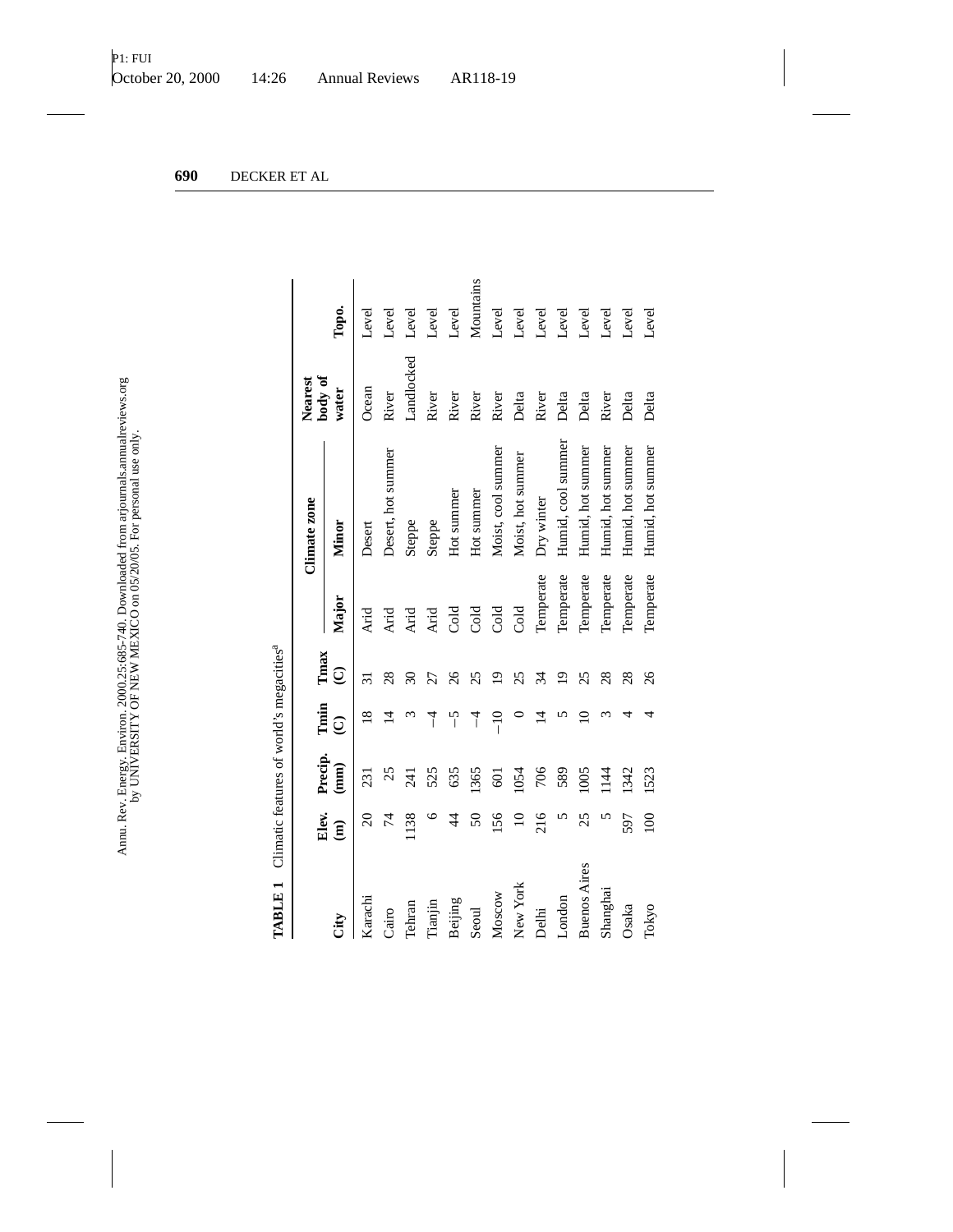|           |            | "Elev, elevation; Precip, annual precipitation; Tmin, monthly mean minimum temperature; Tmax, monthly mean maximum temperature; Topo, topo- |                 |                          |                |      |      |                |
|-----------|------------|---------------------------------------------------------------------------------------------------------------------------------------------|-----------------|--------------------------|----------------|------|------|----------------|
| Level     | Ocean      | Savanna                                                                                                                                     | <b>Tropical</b> | $\overline{\mathcal{E}}$ | $\overline{z}$ | 2129 |      | Bombay         |
| Level     | River      | Savanna                                                                                                                                     | Tropical        |                          | $\overline{c}$ | 1634 |      | Calcutta       |
| Level     | River      | Savanna                                                                                                                                     | Tropical        |                          | 25             | 1476 |      | Bangkok        |
| Level     | Ocean      | Rainforest                                                                                                                                  | Tropical        | 29                       | 25             | 2051 |      | Manila         |
| Level     | Delta      | Rainforest                                                                                                                                  | Tropical        | 29                       | $\frac{8}{18}$ | 1997 |      | Dhaka          |
| Level     | Delta      | Rainforest                                                                                                                                  | Tropical        |                          | 26             | 1821 |      | Jakarta        |
| Level     | Ocean      | Rainforest                                                                                                                                  | Tropical        | $^{28}$                  | 25             | 1740 | 34   | Lagos          |
| Mountains | Delta      | Rainforest                                                                                                                                  | Tropical        |                          |                |      | 400  | Rio de Janeiro |
| Mountains | River      | Rainforest                                                                                                                                  | Tropical        |                          |                | 1387 | 800  | São Paulo      |
| Mountains | Landlocked |                                                                                                                                             | Temperate       |                          |                | 634  | 2240 | Mexico City    |
| Mountains | Ocean      | Mediterranean                                                                                                                               | Temperate       | $\mathfrak{Z}$           | $\tilde{1}$    | 343  | 113  | Los Angeles    |

graphy  $(17,\,18).$ graphy (17, 18).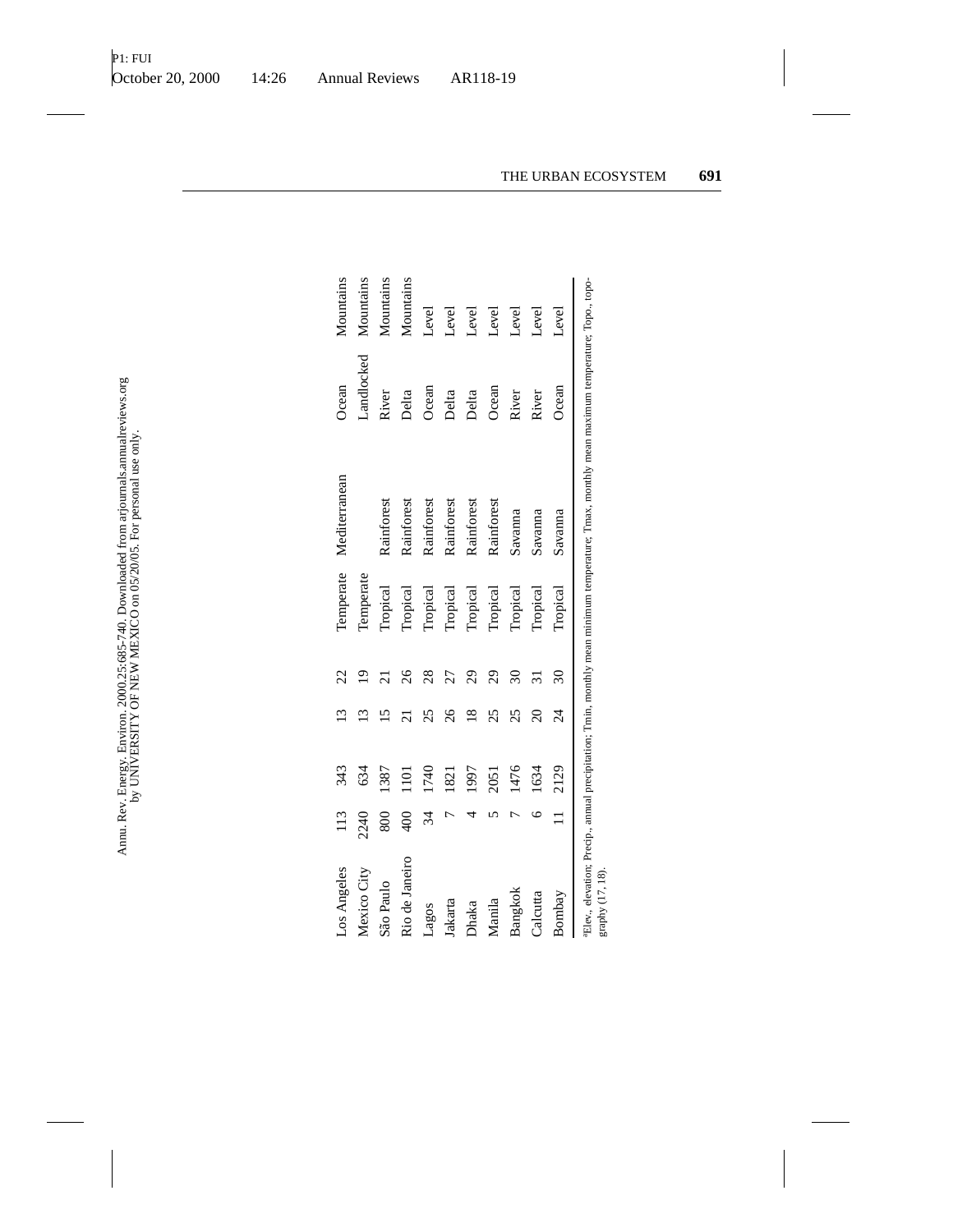|               | <b>Population</b> <sup>a</sup> | Weight <sup>b</sup> | GDP <sup>c</sup> |                 |
|---------------|--------------------------------|---------------------|------------------|-----------------|
| Country       | $(10^6)$                       | $(\%)$              | (US \$)          | EP <sup>d</sup> |
| Japan         | 126.28                         | 8.4, 22.10          | 33,265           | High            |
| Rep. of Korea | 46.11                          | 26.68               | 9,677            | High            |
| Thailand      | 60.30                          | 12.11               | 2,576            | High            |
| Indonesia     | 206.34                         | 6.83                | 1,055            | High            |
| China         | 1255.70                        | $1.0 - 1.37$        | 745              | High            |
| U.S.          | 274.03                         | 4.8, 6.08           | 28,789           | Medium          |
| U.K.          | 58.65                          | 12.45               | 21,921           | Medium          |
| Russian Fed.  | 147.43                         | 6.31                | 3,028            | Medium          |
| Iran          | 65.76                          | 11.10               | 2,466            | Medium          |
| Philippines   | 72.94                          | 14.81               | 1,151            | Medium          |
| Pakistan      | 148.17                         | 8.17                | 466              | Medium          |
| India         | 982.22                         | $1.2 - 1.84$        | 402              | Medium          |
| Bangladesh    | 124.77                         | 8.18                | 286              | Medium          |
| Argentina     | 36.12                          | 31.56               | 9,070            | Low             |
| <b>Brazil</b> | 165.85                         | 6.1, 10.70          | 4,930            | Low             |
| Mexico        | 95.83                          | 17.11               | 4,265            | Low             |
| Nigeria       | 106.41                         | 12.69               | 1,376            | Low             |
| Egypt         | 65.98                          | 16.22               | 1,168            | Low             |
|               |                                |                     |                  |                 |

**TABLE 2** Economic indicators of countries with megacities

<sup>a</sup>1998 country population. Source, Reference 24.

<sup>b</sup>Weight, % of national population living in megacity. Range reported for countries with several megacities.

c GDP, per capita 1997. Source, Reference 26.

d EP, economic performance. Source, Reference 274.

fuel, and food, nearly 75% of all materials consumed in the United States are aggregates (28). Of the remainder, industrial minerals such as cement and gypsum predominate, followed by plastics and other petroleum products.

Massive input of construction materials is ubiquitous across megacities. In Shanghai, 20 million square meters of floor space were built from 1990–1993 (29). New house construction is estimated to consume on average 450 kg of material per square meter of floor space, or 5.8 gigajoules when converted to energy and including direct and indirect energy expenditures (30). Thus, roughly 9.27 million tons of material (119.5 petajoules) were incorporated into Shanghai just through construction of new buildings. Further, the construction of high-rise buildings, which are very energy-intensive per square meter, increased exponentially during the 1980s from 3 to 45 new high-rises per year (31).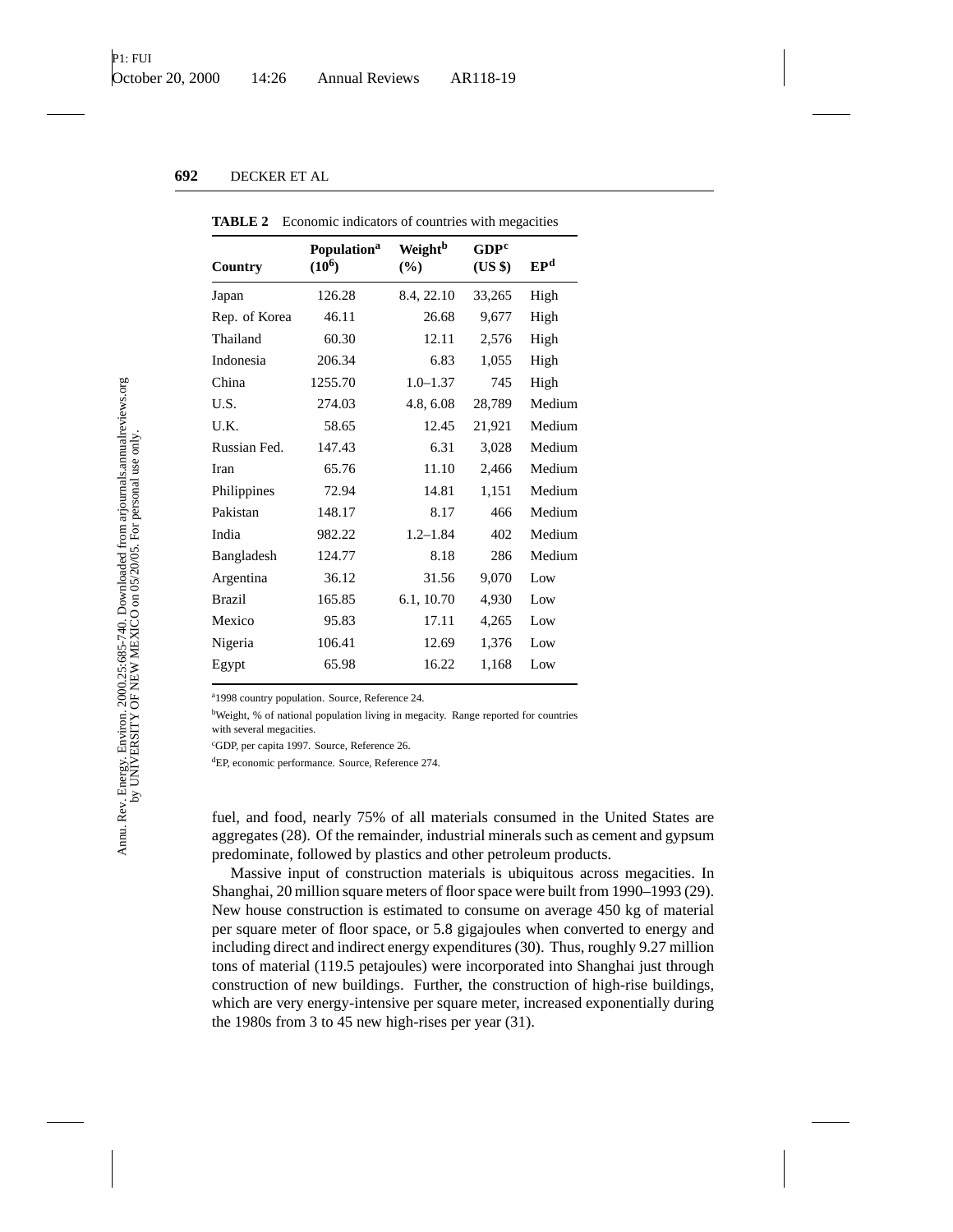The social and environmental costs of building can compare with normal maintenance and turnover. A typical megacity consumes on the order of 100 to 1000 petajoules of energy per year to operate its transportation, electrical, and climate control infrastructures (1). From the standpoint of global climate change, this ultimately translates to emission and buildup of atmospheric  $CO<sub>2</sub>$  and to the release of a variety of gaseous, particulate, and aqueous pollutants. Although megacities in developing countries are expanding faster than those in developed areas (32), economically advanced nations usually have higher per capita rates of material consumption (3). Little is known about comparative quantity and type of material inputs across the larger urban areas or whether inputs scale linearly with city size.

Some construction materials, as well as remnants of food and textiles, ultimately end up being stored in landfills or incinerated. The solids and liquids in such waste repositories consist, crudely speaking, of aggregate, wood (paper), glass, metals, food refuse, and plastic (3). In Mexico City, 43% of solid waste is food refuse; the rest is largely paper products, glass, and diapers (33). However, urban solid waste data are not routinely collected or compiled by metropolitan or international agencies.

In many megacities, less than half of the population is served by municipal solid waste services (Table 3). Lack of service is particularly severe in squatter and tenement communities on the urban perimeter, some of which contain millions of residents (34). These communities are being settled much faster than municipal services can be extended to them. Estimates of solid waste production and destination are therefore difficult to construct and fraught with uncertainty and unrealistic precision. Where estimates account only for the city center, generation rates for the entire metropolis will be underestimated and collection rates will be overestimated. Furthermore, estimates may be biased by municipal agencies that inflate rates of waste collection and sanitary disposal.

Rates of solid waste generation vary widely across megacities, generally increasing with level of development (Table 3). Waste destination also varies greatly, from dumping in unlined landfills to incineration for electricity generation. In Mexico City, over 29% of solid waste ends up in illegal dumps (33). In Los Angeles, 10% is recycled (35). And in Tokyo, remarkably, over 60% is recycled (36). However, urban waste management is a serious problem in the space-limited metropolis. Because of the lack of open land in the Tokyo area, islands of waste are being built in Tokyo Bay (37).

Though recycling rates are otherwise generally low, a large proportion of solid waste is recyclable. In New York City, up to 75% is recyclable or compostable (38), though all urban waste goes to landfill. Recycling processes appear to shift from informal systems of scavenging to formal municipal programs as development increases (39, 40).

Waste destination also has direct consequences for leakage rates for various pollutants. Labile organics leach into the ground or surface waters or enter the atmosphere. Globally, landfills are a major source of the greenhouse gas methane (21). Ethane and other hydrocarbons are also generated, and their atmospheric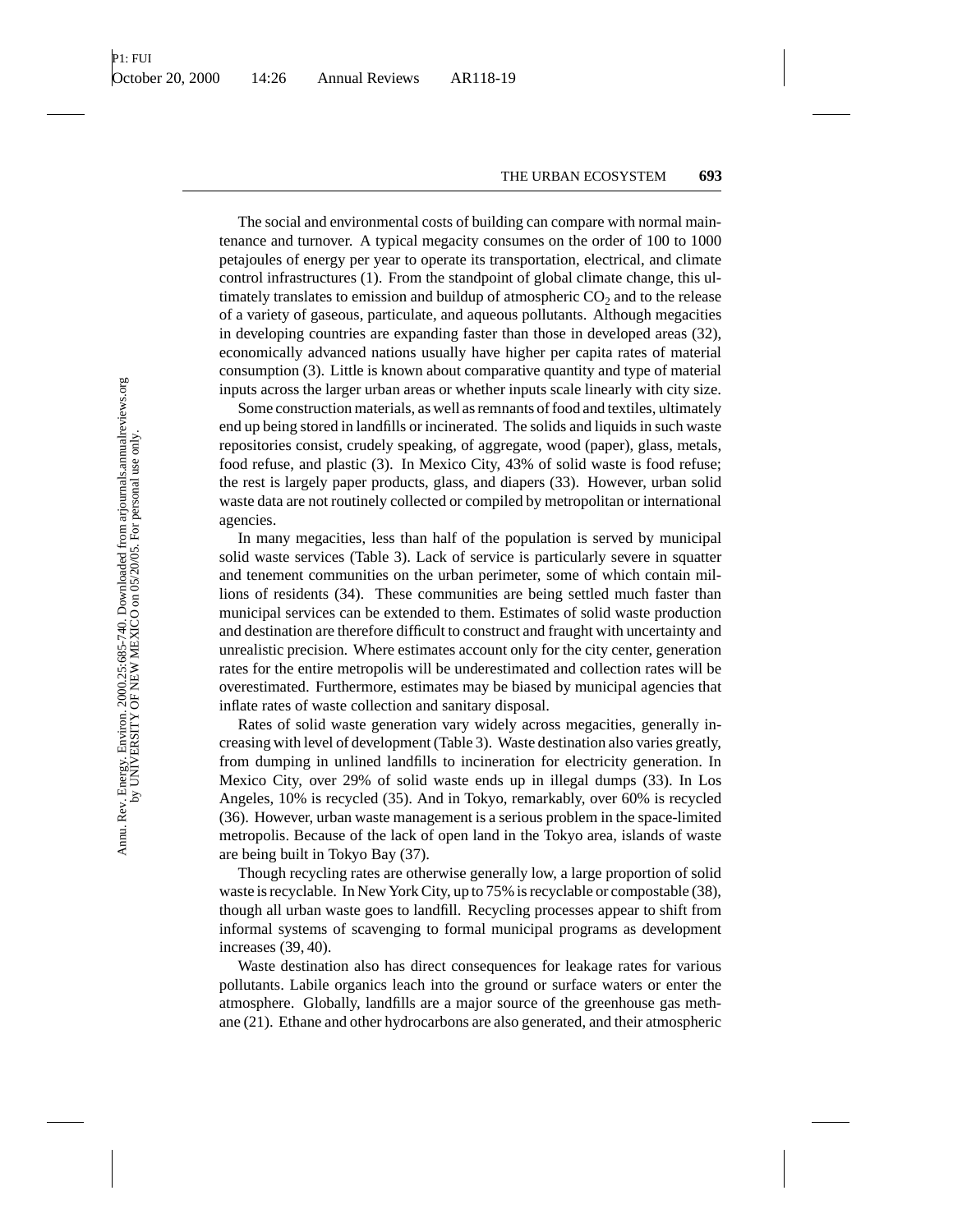| City                | Solid waste<br>generation<br>(tons/day) | <b>Solid</b><br>waste<br>collection<br>(%) | Landfill<br>(%)  | <b>Piped</b><br>water<br>(%) | Water use<br>(kilotons/<br>day) | <b>Sewerage</b><br>(%)    | <b>Sewage</b><br>treated<br>(%) |
|---------------------|-----------------------------------------|--------------------------------------------|------------------|------------------------------|---------------------------------|---------------------------|---------------------------------|
| Bangkok             | 6,000 <sup>b</sup>                      | 90 <sup>b</sup>                            | 90 <sup>c</sup>  | 65 <sup>c</sup>              |                                 | 2 <sub>b</sub>            | 0 <sup>b</sup>                  |
| Beijing             |                                         |                                            |                  |                              |                                 |                           |                                 |
| Bombay              | $5,000$ c                               | 90                                         | 94 <sup>c</sup>  | 55                           | 1,900                           | 51                        | 10                              |
| <b>Buenos Aires</b> |                                         |                                            |                  |                              |                                 |                           |                                 |
| Cairo               | 4,800                                   | 65                                         |                  | 89                           |                                 | 91                        | 98                              |
| Calcutta            |                                         | 55 <sup>c</sup>                            |                  | 50 <sup>c</sup>              |                                 | 45 <sup>c</sup>           |                                 |
| Delhi               | 12,000                                  | 77                                         |                  | 57                           | 1,300                           | 40                        | 69                              |
| Dhaka               | 780                                     | 50                                         |                  | $25^{\rm d} - 80$            | 900                             | $18^{\circ} - 44$         | 55                              |
| Jakarta             | $13,400^{\circ}$                        | 60 <sup>e</sup>                            | 99 <sup>c</sup>  | 15                           | 2,200                           | $\mathbf{0}$              | 16                              |
| Karachi             |                                         | 33 <sup>c</sup>                            |                  | 40 <sup>c</sup>              | 1,540 <sup>f</sup>              | 16 <sup>f</sup>           |                                 |
| Lagos               | 3,100                                   | 8                                          |                  | 65                           | 720                             | $\mathfrak{2}$            | $\overline{2}$                  |
| London              |                                         |                                            |                  |                              |                                 |                           |                                 |
| Los Angeles         | $20,360$ <sup>g</sup>                   | 100 <sup>g</sup>                           | 89g              |                              |                                 |                           |                                 |
| Manila              | 6,500                                   | 85                                         |                  | 95                           |                                 | $11^{\circ}-80$           |                                 |
| Mexico City         | $15,046^h$                              | 70 <sup>c</sup>                            |                  |                              | $27 - 45$ °                     | $32^{\rm h} - 80^{\rm c}$ |                                 |
| Moscow              | $4.490^{j}$                             | 100                                        |                  | 100                          | 5,100                           | 100                       | 100                             |
| New York            | 13,000 <sup>k</sup>                     | 100 <sup>k</sup>                           | 100 <sup>k</sup> | 100                          | 7,600                           | 99                        | 100                             |
| Osaka               |                                         |                                            |                  |                              |                                 |                           |                                 |
| Rio de Janeiro      | 10,900                                  | 88                                         |                  | 95                           | 3,000                           | 87                        | 23                              |
| Sao Paulo           | $20,200^{\circ}$                        | 90 <sup>c</sup>                            | 95 <sup>c</sup>  | 95 <sup>c</sup>              |                                 | 36 <sup>c</sup>           | Low <sup>c</sup>                |
| Seoul               |                                         | 99c                                        |                  | 94 <sup>c</sup>              |                                 | 86 <sup>c</sup>           |                                 |
| Shanghai            | 12,000                                  |                                            |                  | 100                          | 4,100                           | 58                        | $3^{\rm m} - 58$                |
| Tehran              |                                         | 100                                        |                  | 99                           |                                 |                           |                                 |
| Tianjin             | 16,800 <sup>n</sup>                     | 93 <sup>n</sup>                            | 35 <sup>n</sup>  |                              |                                 |                           |                                 |
| Tokyo               | 66,000P                                 | 99P                                        | 339              |                              |                                 |                           |                                 |

**TABLE 3** Solid waste and water fluxes for megacities<sup>a</sup>

a Source unless otherwise noted, Reference 72.

b Source, Reference 54.

c Source, References 77, 275–283.

d Source, Reference 284.

e Source, Reference 285.

f Source, Reference 78.

<sup>g</sup>City proper only: less than half the metro population. Source, Reference 35.

h Source, Reference 33.

j Source, Reference 174.

<sup>k</sup>City proper only: less than half the metro population. Source, Reference 286.

mSource, Reference 175.

n Source, Reference 287.

p Source, Reference 37.

q Source, Reference 288.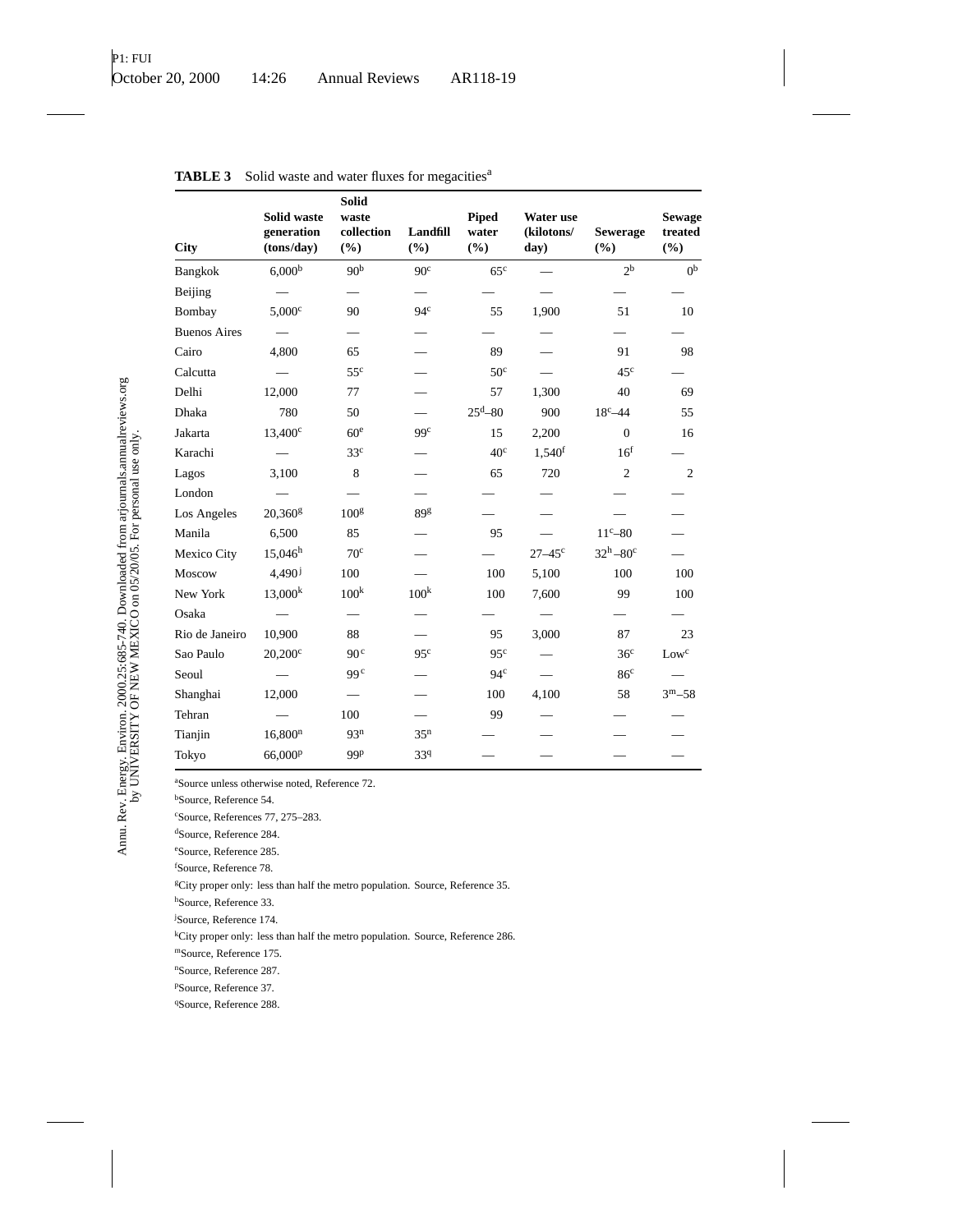oxidation alters planetary-scale photochemistry (41). Landfills can thus be considered a major urban biogeochemical reservoir.

Although cities also refine, process, and assemble raw materials into goods for export, the materials predominantly come from outside the city. Agricultural production within metropolitan areas is a notable exception, as in Mexico City (42) and Shanghai (43), but the practice is becoming rare as land is being transformed to residential, commercial, and industrial uses (16, 44). It is estimated that less than 10% of material inputs are exported as goods (45–47). Thus, cities are net sinks for most materials.

### **3.2 Transformed Inputs: Food, Fuel, and Water**

Three consumables—water, food, and fuel—are perhaps the most important materials imported into urban systems. The transfer of food through cities impacts ecosystem nitrogen cycles much the way fuel use and transformation impacts carbon cycles (48). The two elements carbon and nitrogen provide mass and/or energy needed by humans or their tools to function, and they must be supplied constantly. Each requires substantial energy input to be produced (or extracted), processed, and transported, and each is transformed into waste products that have significant effects on downwind and downstream ecosystems. Anthropogenic mobilization of carbon and nitrogen is so vast and so intrinsically tied to the production and consumption of food and fuel that food and fuel must be included in systems models in order to fully understand local, regional, and global carbon and nitrogen cycles (2, 49–51).

*3.2.1 Food Inputs* Estimating food import into megacities is difficult because the production and delivery system is extremely diffuse. There are virtually no published reports of megacity food production or consumption. An exception is an estimate that New York City consumes 20,000 tons of food per day (52). Half of this is eaten; the rest is solid waste, often rotting before it gets sold. Food production data summarized at the country level suggest that wealthier nations produce more food per capita (3). National level data, however, may underestimate urban food consumption. Some evidence exists that suggests urban residents eat more and are better nourished (53). If this is the case, urban food consumption may be higher than national averages, and a consequently larger portion may terminate in landfills.

**3.2.2 Fuel Inputs** No major international organization currently collects statistics on energy consumption at the city level (World Energy Institute, personal communication). Published data on fuel use in megacities are scarce, and fuel is categorized in a variety of ways. However, predominant fuel types in most megacities are known. Oil-intensive urban areas include Jakarta and Manila. Natural gas–dominated cities include Bangkok, Bombay, London, Mexico City, and Moscow. Coal is the main fuel source in Beijing, Shanghai, Calcutta, and Seoul.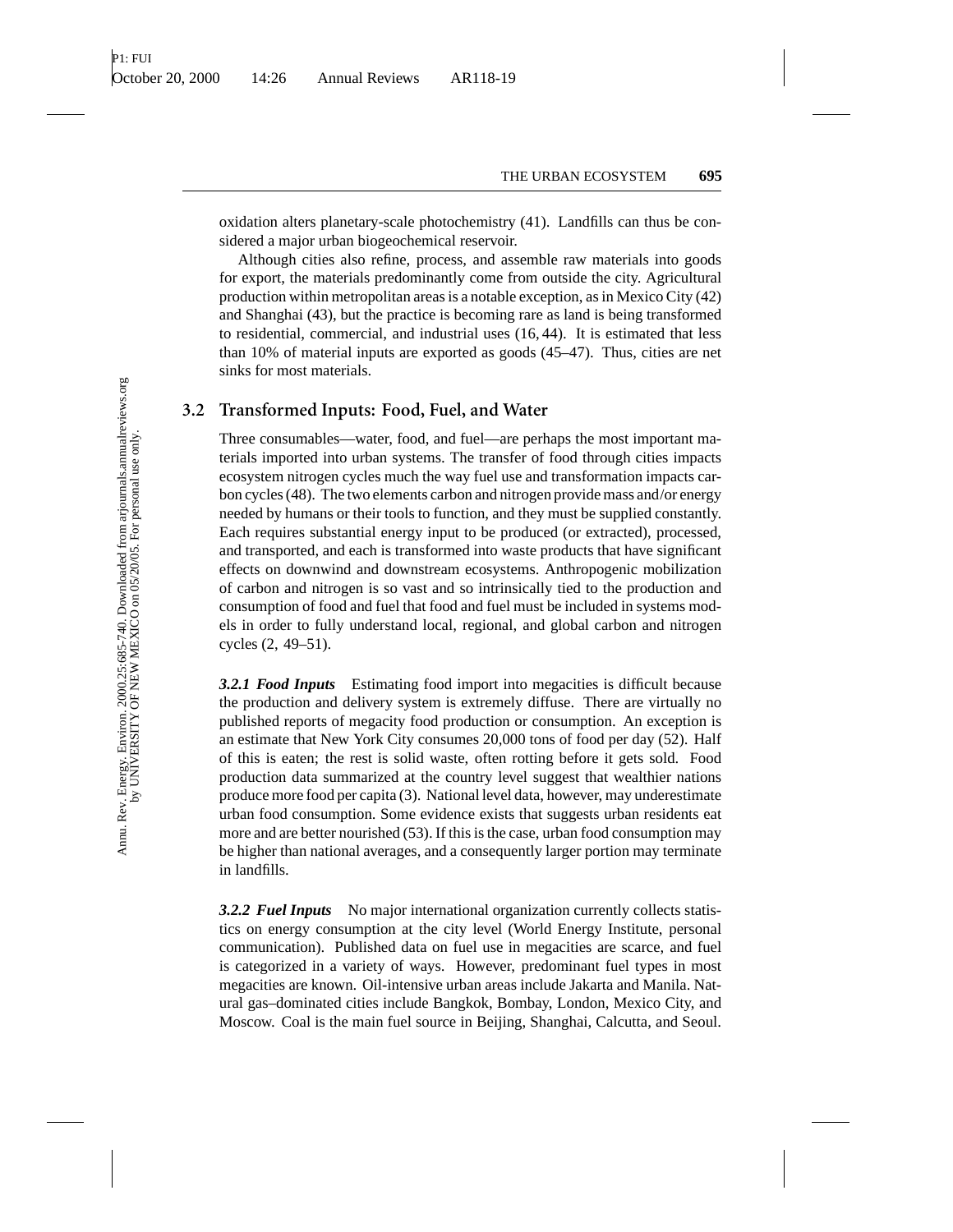|                            |          |      | Consumption by sector $(\% )$     |                             |          |       |
|----------------------------|----------|------|-----------------------------------|-----------------------------|----------|-------|
| <b>Energy Carrier</b>      |          |      | Residential Industrial Commercial | <b>Transportation</b> Other |          | Total |
| Firewood                   | 13.9     | 1.6  | 1.4                               | $\overline{0}$              | 0.4      | 17.4  |
| Charcoal                   | 1.6      | 0.3  | 0.4                               | $\overline{0}$              | 0.4      | 2.7   |
| Liquified<br>petroleum gas | 2.3      | 0.2  | 0.5                               | 0                           | 0.1      | 3.1   |
| Electricity                | 8.9      | 8.5  | 0.7                               | $\Omega$                    | 0.5      | 18.5  |
| Petroleum                  | 12.6     | 15.5 | 0.4                               | 25.3                        | 0.5      | 54.4  |
| Coal                       | $\Omega$ | 2.2  | $\Omega$                          | 1.7                         | $\Omega$ | 4.0   |
| Total                      | 39.2     | 28.3 | 3.4                               | 27.1                        | 2.0      | 100.0 |

**TABLE 4** Shares of energy consumption in Bangalore, India<sup>a</sup>

a Total consumption in one year (1989–1990) equaled 45,240 terajoules. Petroleum includes gasoline, diesel, and light diesel oil (55).

Hydroelectric energy is the largest source in S˜ao Paulo and Los Angeles (1). Importantly, these estimates do not include transport fuels, which can comprise over 50% of urban fuel use. In Bangkok, transport sector fuel use has risen from 43% to 56% between 1973 and 1986 (54). Nor do they include biomass fuels that predominate in the urban fringe of developing cities. As an example, Table 4 shows energy consumption by sector and fuel type in Bangalore, India, a city of approximately 5.2 million (55).

Domestic coal dominates China's fuel supply (56, 57). Beijing alone consumes 21 megatons (Mt) of coal per year, meeting 70% of the city's energy needs (1); Shanghai consumes 38.08 Mt per year (58). Proposed expansion of the urban vehicle fleet in China will increase oil imports for auto fuel. Pressure to decrease urban air pollution will force cities to use cleaner energy sources such as natural gas (59, 60). We can assume that development in other countries will similarly drive megacities up the "energy ladder" to cleaner fuels, more transport fuels, and more electricity generation  $(61, 62)$ .

São Paulo is an example of this trajectory. Ninety-five percent of electric power generation is hydroelectric. Clean fuels are a large proportion of inputs, and 30% of autos run on alcohol fuels (1). Estimates of fuel use in the metropolitan area for 1988 are 5700 kilotons (kt of sugar cane pulp, 1700 kt of diesel oil, 1700 kt of hydrated ethanol, 1600 kt of fuel oil, 1500 kt of gasoline, 1100 kt of wood, 1000 kt of natural gas, 850 kt of coke, 680 kt of anhydrous ethanol, 600 kt of liquefied petroleum gas (LPG), 600 kt of coal, and 500 kt of kerosene. Total fuel use is 17,500 kt per year.

Estimates of total annual urban fuel consumption and the partitioning of sources are scarce. In developing countries, wood and charcoal are more accessible to lower income groups than natural gas and electricity. A high proportion of biofuel use is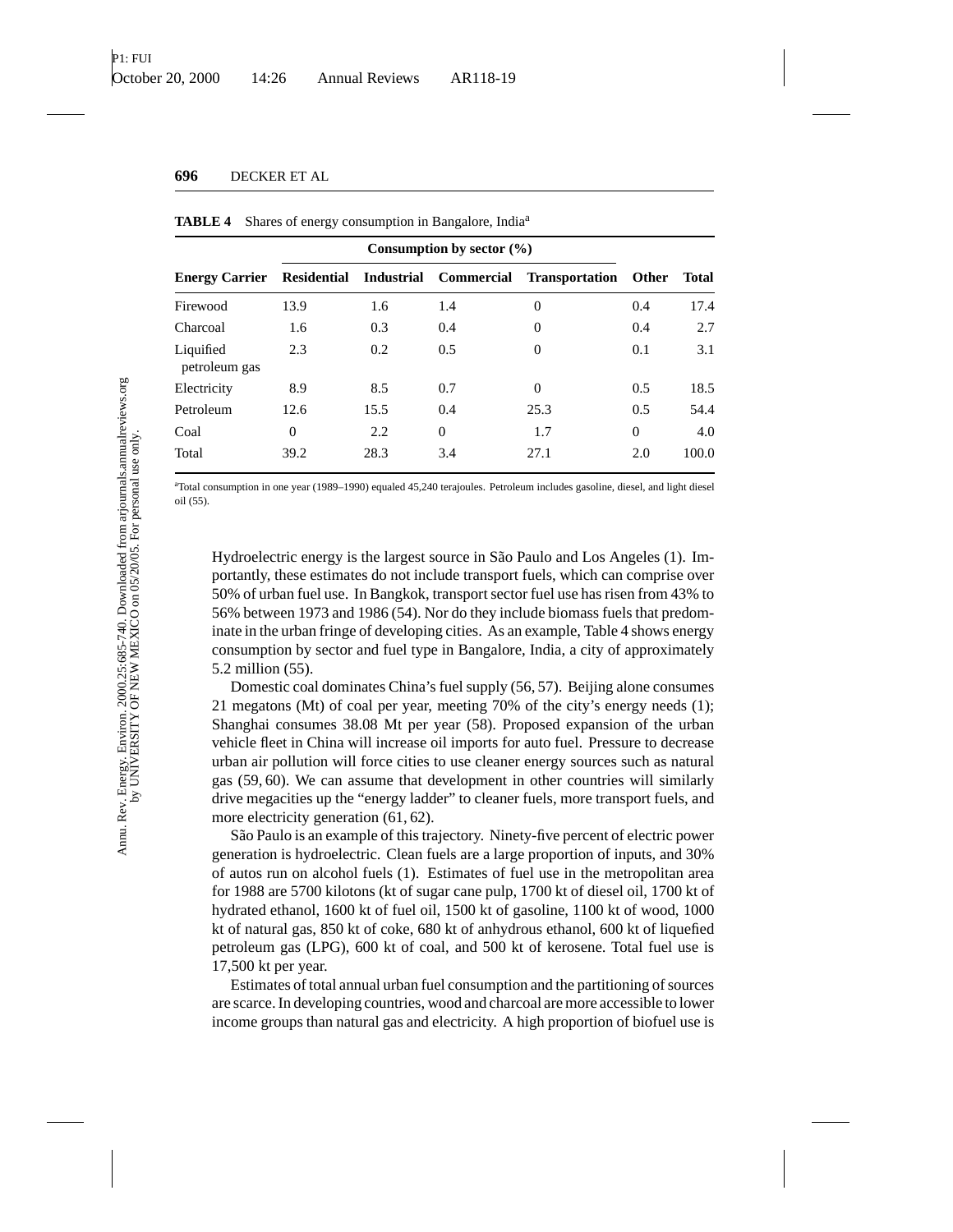|             | $Qty^b$<br><b>Energy</b> |          |                   | Consumption by sector $(\% )$ |                       |                |              |
|-------------|--------------------------|----------|-------------------|-------------------------------|-----------------------|----------------|--------------|
| carrier     | (kt)                     | Electric | <b>Industrial</b> | Commercial                    | <b>Transportation</b> | Other          | <b>Total</b> |
| Gasoline    | 3990                     | $\Omega$ | $\Omega$          | $\Omega$                      | 36.0                  | $\overline{0}$ | 36.0         |
| Diesel      | 1230                     | $\Omega$ | 5.2               | 0.4                           | 8.1                   | $\overline{0}$ | 13.7         |
| Fuel oil    | 960                      | 8.1      | $1.6\,$           | 0.3                           | $\Omega$              | $\Omega$       | 10.0         |
| LPG         | 1540                     | $\Omega$ | $\Omega$          | 0.8                           | $\Omega$              | 9.1            | 9.9          |
| Natural gas | 1770                     | 5.6      | 13.9              | $\Omega$                      | $\mathbf{0}$          | 0.5            | 20.0         |
| Electricity |                          |          | 4.8               | 1.7                           | 0.5                   | 3.4            | 10.4         |
| Total       |                          | 13.7     | 25.5              | 3.2                           | 44.6                  | 13.0           | 100.0        |

**TABLE 5** Shares of energy consumption in Mexico City<sup>a</sup>

<sup>a</sup>Total consumption in 1986 equaled 512 petajoules. LPG, liquid petroleum gas (1).

<sup>b</sup>Qty, quantity consumed in 1989 in kilotons. Does not include 630 kt of kerosene or biofuels (71).

common, making accurate estimation of fuel use more difficult. In Jakarta, biofuels comprise over 25% of fuel inputs (63). Annually, Jakarta also consumes 6700 kt of gasoline and diesel, 2200 kt of oil, and 2100 kt of LPG (1). In Karachi, 1360 kt of coal, 613 kt of gasoline and diesel, 610 kt of oil, and 650  $\text{Mm}^3$  of natural gas (equivalent to 585 kt oil) are consumed annually (64). No estimates of biofuel use exist. In Delhi, annual fuel consumption includes 658 kt of gasoline and diesel, 391 kt of biofuels, 143 kt of kerosene, 127 kt of oil, 121 kt of coal, 110 kt of LPG, and 109 kt of soft coke (65).

Mexico City is perceived as the archetypal settlement of the next century (33, 66–70). Table 5 shows that the transportation sector is the largest consumer of energy in the city, totaling 50% of fossil fuels (1, 71). Total fuel consumption is 10,120 kt per year in the metropolitan area. However, there are no estimates of biofuel use, which predominates in the urban periphery.

Fuel use is tied to the size of a city's automobile fleet. Table 6 shows demographic data and vehicle fleet sizes for the world's megacities. The number of automobiles in megacities varies from 4 per 1,000 residents in Lagos (about 40,000 vehicles) (72) to 645 per 1,000 in Los Angeles, or about 8 million autos (1). Vehicle fleets are themselves dependent on transportation infrastructure (73). However, the automobile tends to infiltrate new cultures before roads can be built to accommodate them (61, 74, 75). For example, over the past 30 years, motor vehicles in Shanghai increased 13-fold—and nonmotor vehicles increased ninefold—whereas road space only increased by 50% (76).

*3.2.3 Water Inputs* Along with food and fuel, the third major consumable is water. Although water also enters cities passively (see below), active input from aquifers and distant watersheds often provides the bulk of the human water supply. Water is essential to all biological and most mechanical functions. It is the ultimate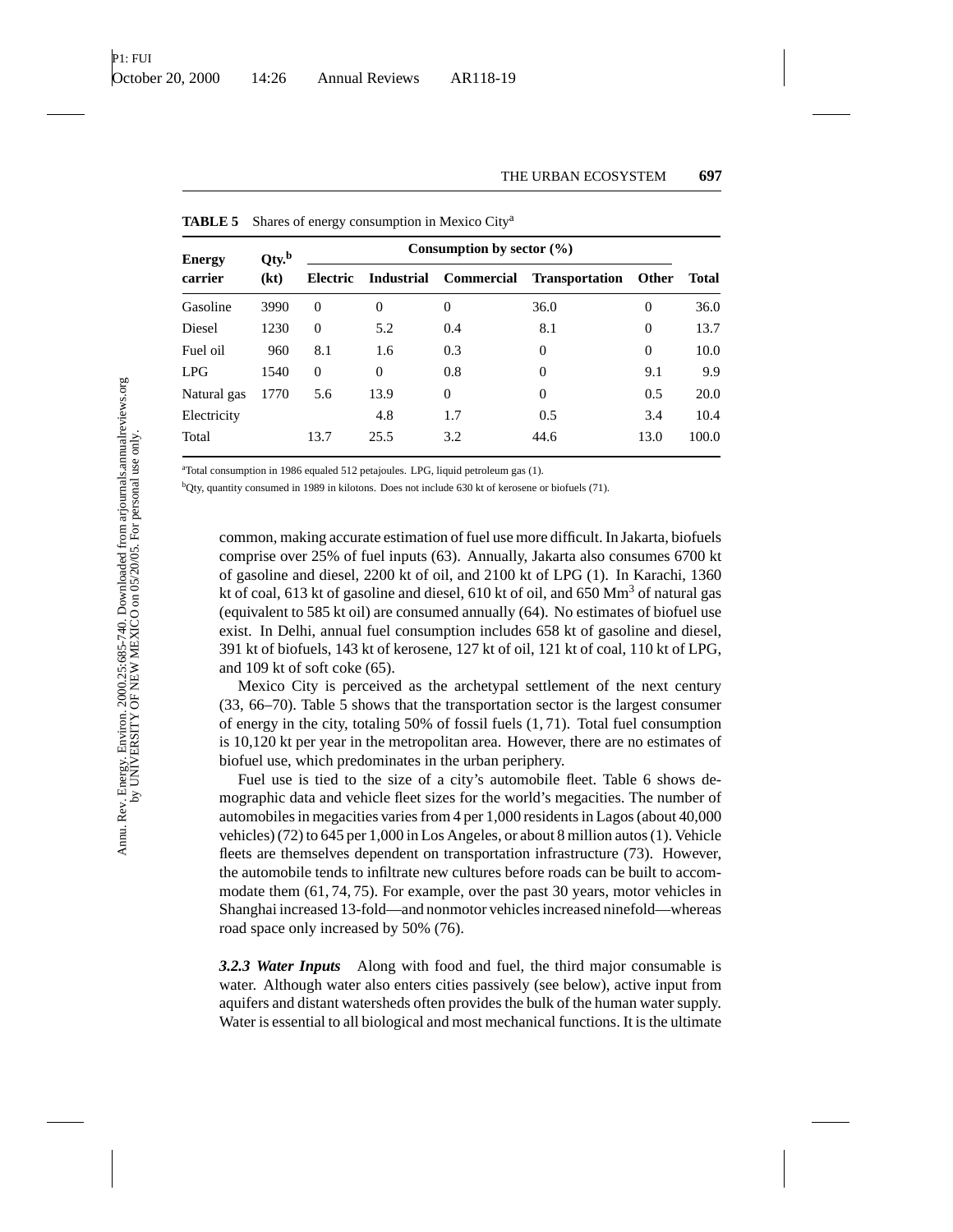| <b>City</b>         | 1995<br>Pop.b<br>$(10^6)$ | Area <sup>c</sup><br>(km <sup>2</sup> ) | <b>Density</b><br>$(km^{-2})$ | 2000<br>Pop. <sup>b</sup><br>$(10^6)$ | Growth<br>Rateb<br>$(year^{-1})$ | <b>Total</b><br>Autosc<br>$(10^3)$ | <b>Vehicles</b><br>per<br>$1,000$ c |
|---------------------|---------------------------|-----------------------------------------|-------------------------------|---------------------------------------|----------------------------------|------------------------------------|-------------------------------------|
| Tokyo               | 26.8                      | 2,162                                   | 12,396                        | 27.9                                  | 0.8                              | 4,400                              | 164.2                               |
| São Paulo           | 16.4                      | 8,000                                   | 2,050                         | 17.8                                  | 1.6                              | 4,000                              | 243.9                               |
| New York            | 16.3                      | 3,585                                   | 4,547                         | 16.6                                  | 0.4                              | 1,780                              | 109.2                               |
| Mexico City         | 15.6                      | 2,500                                   | 6,240                         | 16.4                                  | 0.9                              | 2,500                              | 160.3                               |
| Bombay              | 15.1                      | 603                                     | 25,041                        | 18.1                                  | 3.7                              | 588                                | 38.9                                |
| Shanghai            | 15.1                      | 6,300                                   | 2,397                         | 17.2                                  | 2.6                              | 148                                | 9.8                                 |
| Beijing             | 12.4                      | 16,800                                  | 738                           | 14.2                                  | 2.8                              | 308                                | 24.8                                |
| Los Angeles         | 12.4                      | 16,600                                  | 747                           | 13.1                                  | 1.2                              | 8,000                              | 645.2                               |
| Calcutta            | 11.7                      | 1,295                                   | 9,035                         | 12.7                                  | 1.6                              | 500                                | 42.7                                |
| Seoul               | 11.6                      | 1,650                                   | 7,030                         | 12.3                                  | 1.1                              | 2,660                              | 229.3                               |
| Jakarta             | 11.5                      | 5,500 <sup>d</sup>                      | $12,490$ <sup>d</sup>         | 14.1                                  | 4.1                              | 1,380                              | 120.0                               |
| <b>Buenos Aires</b> | 11.0                      | 7,000                                   | 1,571                         | 11.4                                  | 0.7                              | 1,000                              | 90.9                                |
| Tianjin             | 10.7                      | $11,305^e$                              |                               | 12.4                                  | 2.9                              | 283                                | 26.5                                |
| Osaka               | 10.6                      |                                         |                               | 10.6                                  | 0.0                              | 727                                | 68.6                                |
| Lagos               | 10.3                      |                                         | 19,400 <sup>f</sup>           | 13.5                                  | 5.4                              |                                    | 4.0 <sup>f</sup>                    |
| Delhi               | 9.9                       | 591                                     | 16,751                        | 11.7                                  | 3.3                              | 1,660                              | 167.7                               |
| Karachi             | 9.9                       | 3,530                                   | 2,805                         | 12.1                                  | 4.1                              | 650                                | 65.7                                |
| Rio de Janeiro      | 9.9                       | 6,500                                   | 1,523                         | 10.2                                  | 0.7                              |                                    | $177.0$ <sup>f</sup>                |
| Cairo               | 9.7                       | 214                                     | 45,327                        | 10.7                                  | 2.1                              | 939                                | 96.8                                |
| Manila              | 9.3                       | 636                                     | 14,623                        | 10.8                                  | 3.0                              | 510                                | 54.8                                |
| Moscow              | 9.2                       | 994                                     | 9,256                         | 9.3                                   | 0.1                              | 665                                | 72.3                                |
| Dhaka               | 7.8                       |                                         |                               | 10.2                                  | 5.3                              |                                    | 7.0 <sup>f</sup>                    |
| London              | 7.3                       | 1,579                                   | 4,623                         | 7.3                                   | 0.0                              | 2,700                              | 369.9                               |
| Tehran              | 6.8                       | $>600$ <sup>g</sup>                     |                               | 7.3                                   | 1.5                              |                                    | 66.0 <sup>f</sup>                   |
| Bangkok             | 6.6                       | 1,565                                   | 4,217                         | 7.3                                   | 2.2                              | 1,760                              | 266.7                               |

**TABLE 6** Demographic and transportation indicators of world's megacities<sup>a</sup>

<sup>a</sup>All values are uncertain.

<sup>b</sup>2000 population is estimated. Source, Reference 26.

c Area is UN Metropolitan Area. Source, Reference 1.

d Source, Reference 285.

e Source, Reference 287.

f Source, Reference 72.

g Source, Reference 289.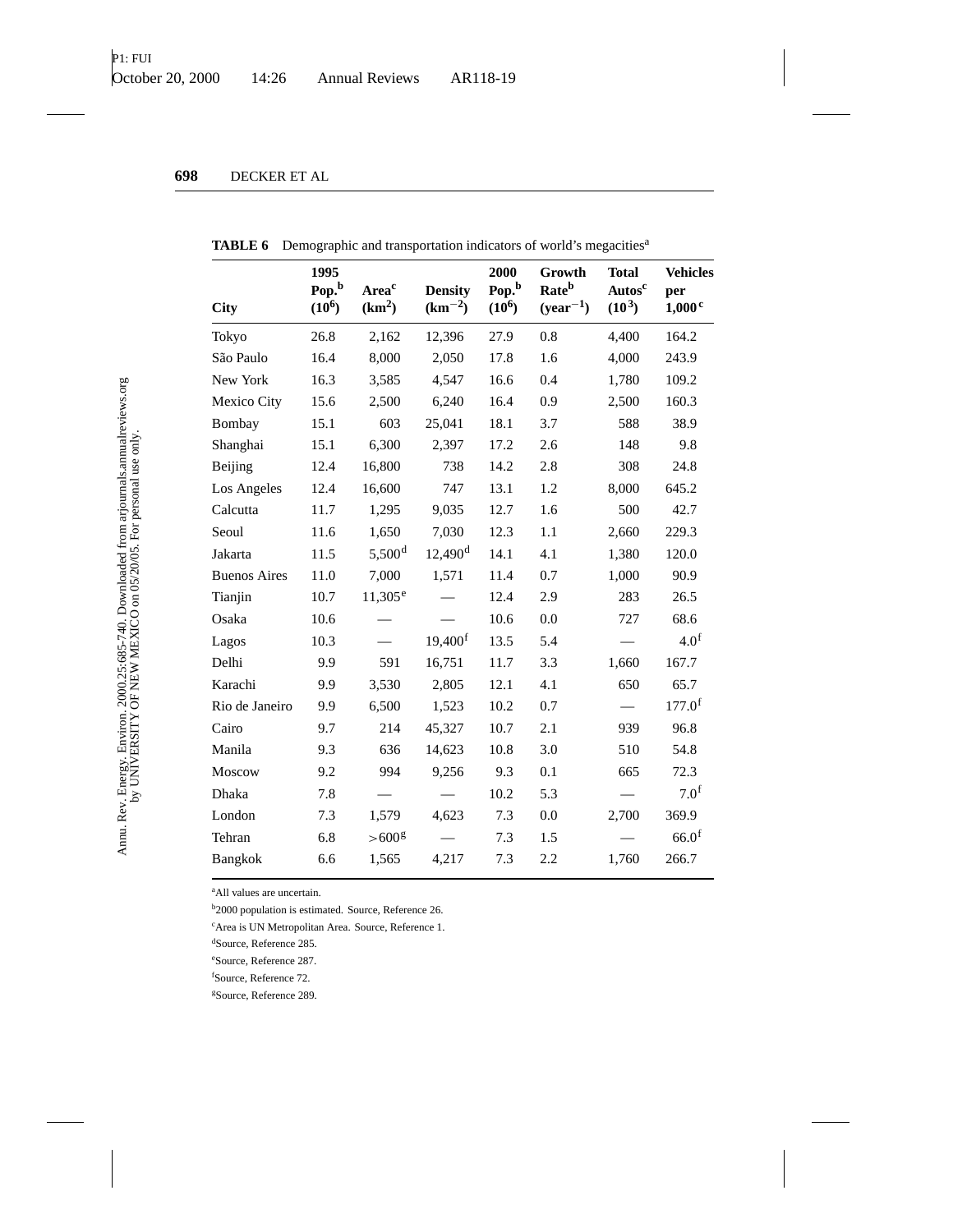solvent, transporting waste products out of biotic, mechanical, and ultimately, urban systems. Unlike fuel and food, water can be purified and reused repeatedly before it is exported from the urban system, though this will only happen in wealthy cities that can afford large treatment facilities. The damaging components in water are not from water consumption itself but are residuals from food, fuel, and material consumption.

Unfortunately, like fuel imports, water fluxes through megacities are poorly documented. Table 3 shows estimates of urban water use and percent of homes with piped water. For many megacities, water flux assessment is difficult because not all residents receive municipal water or sewage services in their homes. Estimates of water use in Dhaka, for example, vary from 25% to 80%. It is clear, however, that access to piped water generally decreases towards the city periphery. In Mexico City, for example, piped water service declines from 45% in the urban core to 27% in the perimeter, dropping close to zero in squatter settlements (33, 72, 77).

The absence of comprehensive water service in rapidly growing cities results in a lack of water to meet basic municipal and residential needs, most importantly sanitation. Karachi suffers from a water shortfall estimated at 1410 kt per day (78). Compounding the problem, leakage in water supply systems from supply networks into surface and groundwater channels is significant in many megacities, with rates of 33% in Bombay, 37% in Seoul, 49% in Bangkok, 50% in Cairo, and 51% in Manila (79).

From the figures in Table 3, it is clear that water is the single largest material flux in urban ecosystems. Cities are consuming around 1,000 kt of water daily, on average. This dwarfs the 10,124 kt of fuel consumed annually in Mexico City or the 17,530 kt per year in S˜ao Paulo by factors of 36 and 21, respectively. For reference, mean discharge from the Thames is 5,800 kt per day, and mean discharge from the Ganges is between 260,000 and 4,750,000 kt per day (for dry and wet seasons) (80).

## **3.3 Passive Inputs: Air, Water and Heat**

*3.3.1 Air Inputs* Passive chemical inputs to the urban atmosphere are dominated by gas phase elemental nitrogen and oxygen,  $N_2$  and  $O_2(21)$ . Oxygen is a requirement for both human and urban metabolism. Nowhere in earth's troposphere, however, is it significantly depleted relative to its rough average mole fraction 21% (81, 82).

Build-up of gas phase carbon dioxide  $(CO<sub>2</sub>)$  threatens to drive a significant global greenhouse effect (20). The  $CO<sub>2</sub>$  results from combustion of fossil fuels and thus represents a sink for the bulk  $O_2$  (hydrocarbon reacts with molecular oxygen to give  $CO<sub>2</sub>$  and water as products). The average concentration of  $CO<sub>2</sub>$ added to the atmosphere by man's activities over the last century is on the order of 100 ppm by moles. Global coal reserves are about  $10<sup>4</sup>$  gigatons (Gt) carbon  $(3, 83)$  and the atmospheric  $CO<sub>2</sub>$  content of 400 parts per million translates to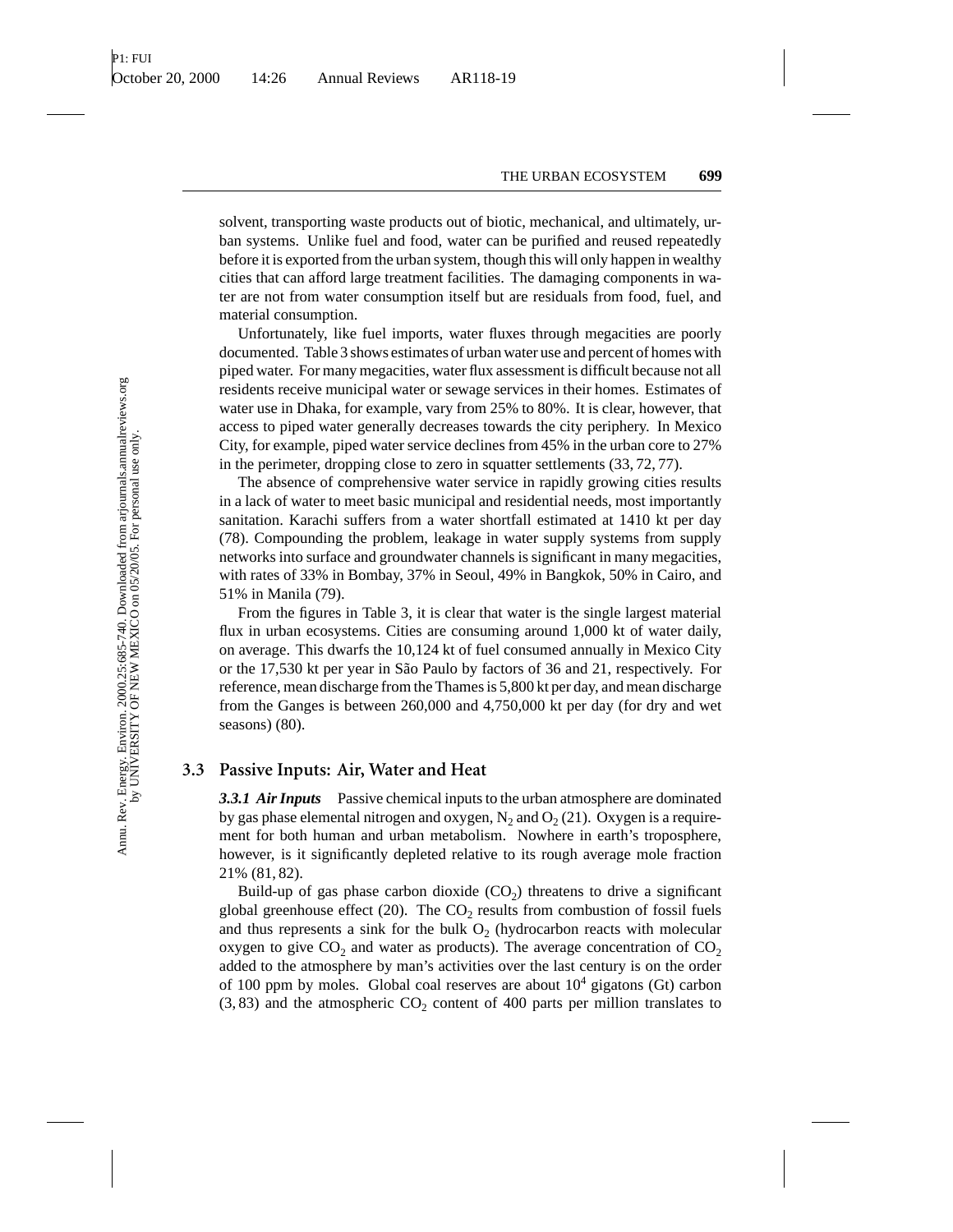$10<sup>3</sup>$  Gt carbon. However, oxygen is unlikely to be severely depleted by the human economy even under extreme circumstances.

Other molecules present at the parts per million level or above include water vapor and methane. Both have significant climate impacts and cycle through the many material reservoirs of the urban environment. The global hydrological cycle determines when and where water is available for human use (20). The methane content of air is augmented in cities by leakage of natural gas and by generation in anaerobic chemical environments, primarily landfills and sewers (84). Methane absorbs in several narrow bands in the infrared portion of the electromagnetic spectrum and is considered a major greenhouse gas (84, 85).

Key trace species generated in the remote troposphere define the background over which local air chemistry is superimposed (86–88). Hydrocarbons enter the air column at the surface from natural terrestrial and marine ecosystems (89–91). The  $N_2$  molecule is fixed by lightning and fires to form a suite of nitrogen oxide molecules  $(NO_x)$  of varying thermodynamic and kinetic stability (21). They are short lived as a group so that concentrations vary at the mesoscale  $(92)$ . NO<sub>y</sub> acts catalytically during hydrocarbon breakdown to form ozone (93), which in the troposphere is an oxidant and greenhouse gas [contrast this with its protective role as the absorber of ultraviolet radiation in the stratosphere (94)]. A background aerosol is also present, supported by the degradation of natural reduced sulfur gases and consisting of a sulfuric acid/water mixture (95, 96). Where ammonia is available from natural sources (97, 98), the acid is neutralized in whole or part (99, 100).

For geographically isolated cities, these will be crucial inputs to the atmospheric system and will define the natural states from which pollution episodes evolve. Many of the world's megacities, however, are embedded in megalopolitan zones and must themselves accept urban-processed air as inputs (1). A classic example is the Washington-Boston corridor of the eastern United States (101, 102). It encompasses New York City, Philadelphia, Boston, and Washington, DC, and has a total population exceeding 50 million. Even Mexico City suffers from inputs of polluted air. Neighboring basins contain urban complexes that are large in their own right (Puebla, Toluca, Cuernevaca) and input materials into the Valley of Mexico (103). The Chinese megacities are located on a coastal flood plain so densely populated that visibility is universally affected by an anthropogenic aerosol haze (104–107). Furthermore, this region lies climatologically upwind of the Japanese megalopolis, leading to potential political conflict (59, 104, 108).

Los Angeles offers a study in contrasts. It is situated almost alone on a strip of temperate, Mediterranean ecosystem but is surrounded by the sparsely populated Sonoran and Chihuahuan Deserts. It is interesting to note, however, that the arid U.S. Southwest is quite scenic and supports an important tourist industry. Longrange transport from Los Angeles has been implicated in visibility degradation within the Grand Canyon (102). Also, it is now known that Asian air pollution can cross the entire Pacific (109).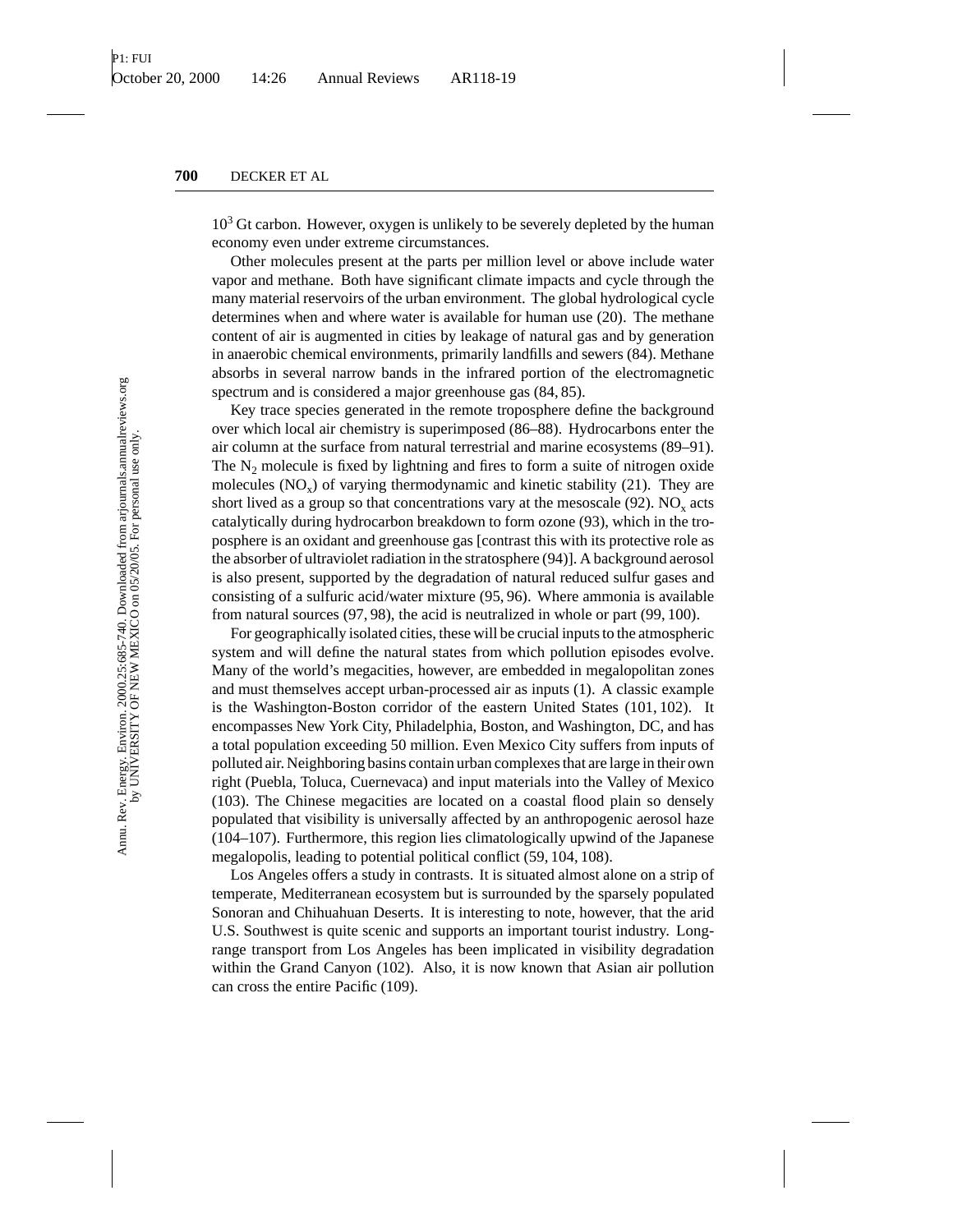Mass flow of the sum total of these gases and particles (dominated by  $N_2$ ) and  $O_2$ ) differs from city to city with local topography and meteorology. Relatively complete estimates of total atmospheric throughputs are available for Mexico City (68, 69, 110). Located at 20◦ north latitude, the Valley of Mexico experiences westerly wind systems in winter and returns to the trades in summer. The major flow is blocked by a U-shaped ring of ridges opening to the north and rising from the basin floor at 2200 m to about 3000 m altitude. The ring is punctuated by the 5500 m volcanic peaks of Popocatépetl and Iztaccí huatl. (Popocatépetl has in fact displayed moderate activity in the last few years. Its plume may be contributing on occasion to the local air chemistry.) The ridge is extended from the meteorological point of view by a mountaintop chimney effect, to roughly 2000 meters above the valley floor. Below this level, daytime heating of the surface drives vertical turbulence, and some rising air parcels interchange with the general circulation. Within the volume defined by the chimney effect, total air mass directly influenced by the city is almost 5 Gt and throughput is around 6 Gt per day (68, 70). Budgeting for carbon monoxide and ozone indicates a total turnover (reciprocal residence time) of 1.33 per day in the winter. Within the valley, micrometeorological processing of the input air is complex due to the rich topography of mountains and high-rises. Interchange from the global general circulation into the basin is analogous to transfer from the bulk urban atmosphere into street canyons; the vertical scale differences are similar (111). The chemical and microphysical implications of air transformations at the canopy level (that of the rooftops and sides of large buildings) are understudied.

Other basin and river cities also exist in complex flow regimes. Chongqing, China, lies 1500 km up the Yangtze River and is approaching megacity status. The Szechuan Basin in which it resides is so densely populated that the metropolitan area is difficult to distinguish. Population contours appear to closely follow tributaries of the major Yangtze River system (112). For urban areas in flat terrain, throughput is simpler to compute. It consists of general flow across the urban area. A metropolis possesses a well-defined target (cross-sectional) length and downwind plume. The distribution of pollutant emissions across the Midwestern United States has these characteristics (113, 114). Coastal megacities experience sea-breeze effects. Transverse mountain ranges may block circulation and contribute to serious local pollution problems. Automobile-dominated (ozone) air pollution was discovered and first studied in Los Angeles because it lies in a coastal basin. The volume of the city is only enclosed on one side and its boundaries are difficult to pinpoint because the confining mountain systems are rugged and broken up. Residence time of air in the Los Angeles urban area has been estimated at half a day (115).

*3.3.2 Water Inputs* Passive input of water into cities consists of precipitation and surface flow. The urban infrastructure has a profound effect on the water cycle. Owing to the heat island effect (see below) and increases in surface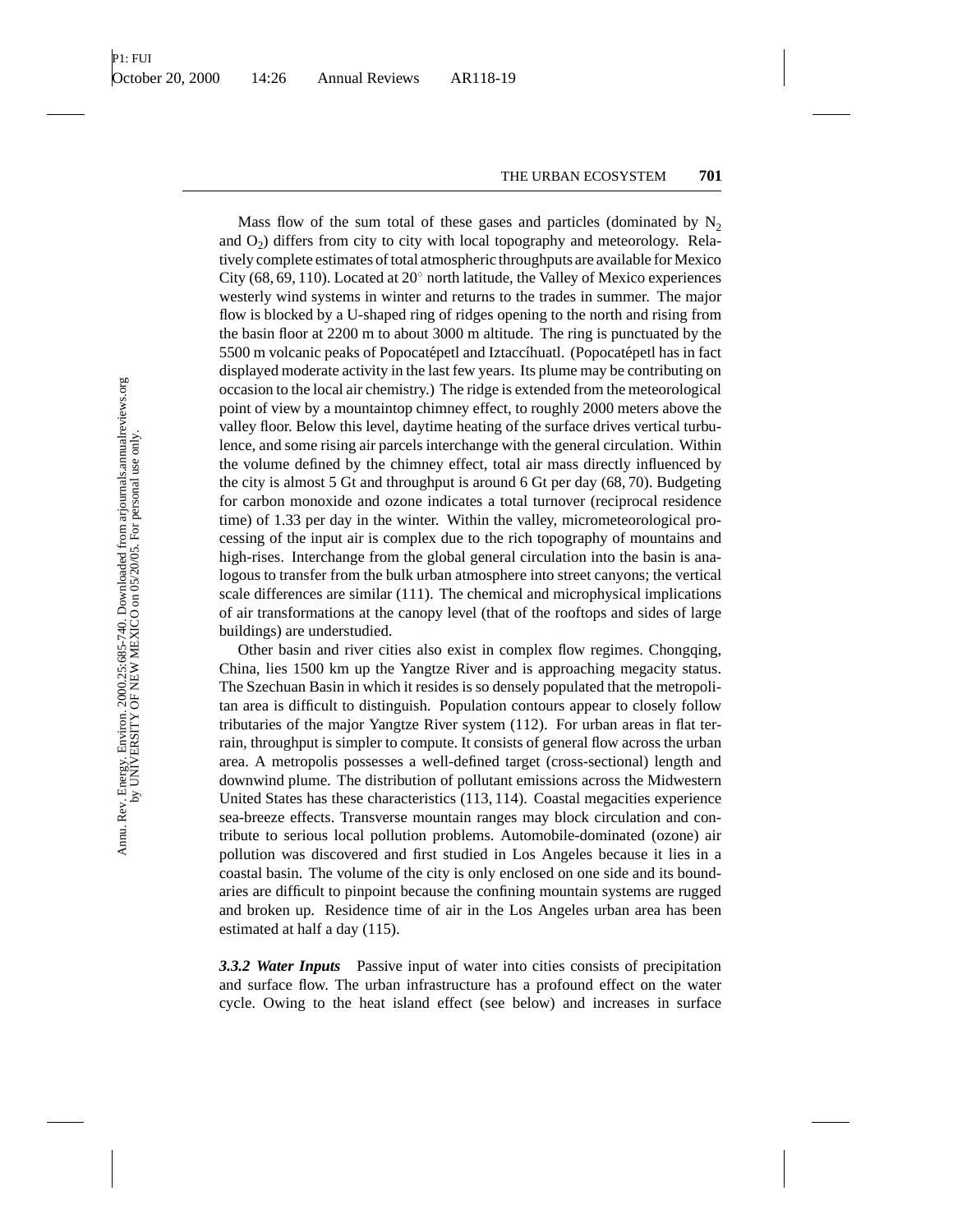water from human outdoor water use, the built environment can increase urban evaporation and precipitation (27). Pavement and construction leave the urban surface virtually impermeable. This drastically decreases infiltration (penetration of water into soils), soil moisture, and groundwater recharge and flow. Large storm water runoff events consequently become common. Downstream, these larger floods result in greater erosion of stream channels (53). In Tokyo, 82% of the surface is covered by buildings, concrete, or asphalt (52). Decreases in groundwater recharge also contribute to subsidence in some megacities (15). The center of Mexico City has subsided 9 meters since 1910, mostly due to active draining of the aquifer, though reduction of recharge is also a factor (16). Parts of Bangkok sank 1.6 m between 1960 and 1988, averaging 5.7 cm per year (54).

Passive inputs of water are treated both as assets and nuisances. A city's perspective depends on both how reliant it is on a centralized water supply, and how scarce fresh water is relative to demand. In developing cities, rooftop catchment is common on the urban periphery, where service even by water trucks may be unreliable. At the other end of the development spectrum, Tokyo has initiated rooftop catchment on 579 city buildings, including the sumo wrestling stadium (52). Most of this gray water is used on location with minimal treatment.

In most developed cities with centralized water supplies, however, urban rainwater is conceived as a nuisance, and rainwater is shunted through drain systems out of the city (116). In temperate and tropical cities, this can be a considerable amount of water. New York City receives approximately 10,000 kt of rainwater per day, exceeding their estimated use of 7,610 kt per day by 36% (53). Harvesting and treating rainwater on a large scale requires substantial and costly changes in municipal and/or residential infrastructure; it is unclear exactly when these changes become cost-effective.

*3.3.3 Heat Inputs* The heat budgets of cities are influenced by solar radiation, anthropogenic sources, and structural design. The combination of an increase in heat-absorbing surfaces (such as asphalt), increased surface area (due to building construction), and increased heat production (due to industry, transportation, and heating of water and space) results in an urban heat island. Mean surface and air temperatures increase by several degrees Celsius (58, 117–120). In Mexico City, buildings and surfaces store so much heat during the day that the city maintains an upward heat flux throughout most nights (120).

The suite of urban pollutants includes heat trapping (greenhouse) gases that further enhance the heat island effect (121). Increased atmospheric temperatures can modify the rates of atmospheric chemical reactions; usually they rise. Ozone production, for example, is strongly dependent on temperature above  $27^{\circ}C(122, 123)$ . The aerosol haze scatters incoming solar radiation both in the multiple (back and forth) sense and upward out of the urban system. This process alters photolysis rates for trace species such as nitrogen dioxide  $(NO<sub>2</sub>)$  (124). Photolysis is a key mechanism through which reactive gases are produced in the urban air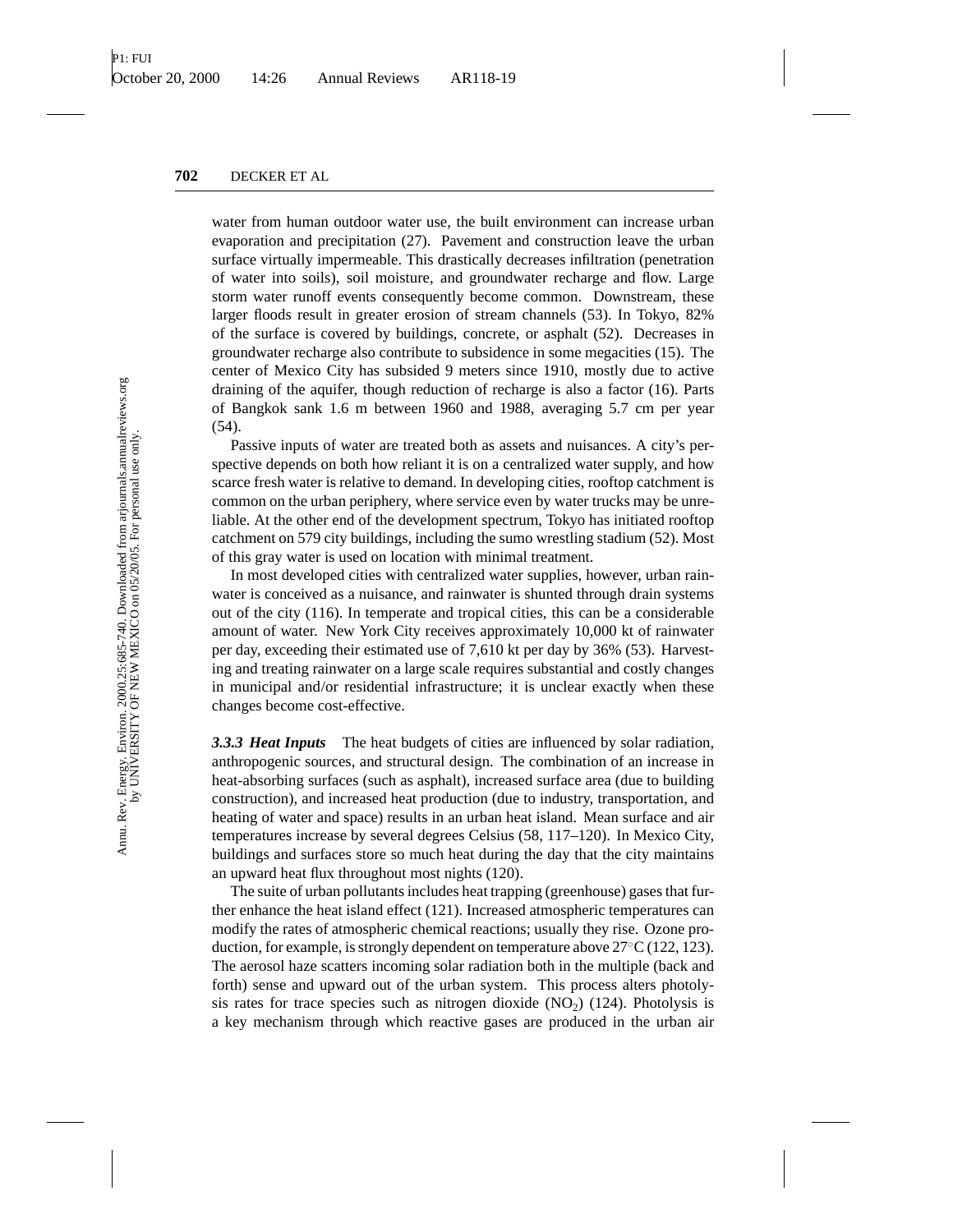chemistry system. Effects of air pollutants on the radiation field within cities are only beginning to be quantified and modeled (125).

Increased temperatures also affect rainfall patterns, often resulting in increased precipitation in the city versus the surroundings (27). In Shanghai, temperature increases in the urban core of up to  $5^{\circ}$ C contribute to precipitation increases on the order of 100 mm per year (58).

#### **4. OUTPUTS**

## **4.1 Atmospheric Outputs**

Emissions into the local city atmosphere and chemical transformations occurring there are some of the most heavily investigated aspects of the urban environment. We use the available data as a springboard for a general review of atmospheric output. The volume of the air quality literature is large, in part because research tends to be conducted independently within and by individual large cities (1). Cross-cutting references have been sought here, but they are rare. Most constitute simple comparisons of pollution levels (1, 126, 127). Because infrastructure and economic factors vary widely, the nature of air chemistry does as well. From the multiple-city perspective, however, the data are poorly organized, and the potential to analyze them statistically is not being fully explored.

Development of an air chemistry culture began in the pollution centers of first world countries in the 1950s (128–130). Their monitoring and regulation systems have been used as models worldwide. For example, U.S. environmental scientists advised in the setup of an air quality network in Mexico City in the 1960s and 1970s (131). Today the Mexican system is among the most extensive in the world (132). Proper operation of the many chemical samplers involved is expensive, and maintenance can be sporadic in developing countries.

The economic driving forces of the global air quality monitoring culture are concern for human health and visibility (133). Particles containing sulfur acids caused many deaths in London before coal content and use were controlled (134). In China, aerosol outbreaks are now having similar effects (135, 136). The health impacts on urban residents and ecosystems are well appreciated, but concern is now broadening to include nonurban neighboring ecosystems and the global atmosphere. Greenhouse gases and their precursors emanate from areas of intense human activity (20). Nitrogen outputs from the megacities can act as fertilizer for natural areas downwind, both terrestrial (137) and marine (138). Outputs of iron from China will increase micronutrient levels in part for some remote North Pacific waters (59, 139–141). Oxidants are known to reduce crop yields in the agricultural areas of densely populated East Asia (10, 142). The anthropogenic aerosol may also reduce photosynthetically available radiation (106).

Material flow associated with the air exiting metropolitan areas can be usefully conceived of as a superposition on the background tropospheric input; cities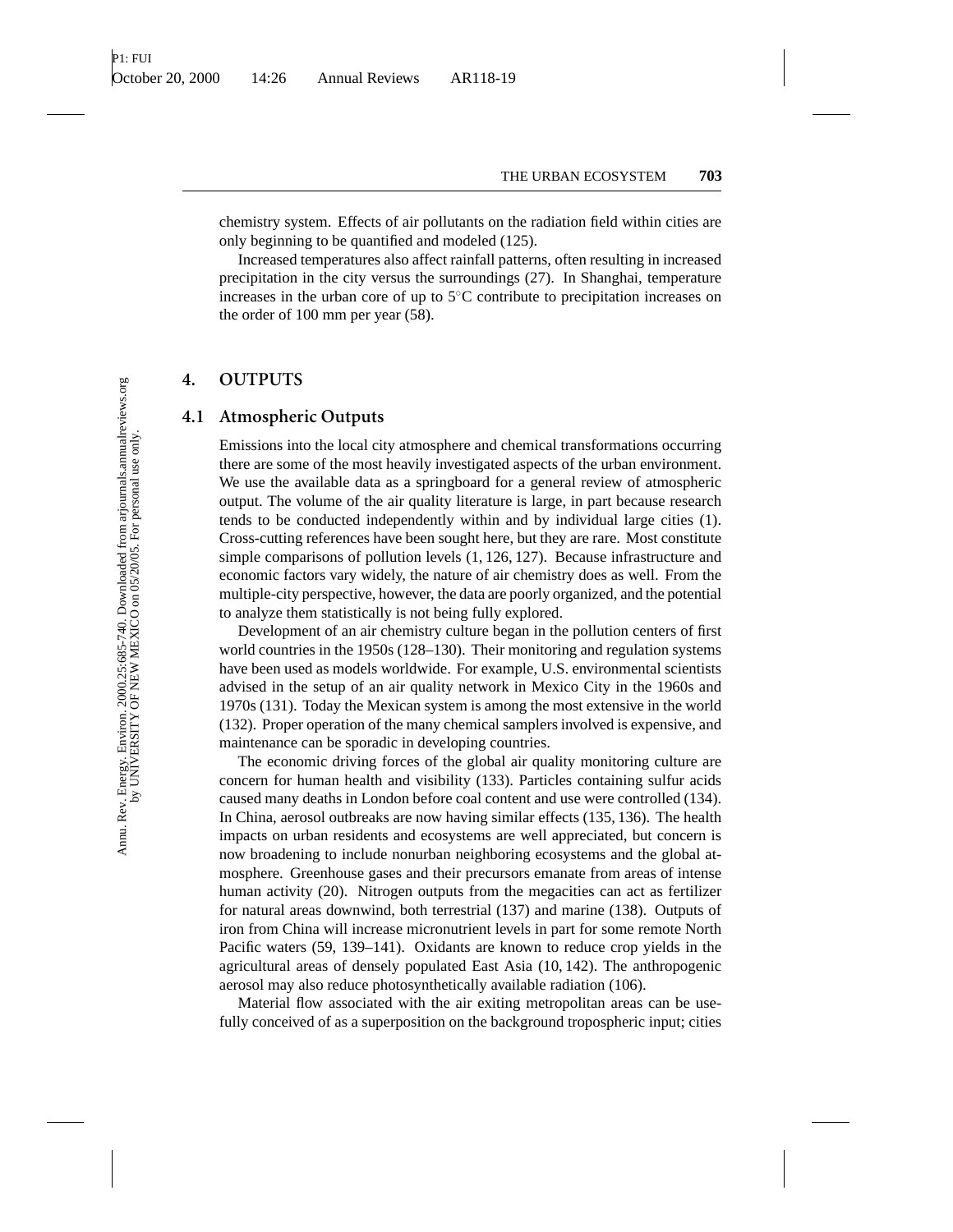| <b>Variable</b>        | CH <sub>4</sub> | $\bf CO$ | $C_3H_8$ | <b>NMHC</b> | NH <sub>3</sub> | SO <sub>2</sub> | $NO_{x}$     | $NO_{v}$ | Soot  | Dust  |
|------------------------|-----------------|----------|----------|-------------|-----------------|-----------------|--------------|----------|-------|-------|
| Remote c               | 1800            | 100      | 0.2      | 30          | 0.01            | $\leq$ 1        | $<$ 1        | $<$ 1    | 0.1   | 0.1   |
| Urban c                | 1950            | 3000     | 25       | 700         | 20              | 50              | 75           | 100      | 5     | 5     |
| Chemistry t            | Long            | >10      | 1        | 0.4         | 10              | 1               | 0.1          | Long     | Long  | Long  |
| Scale height           | Large           | >10      | 3        | 2           | 10              | 3               | $\mathbf{1}$ | Large    | Large | Large |
| $2 \text{ km c}$       | 1850            | 1000     | 8        | 250         | 7               | 16              |              | 35       | 1.5   | 1.5   |
| % Covered              | 100             | 100      | 100      | 100         | 100             | 100             | 50           | 100      | 100   | 100   |
| Transport t            | 0.75            | 0.75     | 0.75     | 0.75        | 0.75            | 0.75            | 0.75         | 0.75     | 0.75  | 0.75  |
| Average t              | 0.75            | 0.75     | 0.55     | 0.39        | 0.75            | 0.55            | 0.16         | 0.75     | 0.75  | 0.75  |
| % Vented               | 100             | 100      | 73       | 51          | 100             | 73              | 20           | 100      | 100   | 100   |
| Burden                 | 270             | 10000    | 120      | 1000        | 40              | 350             | 90           | 175      | 15    | 15    |
| Emissions <sup>b</sup> | 750             | 11000    | 130      | 1500        |                 | 300             | 300          | 230      |       |       |
| Emissions <sup>c</sup> | 360             | 13000    | 220      | 2500        | 50              | 650             | 600          | 230      | 20    | 20    |
| Venting <sup>b</sup>   | 750             | 11000    | 100      | 750         |                 | 220             | 60           | 230      |       |       |
| Venting <sup>c</sup>   | 360             | 13000    | 160      | 1250        | 50              | 475             | 120          | 230      | 20    | 20    |
|                        |                 |          |          |             |                 |                 |              |          |       |       |

**TABLE 7** Selected substances within the Valley of Mexico atmosphere<sup>a</sup>

<sup>a</sup>Concentrations (c, ppb for individual gases and ppbC for NMHC, micrograms m<sup>-3</sup> for fine particles), removal time constants (t, days), scale or e-folding height (km), areal coverages (%), ventilation or valley exiting fractions (%), burdens (tons for individual gases and for particles in the fine mode, tons C for NMHC, tons NO for NO<sub>x</sub>, tons N for NO<sub>x</sub>) and fluxes (tons per day). The methane burden is effective over background. Hydroxyl radical concentrations were estimated for city air as in Reference 86. Rate constants were taken from standard atmospheric chemical kinetics tabulations (86, 96, 202).

**Bottom** up.

c Top down.

generate plumes of chemically altered fluid. The typical urban area injects most of the background tropospheric species and adds to the concentration distribution as well. Some pollutants enter city air directly, whereas others are produced photochemically. Substances in these two categories are often referred to as primary and secondary pollutants (86, 96). The interrelationships are best demonstrated by example. Results of a simple budgeting exercise are offered in Table 7, which shows properties of selected substances in the Valley of Mexico atmosphere (68, 103). The computations were undertaken peripherally to recent intensive investigations of the local air pollution (69, 110, 143). However, they adopt a megacity inflowoutflow theme.

Mexico City raises the methane concentration above the global background by about 150 ppb. Although levels of gas phase oxidants such as hydroxyl are high, the added methane is stable and leaves the metropolitan area unoxidized because reaction times are much longer than basin residence times. Sampling near major sources indicates that incineration, automobile exhaust, natural gas distribution systems, landfills, and sewers all emit vapors rich in  $CH<sub>4</sub>$  (144–146). Combustion of waste and gasoline constitutes transformation of material inputs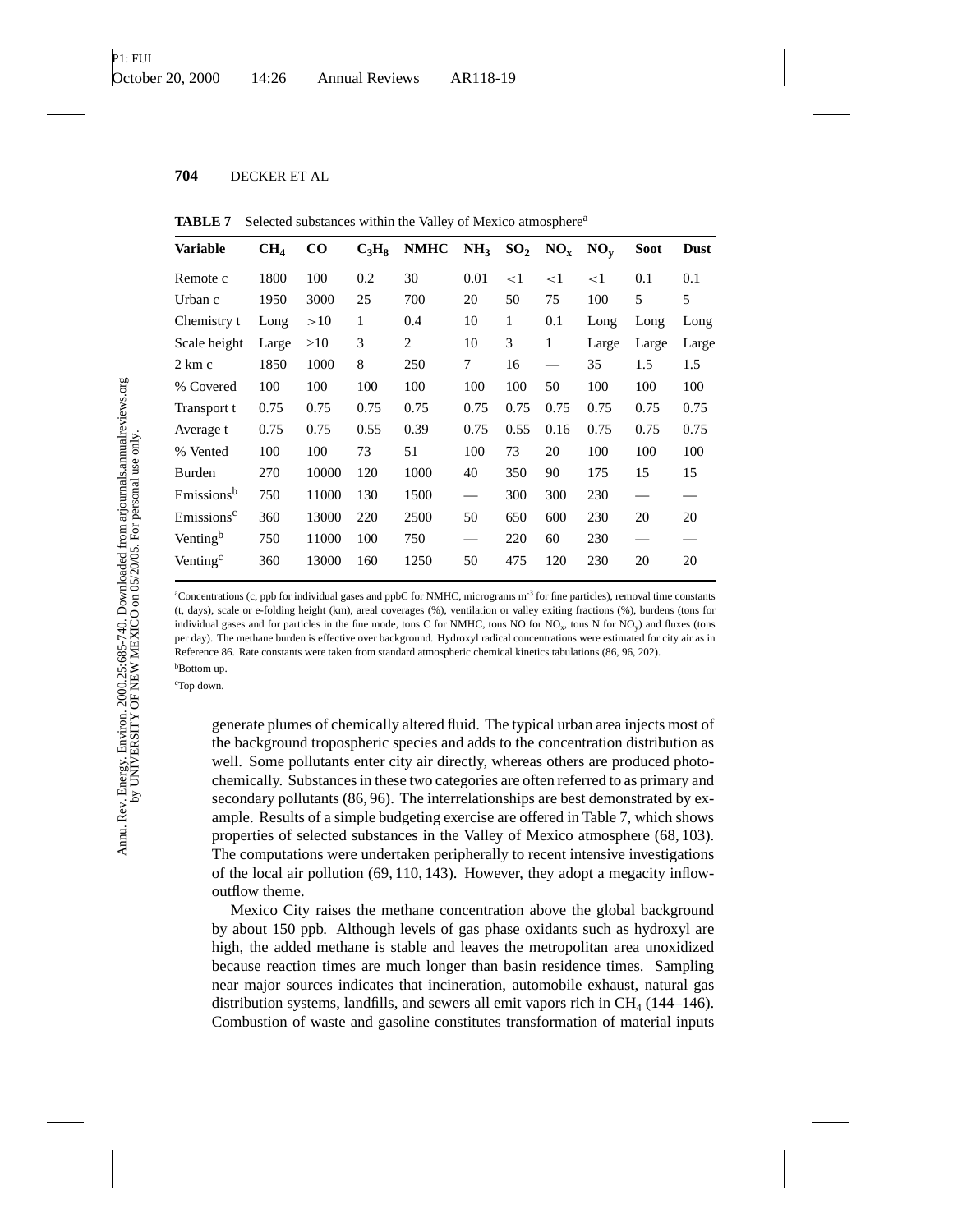under the rubric established here. However, efficient burning yields pure  $CO<sub>2</sub>$ (147, 148). Methane can thus be viewed as a leaked byproduct. Ideally, natural gas distribution would be perfectly efficient. However, significant losses often occur upstream of the user (149). Methane is produced anaerobically by bacteria in the landfills and sewers (21, 85). It actually represents terminal electron acceptance by more oxidized carbon compounds. The material transformation undergone is electrochemical reduction of carbon atoms.

The other simple one-carbon compound in Table 7 is carbon monoxide (CO). It is much shorter lived than methane in the bulk atmosphere (about 1 month versus 10 years for  $CH<sub>4</sub>$ ), but emissions are much larger locally (21). Consequently, the urban concentration is on average 30 times the tropospheric background. CO is produced almost exclusively by automobiles in gasoline combustion. Because it is partially oxidized (toward  $CO<sub>2</sub>$ ), CO can be conceived as either a leakage or carbon transformation. Although CO is more reactive than methane, its lifetime is nevertheless much longer than the residence time of air in the basin. Thus, it is also efficiently ventilated. Tailpipe CO concentrations have been measured at a distance via laser spectroscopy and coupled to vehicle registration through license plate photography (150). In intercity comparisons, vehicle maintenance emerges as a primary factor in CO emissions, across cultures as diverse as Scandinavia, Eastern Europe, Latin America, and Southeast Asia (151).

A particularly strong source of propane  $(C_3H_8)$  can be deduced through a method known as Chemical Mass Balance (CMB) (152, 153). Combinations of mass distributions from well-understood sources can be sought that reproduce concentrations of urban scale input data. In local Mexico City air, the ratios of ethane, propane, and the butane  $(C_4H_{10})$  compounds strongly resemble the profile found in liquefied petroleum gas (LPG), fossil fuel consisting primarily of the  $C_3$  and  $C_4$  alkanes (154). Therefore, LPG is probably the major source of propane.

Multivariate techniques such as factor analysis also provide information about the probable sources of chemical species released into city air. Factor analysis represents the interrelationships among large sets of variables by constructing a smaller number of dimensions based on correlations in the data. These orthogonal (uncorrelated) dimensions help distinguish the common underlying factors. A typical computation is provided in Table 8 (70). Hydrocarbon samples obtained during a week-long study of Mexico City pollution (154) were grouped into morning and afternoon bins. They were then subjected to a principal components analysis (155). Factor loadings represent a correlation between a variable and the underlying factor. In the morning samples, for instance, LPG is implicated as factor 1, as loadings are high for substances most concentrated in LPG. The first two factors explain most of the variance in the data, suggesting LPG and auto exhaust are the major inputs. Afternoon loadings suggest cars and a variety of methane sources. The afternoon factors may also refer collectively to the more photochemically active compounds (Table 8).

The application of composition profiles along with mass balance or multivariate statistics can be powerful but is not a panacea. For example, in Mexico City air, it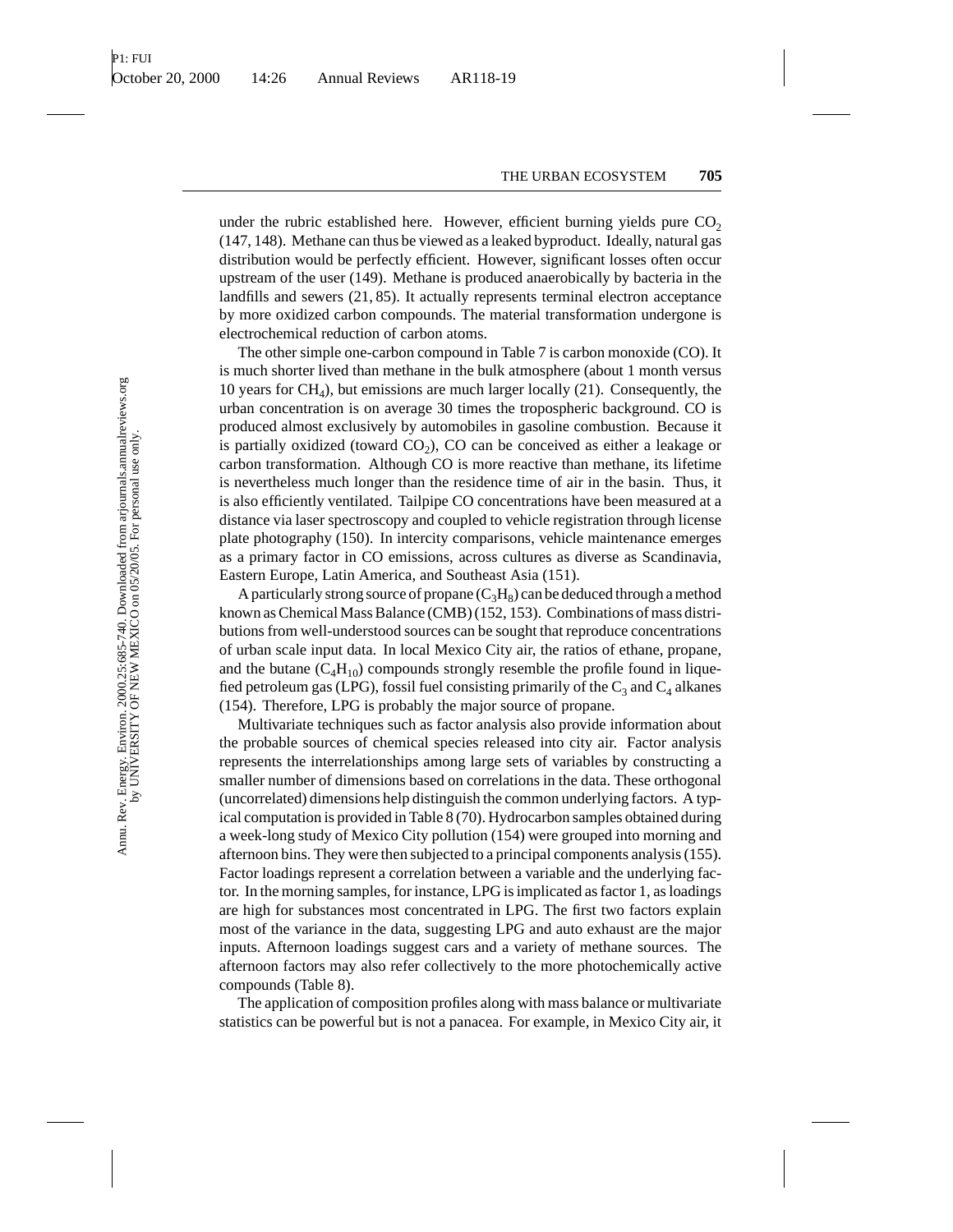| <b>SACRA CASE CASE</b><br>$\sim$ 2000 05.20 000 000 000<br>チーク<br>www.com.com | こうしゃ へいこ こうくうくうくう<br>ソニーン・ソン・エン |
|-------------------------------------------------------------------------------|---------------------------------|
| $\frac{1}{2}$                                                                 |                                 |
|                                                                               |                                 |

TABLE 8 Factor structure matrices for hydrocarban concentrations within Mexico City<sup>a</sup>

| <b>TABLE 8</b>                |          |                  |                   | Factor structure matrices for hydrocarban concentrations within Mexico City <sup>a</sup> |                       |                   |
|-------------------------------|----------|------------------|-------------------|------------------------------------------------------------------------------------------|-----------------------|-------------------|
|                               |          | Morning          | $(0300 - 1200 h)$ |                                                                                          | Afternoon<br>$N = 34$ | $(1200 - 2100 h)$ |
|                               |          | $N = 26$         |                   |                                                                                          | Factor 1              | Factor 2          |
| Hydrocarbon                   | Factor 1 | Factor 2         | Factor 3          | Factor 4                                                                                 | AE,                   | LPG,              |
| Potential Source <sup>b</sup> | LPG      | $\sum_{i=1}^{n}$ | <b>Mixed</b>      | M                                                                                        | EE                    | NG, PM            |
| c-2-Butene                    | 0.980    | $-0.006$         | 670.049           | 0.016                                                                                    | 0.936                 | 0.142             |
| t-2-Butene                    | 0.979    | $-0.097$         | $-0.029$          | 0.106                                                                                    | 0.965                 | 0.086             |
| 1-Butene                      | 0.909    | 0.316            | 0.205             | 0.149                                                                                    | 0.964                 | 0.232             |
| Propane                       | 0.892    | 0.163            | 0.159             | 0.245                                                                                    | $-0.027$              | 0.971             |
| i-Butane                      | 0.888    | 0.223            | 0.198             | 0.199                                                                                    | 0.192                 | 0.949             |
| n-Butane                      | 0.888    | 0.237            | 0.223             | 0.179                                                                                    | 0.336                 | 0.906             |
| i-Butene                      | 0.854    | 0.438            | 0.180             | 0.117                                                                                    | 0.979                 | 0.137             |
| 1,3-Butadiene                 | 0.764    | 0.485            | 0.113             | 0.224                                                                                    | 0.978                 | 0.125             |
| 1-Hexene                      | 0.721    | 0.431            | 0.375             | $-0.034$                                                                                 | 0.904                 | 0.073             |
| Methylcyclopentane            | 0.683    | 0.423            | 0.535             | 0.018                                                                                    | 0.933                 | 0.160             |
| 1-Pentene                     | 0.579    | 0.303            | 0.512             | $-0.120$                                                                                 | 0.691                 | $-0.004$          |
| Ethene                        | 0.254    | 0.908            | 0.268             | 0.090                                                                                    | 0.946                 | 0.286             |
| Ethyne                        | 0.106    | 0.853            | 0.494             | 0.041                                                                                    | 0.911                 | 0.374             |
| Propyne                       | 0.198    | 0.843            | 0.475             | 0.023                                                                                    | 0.936                 | 0.280             |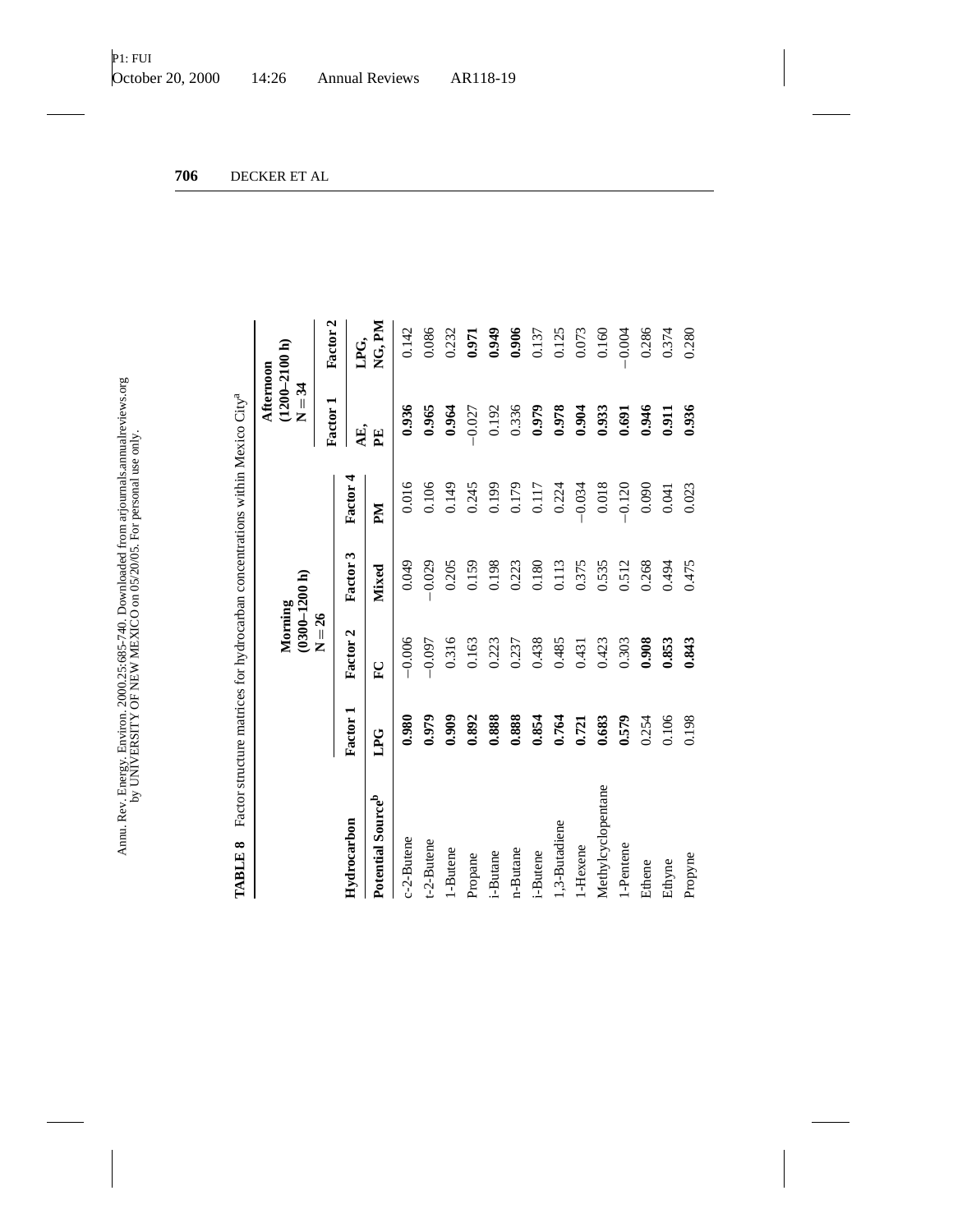| aluan casher<br>as alsultures unut<br>$\sim$ and $\sim$<br>w. INTURPOITY OR NEW MEXICO on 05/2005 For person-<br>$\frac{1}{2}$<br>$\sim$ 2000 25:685-740. Downloaded $\cdots$<br>$\cdots$ . The value of $\sim$<br>$\cdots$ $\cdots$<br>zav Eners | , |
|---------------------------------------------------------------------------------------------------------------------------------------------------------------------------------------------------------------------------------------------------|---|
|                                                                                                                                                                                                                                                   |   |
|                                                                                                                                                                                                                                                   |   |

| Benzene                                                                                                                                                                                                                                                                           | 0.232    | 0.728    | 0.511    | 0.244    | 0.913    | 0.374 |
|-----------------------------------------------------------------------------------------------------------------------------------------------------------------------------------------------------------------------------------------------------------------------------------|----------|----------|----------|----------|----------|-------|
| Propene                                                                                                                                                                                                                                                                           | 0.619    | 0.690    | 0.266    | 0.192    | 0.970    | 0.194 |
| n-Heptone                                                                                                                                                                                                                                                                         | 0.162    | 0.660    | 0.573    | 0.340    | 0.549    | 0.514 |
| Ethane                                                                                                                                                                                                                                                                            | 0.225    | 0.659    | 0.169    | $-0.234$ | 0.402    | 0.820 |
| n-Hexane                                                                                                                                                                                                                                                                          | 0.220    | 0.615    | 0.519    | $-0.029$ | 0.774    | 0.576 |
| Toluene                                                                                                                                                                                                                                                                           | $-0.031$ | 0.164    | 0.953    | 0.047    | 0.713    | 0.644 |
| 3-Me-Pentane                                                                                                                                                                                                                                                                      | 0.121    | 0.368    | 0.904    | $-0.006$ | 0.744    | 0.478 |
| 2-Me-Pentane                                                                                                                                                                                                                                                                      | 0.195    | 0.414    | 0.872    | 0.489    | 0.847    | 0.425 |
| Cyclopentane                                                                                                                                                                                                                                                                      | 0.316    | 0.581    | 0.741    | $-0.024$ | 0.889    | 0.396 |
| n-Pentane                                                                                                                                                                                                                                                                         | 0.408    | 0.560    | 0.695    | $-0.070$ | 0.888    | 0.329 |
| i-Pentane                                                                                                                                                                                                                                                                         | 0.494    | 0.554    | 0.624    | $-0.087$ | 0.904    | 0.348 |
| Methane                                                                                                                                                                                                                                                                           | 0.324    | $-0.060$ | $-0.002$ | 0.884    | $-0.127$ | 0.887 |
| Isoprene                                                                                                                                                                                                                                                                          | 0.619    | 0.116    | $-0.022$ | 0.715    | 0.970    | 0.059 |
| Eigenvalue                                                                                                                                                                                                                                                                        | 17.711   | 5.187    | 1.289    | 1.236    | 21.015   | 4.048 |
| % of variance                                                                                                                                                                                                                                                                     | 63.3     | 18.5     | 4.6      | 4.4      | 75.1     | 14.5  |
| explained variance<br>Cumulative                                                                                                                                                                                                                                                  | 63.3     | 81.8     | 86.4     | 90.8     | 75.1     | 89.6  |
| was performed to ensure that factors were orthogonal. For the morning samples, four factors explained a substantial amount of the<br><sup>ap</sup> actor analysis using principal components was conducted on morning and afternoon concentrations separately. A VARIMAX rotation |          |          |          |          |          |       |

variance (eigenvalues >1.0). Two factors were identified from the afternoon samples. Factor loadings are analogous to standardized partial regression coefficients (e.g. methane = 0.324F1 -0.060F2 -0.002F3 + 0.884F4) and can be used to identify common emission sources. The largest loading is in bold for each hydrocarbon. Communalities can be calculated by summing the squares of the factor was performed to ensure that factors were orthogonal. For the morning samples, four factors explained a substantial amount of the variance (eigenvalues >1.0). Two factors were identified from the afternoon samples. Factor loadings are analogous to standardized partial regression coefficients (e.g. methane = 0.324F1 −0.060F2 −0.002F3 + 0.884F4) and can be used to identify common emission sources. The largest loading is in bold for each hydrocarbon. Communalities can be calculated by summing the squares of the factor loadings for individual species. Source, Reference 70. loadings for individual species. Source, Reference 70.

Potential sources: LPG, liquefied petroleum gas; FC, fuel combustion; PM, "pure" methane; AE, automobile exhaust; PE, photobPotential sources: LPG, liquefied petroleum gas; FC, fuel combustion; PM, "pure" methane; AE, automobile exhaust; PE, photochemical effects; NG, natural gas. chemical effects; NG, natural gas.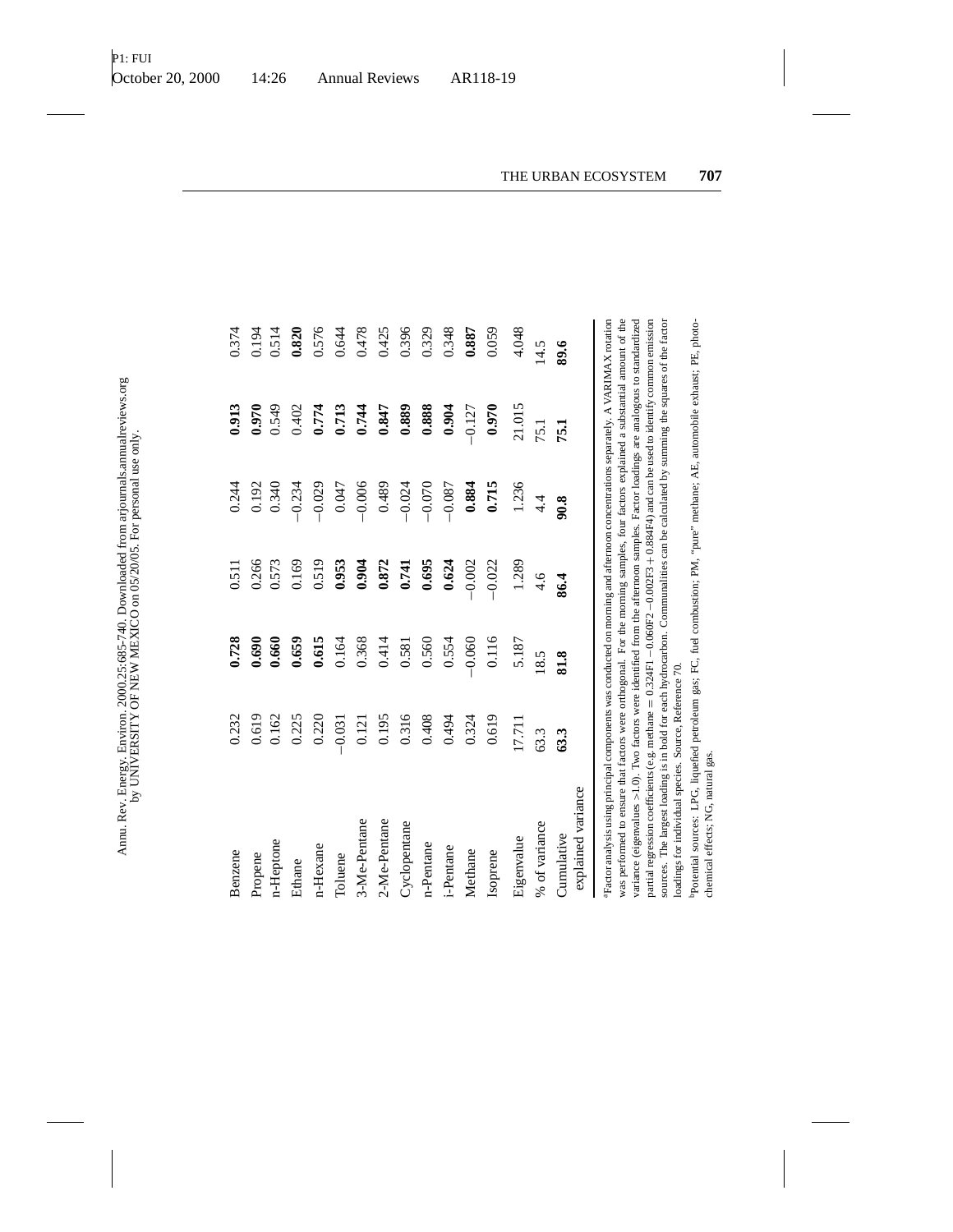is difficult to quantify the source distribution for methane. The propane emission into the valley suggests a leak rate of about 5% for urban LPG (103, 154). Leakage of 5% methane may not be inconsistent with the available data. If extrapolated to other natural gas–intensive cities, it would translate to a significant addition to the global methane inventory (85).

The nonmethane hydrocarbons (NMHC) include the alkanoic constituents of LPG, unsaturated species (those with multiple carbon-carbon bonds), oxygenates, and others. NMHC are produced via leakage and transformation from the carbonbased fuels as they are consumed. The hydrocarbons also emanate from solid and liquid waste repositories. Their production chemistry is analogous to that of  $CH<sub>4</sub>$ and CO but is more complex (91). The list of species in Table 8 is representative. The chemical lifetime in Table 7 is merely a composite.

Ammonia (NH<sub>3</sub>) and sulfur dioxide (SO<sub>2</sub>) are chief sources of basicity and acidity to the urban atmosphere. In Mexico City, bases happen to be present in excess, titrating the major acids, sulfuric and nitric. The salts formed are involatile and reside in the aerosol phase (96).  $NH_3$  and  $SO_2$  remaining in the gas phase are removed photochemically only on time scales of one day or longer. Unlike aerosol particles, they undergo Brownian transport to solid surfaces very rapidly (96). They are thus unprotected against deposition. The major source of ammonia to the Mexico City atmosphere appears to be the excrement of urban animals such as rats, dogs, and cats (156). Ammonia volatilized from animal waste is a primary source of mass and material cross section in aqueous particles and results in decreased visibility (103, 156–159). Transformation of  $NH<sub>3</sub>$  constitutes an oxidation of food nitrogen mobilized through pets and feral mammals. Sulfur in the acid is a trace constituent of fossil fuels  $(21, 132)$ . Present in the high  $+4$ oxidation state in  $SO_2$ , it is best termed a transformed fuel component.

Combustion processes occurring in the world's cities are a major source of fixed nitrogen to global ecosystems (50, 160, 161). Molecular nitrogen entering car engines or power plants is oxidized in part. The simple NO exits the tailpipe or smokestack in trace quantities (96). It reacts rapidly with ozone to yield  $NO<sub>2</sub>$ . The two species then enter into a rapid photolysis/ozone reaction equilibrium. Together they are often referred to as the  $NO<sub>x</sub>$  species (small quantities of  $NO<sub>3</sub>$ ,  $N<sub>2</sub>O<sub>2</sub>$ , and other pure nitroxides are included) (86). Reaction of  $NO<sub>2</sub>$  with the OH (hydroxyl) radical produces nitric acid,  $HNO<sub>3</sub>$ . The time constant for the transformation is on the order of hours, so that little  $NO<sub>x</sub>$  escapes Mexico City directly.

Nitric and sulfuric acids can be titrated by ammonia into nondepositing droplets (158, 159). In general, suspended urban particles are mixtures of the inorganic ammonium compounds, a variety of high-molecular-weight hydrocarbons, and solids (96, 162). The aerosol is sufficiently chemically heterogeneous that it is well suited to Chemical Mass Balance or principal components analysis approaches. In fact, the methods were developed to discriminate particle sources (152).

Soot and dust are dominant components of many megacity atmospheres. Soot is a complex mixture of involatile hydrocarbons and graphite (pure two-dimensional polymers of carbon)(86). Like methane and the NMHC, it is produced as a partial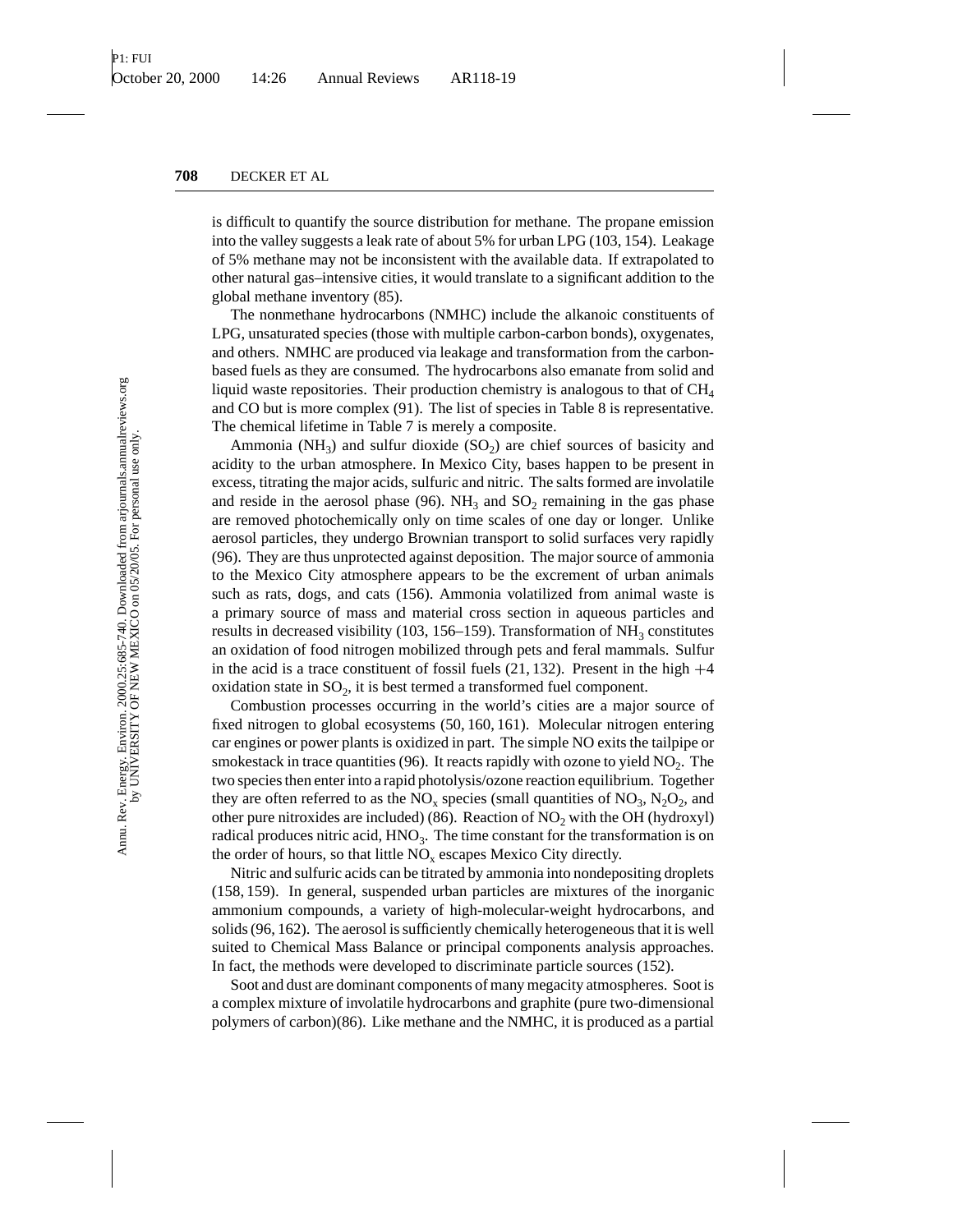combustion product when carbon fuels are burned (147). Thus, incineration and diesel fuel are likely sources. The dust referred to in Table 7 is really crustal material—aluminosilicate matrices with trace elements embedded. Iron is present at around 5%, and from the earth system standpoint, it is the most important constituent. In polluted urban plumes, acidic aerosol photoreduces the metal to the  $+2$  oxidation state and renders it bioavailable (163). Because large tracts of the open ocean are thought to be iron limited (164), deposition of bioavailable iron can act as a large-scale marine fertilizer.

Downwind (100 to 1000 km), the urban plume is supplemented by those of neighboring cities and dilutes into the tropospheric background, which was initially the passive input. Mass fluxes for trace substances leaving the Valley of Mexico as pollutants are given to culminate as venting values in metric tons per day (Table 7). The calculations were conducted both from a bottom-up perspective (using government emissions data) and, as a check, from the top down as well (based on overall removal rates from valley air). As the effluent disperses, shortlived hydrocarbons oxidize with the catalyst  $NO<sub>x</sub>$  species present and generate ozone. The Mexico Basin may yield plumes visible to satellite ozone instruments (165). Ozone from the megalopolis of coastal East Asia can also be detected from space (166). Soot is a strong downwind absorber in the visible portion of the spectrum, where the ammonium salt aerosol scatters solar radiation effectively. Several megacities generate hazes that are obvious to the naked eye for hundreds of kilometers.

The air chemistry of large industrial cities can be quite complex. Internal transformations are now understood for several developed urban areas. On the global scale, however, key population centers and relationships between them remain understudied. Because urban infrastructure details vary widely, so then do the components of material flows and their interactions.

The megacities under discussion here can be compared and contrasted on several levels to demonstrate this concept. Mexico City has been our point of departure. It relies to a large extent on LPG as an energy source in residential areas because natural gas pipelines were deemed unsafe in the earthquake-prone Central Plateau (132, 167). In a city with high natural gas use, such as Buenos Aires (168) or London (169), leakage of residential fuel would have a direct greenhouse consequence.

Emissions of the automotive pollutants CO, NMHC, and  $NO<sub>x</sub>$  stand to rise substantially as the world urbanizes. Vehicle fleets are growing faster than population in most megacities. In developed settlements (e.g. Los Angeles), vehicle ownership can exceed 0.5 per capita (Table 6) while reasonable traffic flow is maintained (1). However, the road and highway network may not keep pace with rising vehicle densities in developing zones. Congestion is increasing globally, and average vehicle speeds are dropping drastically in many of our sample cities. Peak hour speed on main roads is 20 kilometers per hour (kph) in Tehran, 18 kph in Seoul (75), 13 kph in London (170), 12 kph in Manila (61), and 4.8 kph in Bangkok (54). Such reduced speeds produce over 60% higher emissions than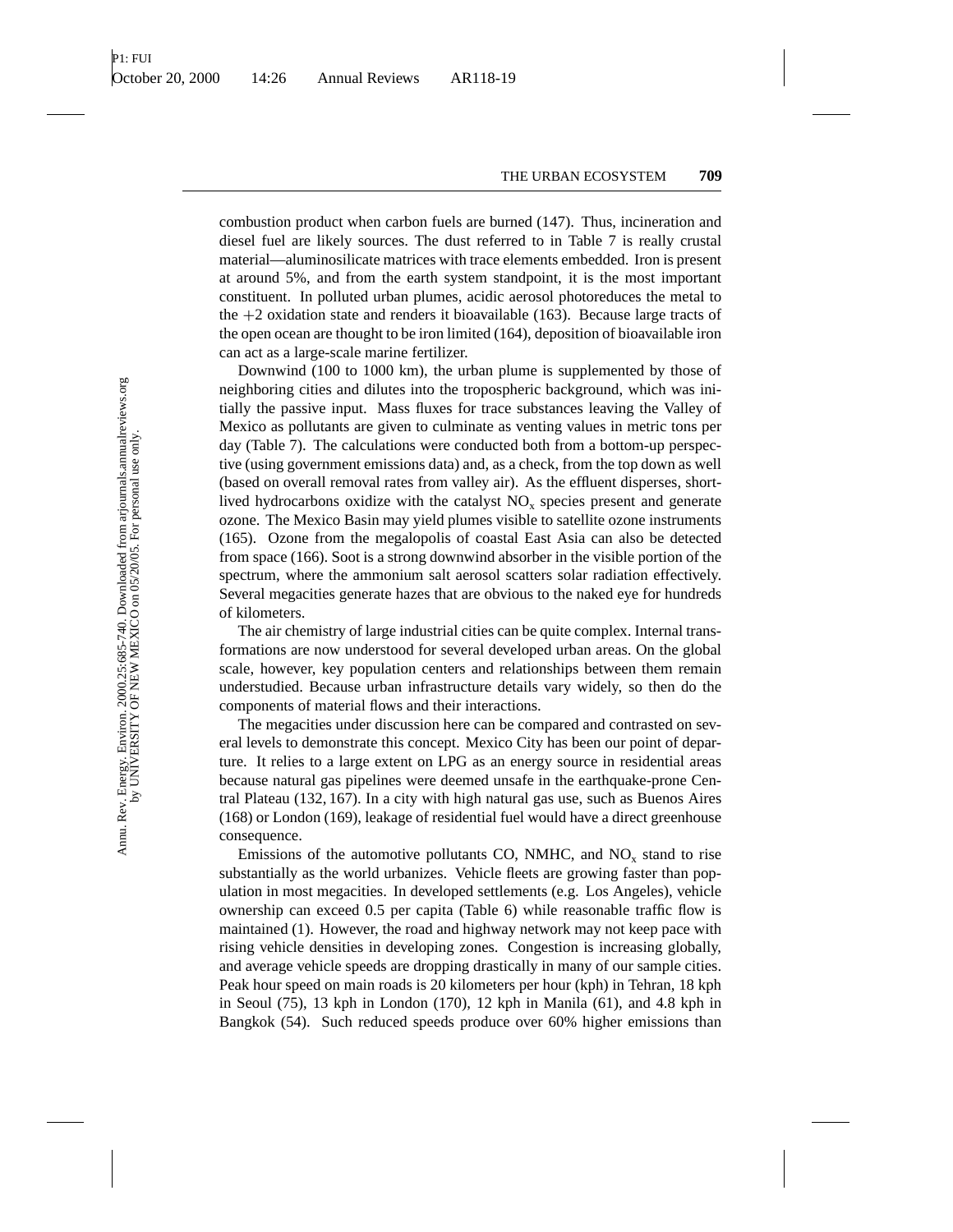standard highway velocities due to decreased fuel efficiency and increased travel time (171). In developing areas, vehicles also tend to be poorly maintained.

If first world vehicle ownership rates are achieved worldwide, Mexican pollution levels will easily be exceeded. For example, China currently supports the lowest total area of paved road of any major country (172). As vehicle use and road construction increase in arid areas of Central Asia, atmospheric dust loadings will rise (59). In Mexico City, an excess of ammonia effectively titrates nitric acid into the aqueous aerosol. Developed urban areas will not have the strong source from domestic animal waste so that  $HNO<sub>3</sub>$  vapor can move to surfaces in the Brownian sense and deposit. Because the Valley of Mexico is heavily hydrologically engineered, the megacity sits astride the dry remnant of the lake of the Aztecs (16). Suspension of sodium chloride particles may impart a component of chlorine oxide radical (ClOx) chemistry to the gas phase. This is normally only observed on the sea coast. Studies of particle composition are highly resolved chemically and have become quite portable. Aerosol composition data for the megacities of North and South America have been compared, but primarily as a reflection of relative pollutant levels (1, 126, 127, 173).

Computations such as the ones in Table 7 could be completed from many of the available urban air chemistry data bases. However, they are rarely performed even for the developed megacities. This is largely attributable to the economics of urban air chemistry research. The driving force is to understand the temporal and spatial evolution of pollutant fields within the city. Residents and the industries serving them focus by necessity on local health issues and visibility. From the planetary point of view, however, what will be required is a synthesis of outputs across the distribution of global settlements.

#### **4.2 Aquatic and Marine Outputs**

As with solid waste, it is difficult to estimate piped sewage service (sewerage), sewage production, and destination in developing megacities. When available, estimates can vary widely even for the same city. For example, the estimates of percent of households with sewerage in Mexico City vary from 32% (33) to 80% (77). In many megacities sewerage is extremely limited (Table 3). Furthermore, sewerage is not necessarily treated; often raw sewage flows directly into local waterways. Estimated daily sewage generation is 1.0 Mm3 in Karachi (78), 1.98 Mm3 in Los Angeles County (35), 2.9 Mm<sup>3</sup> in Moscow (174), and 5.4 cubic megmeters (Mm<sup>3</sup>) in Shanghai (175). Although water treatment clearly improves with increasing wealth and development, wastewater generation generally increases as well.

### **4.3 Earth System Linkages**

For the three transformed groups of substances (food, fuel, and water), complex feedback loops exist between the environment and the megacity. Recent research in Asia provides several examples. In China, gas phase air pollution may be reducing crop yields in agricultural areas through the interaction of oxidants with leaf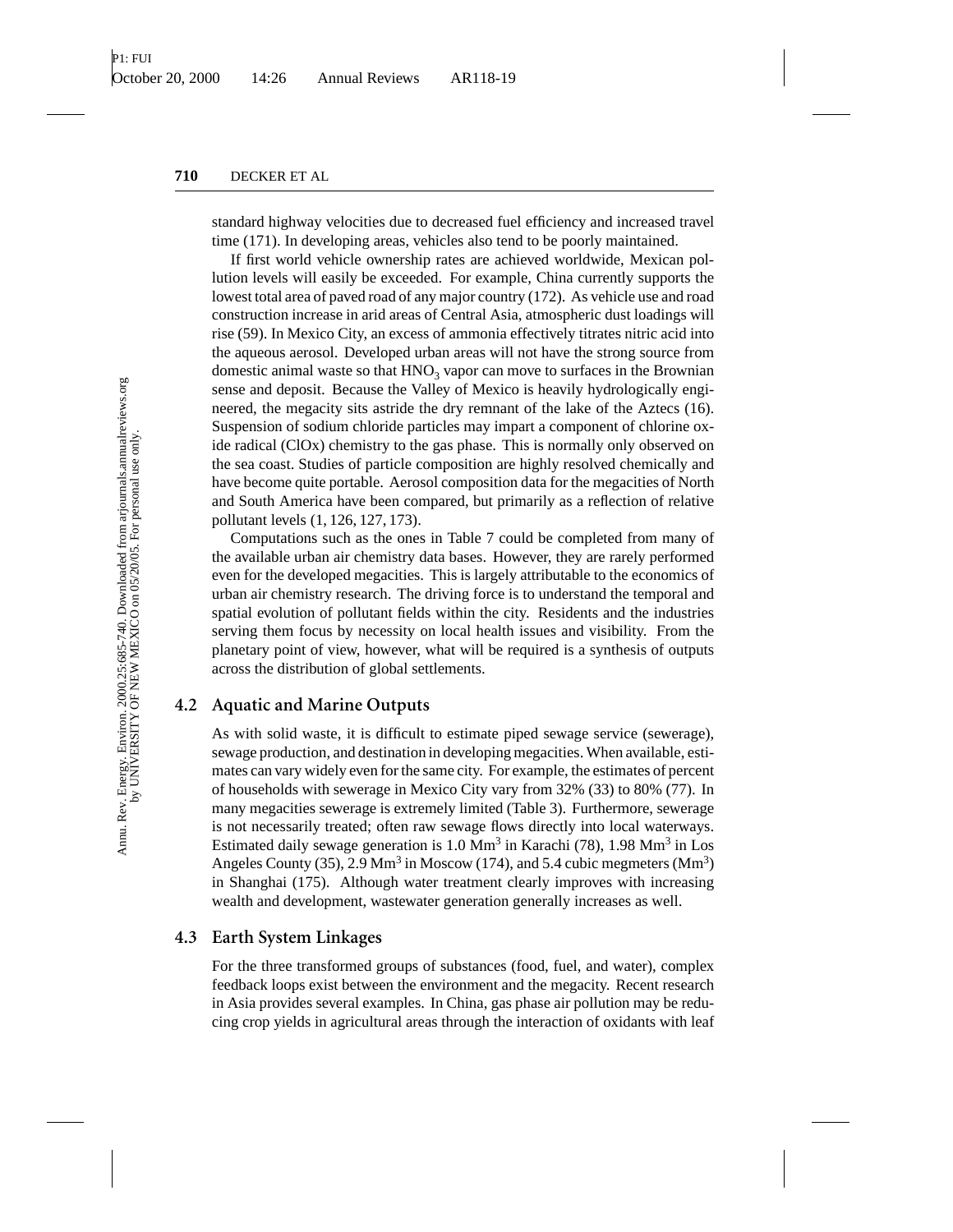surfaces (10, 142). The key species involved are ozone and sulfur dioxide, which are derived from fossil fuels. Further, over the last decade, anthropogenic particles consisting in part of ammonium nitrate have rendered the atmosphere of China so turbid that additional crop damage may ultimately result from losses of photosynthetically available radiation (106). In Asia, radiative transfer is more than just an aesthetic issue. The challenge of feeding the world's most populous nation (176) may lead to air quality controls that would otherwise be politically impossible. The chemical content and availability of fossil fuel supplies, for example, may be regulated to protect energy and nutrition sources for the population. Controls on ammonia emissions from animal waste may also be required. Thus, feedbacks between urban carbon and nitrogen cycles in China have profound effects on the environment.

Complex links between East Asia motorization, North Pacific ecosystems, and global climate offer a second example. Modernization of the highway network linking Chinese urban centers is currently a major engineering project (76, 172). Suspension of large quantities of iron-bearing dust may occur before an updated road system can be built (140, 177). Acidity attributable to coal burning provides a reducing environment, which promotes conversion of iron to bioavailable forms (141, 163). Because much of the North Pacific is iron limited (178, 179), fertilization of delicate marine ecosystems is a distinct possibility (59, 161, 180). Potential ecosystem effects are unknown.

Mobilization from Asian urban areas also increases bioavailable nitrogen concentrations in the geostrophic westerly winds. Nitrogen fertilization of the open ocean will lead to drawdown of  $CO<sub>2</sub>$  from the atmosphere owing to photosynthetic activity (181). Changes in primary production will alter the ventilation of dimethyl sulfide. Sea-to-air flux of dimethyl sulfide is the primary source of reduced sulfur to the remote marine troposphere, and therefore of sulfate and cloud condensation nuclei (95). The cloud condensation nuclei in turn dictate cloud particle sizes and the planetary albedo over the open ocean. Changes in the albedo over the North Pacific have the potential to alter global temperatures (164). Climate change is likely to have significant yet poorly defined impacts on regional winds and hydrological cycles. Thus, it is possible that evolution of the Chinese urban infrastructure will induce large-scale climate and biogeochemical effects with serious repercussions for human activities in Asia.

Flows of material and energy through megacities likely form other teleconnections with remote ecosystems. Diversion of water for urban use, production of food for urban consumption, and burning of fuels in megacities are all global-level activities whose local impacts are slowly becoming identified (2). The effects on distant ecological processes are likely complex but have received little attention.

#### **5. MODELS**

A variety of numerical simulations have been developed to examine many aspects of the urban environment. For the most part, however, they have been limited to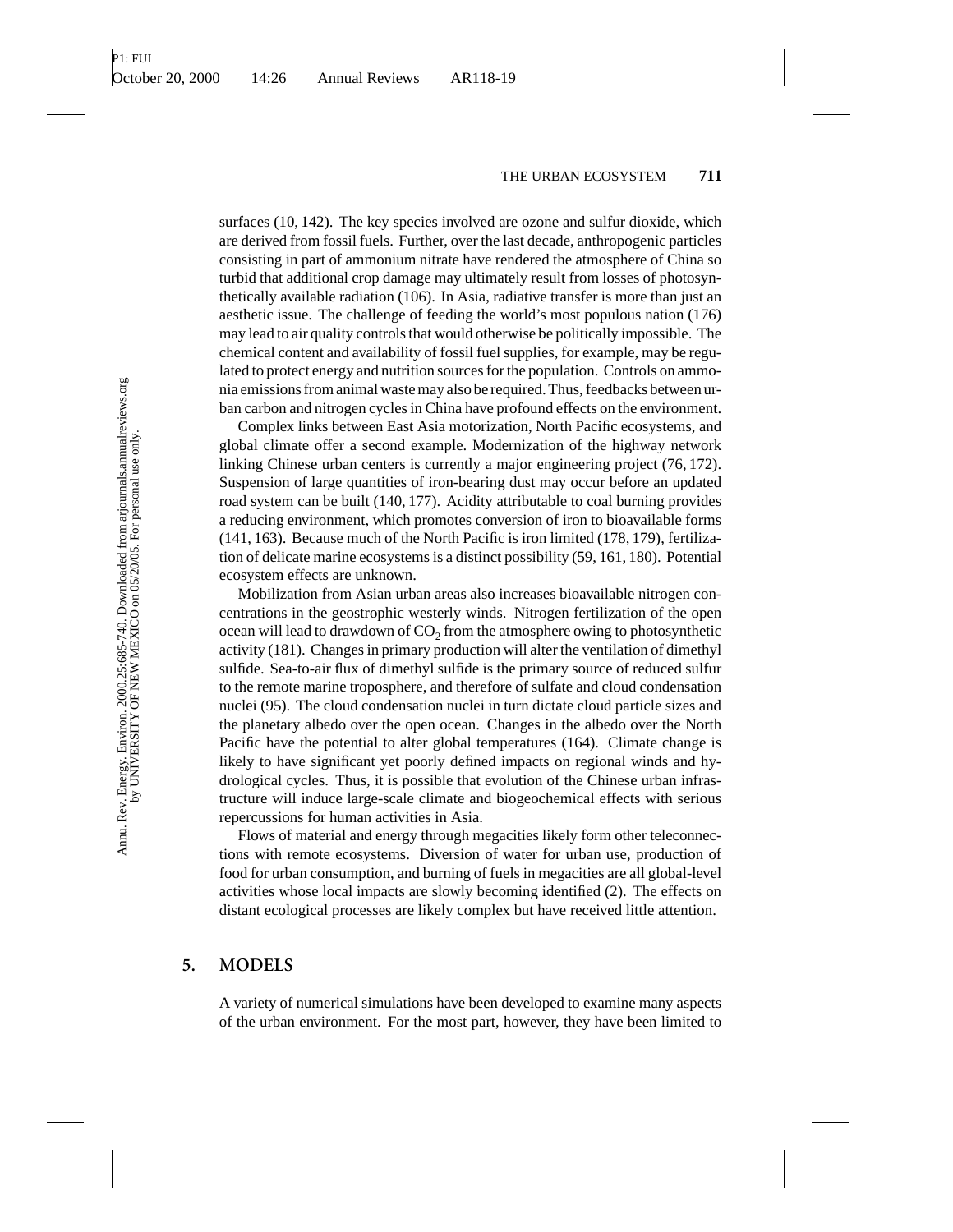models of single cities in developed countries, not only because they are more tractable, but because funding for such efforts is easier to procure from local jurisdictions. The most sophisticated models of traffic flow, for example, have been developed for Dallas, Texas (182, 183), and are being applied to Portland, Oregon. Little cohesive effort has gone into cross-cutting comparisons of the development or growth of megacities. Developing megacities constitute crucial ecosystems from the biogeochemical perspective but are among the last to be studied quantitatively. The research base, although high in quality, is haphazard. The future megalopolises of India and China, for instance, remain virtually unsimulated.

Models of the carbon, fuel, and economic cycles have been constructed at the national level resolving states/provinces (57) and at the global level discriminating countries (184). Urban centers are only treated implicitly, and intercity linkages are nonexistent.

Urban biogeochemical fluxes are only rarely modeled. One exception is residuals-environmental quality management (REQM), an approach that was developed in the 1970s to address the specific problems of regional pollution and waste management (185). REQM quantifies and models the generation and flow of waste outputs from anthropic processes (i.e. residuals). Residuals' impacts on ambient environmental quality are then determined (186). One REQM study occurred in the lower Delaware Valley of the Eastern United States. The region extends 12,200  $km^2$  and had a population of 5.5 million in 1970, most of whom lived in Philadelphia (187). Models were developed to explore biogeochemical and economic linkages among solid, gaseous, liquid, and energy residuals. A second study was conducted in the Ljubljana area of Slovenia, a region of 930 km2 and 257,000 people (188). Both studies measured ambient environmental quality indicators such as wastewater quality, solid waste mass and content, and emissions of  $SO_2$ , CO, and  $NO_x$ . Integral to REQM analysis is the development of models to predict residuals' production, and to estimate costs of reducing residuals to desired levels. Although no REQM studies have occurred recently, the conceptual approach is carried on in environmental resource management models. It is attractive because it focuses specifically on measuring and managing pollutants and water quality (189).

A model linking element and nutrient cycling was developed in 1991. META-LAND considers the total material flux of human systems (190). The model classifies objects as materials (treated by physics) and goods (treated by economics). The processes are transport, transformation, and storage. METALAND was applied to the Lower Bünz Valley in Switzerland, a  $66\text{-}km^2$  region with  $26,000$  residents (46). Results suggest that water was the dominant material flux (69% by mass), followed by air (15%), construction materials (8%), and fuel (1%). Goods accounted for 8% by mass of the region's export. Interestingly, household consumption was the chief process of regional material transformation.

An advanced biogeochemical/ecological modeling technique is general systems theory (GST), developed in 1971 (191). In GST, relationships among energy, matter, economics, and society are analyzed using the theoretical frameworks of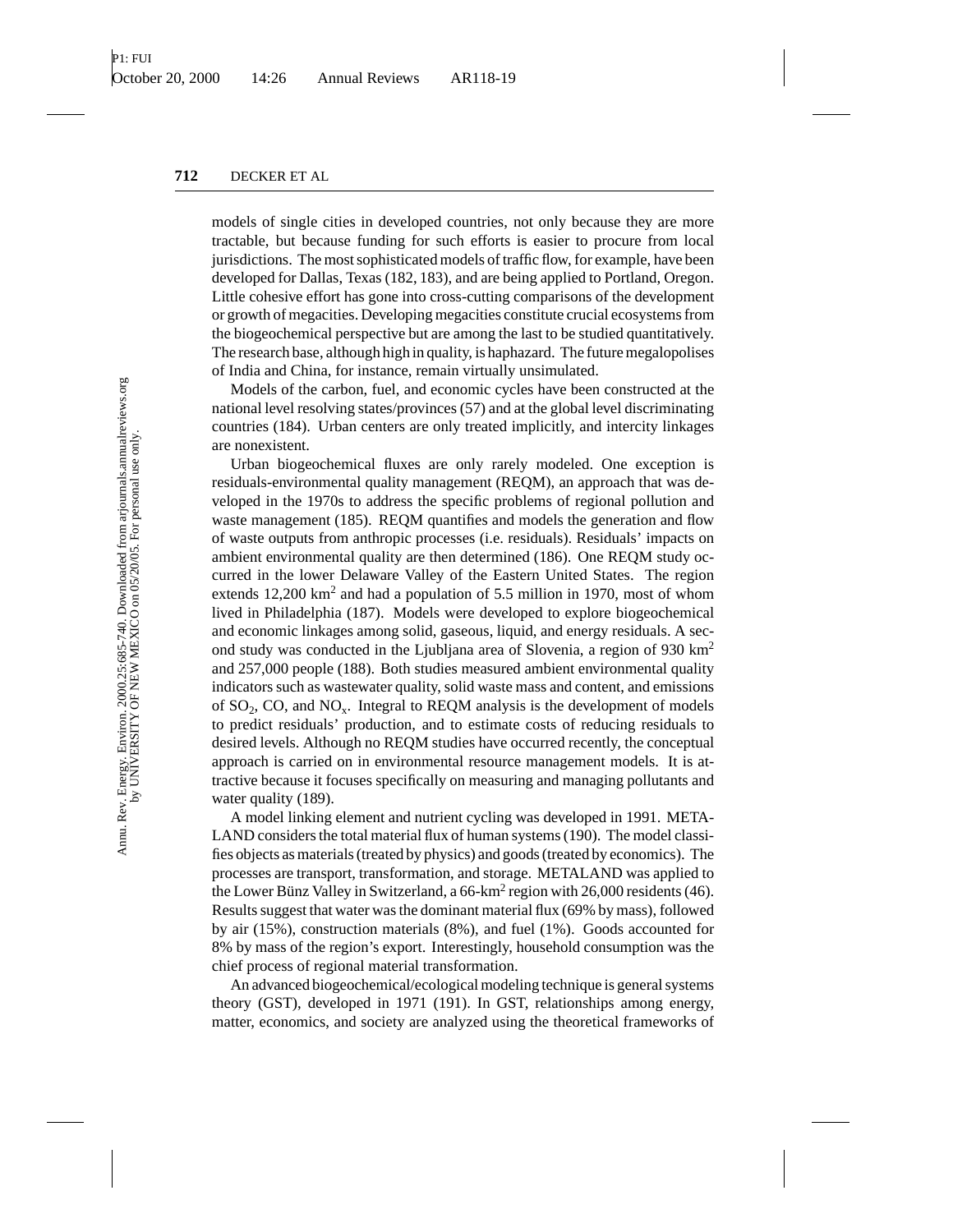physics and ecology. All materials, fuels, and processes are converted to the basic currency of energy (in joules or calories). Power (energy flow per unit time) is postulated to be the fundamental organizing principle. Conversion of all materials to energy equivalents and all processes to power equivalents permits the inclusion of factors with no market cost that are omitted in most economic analyses, i.e. externalities. GST is typically used to study the energy flux of biotic systems. Whereas GST has enormous potential for interdisciplinary integration and thorough analysis, it has been utilized infrequently. A notable recent application is the simulation of Taipei, which examined the energy flows associated with urban development (192).

Modeling of urban demographics has a longer history. Such efforts extend back nearly a century in the fields of geography, sociology, and economics. Consideration of the material and energy basis of demographic activity, however, is relatively recent. Most demographic models still consider socioeconomic factors exclusively, and ecology is only incorporated if it is economically valued (e.g. open space, clean rivers). In the last decade, several demographic models have been developed that are dynamic, spatially explicit, and computer intensive (193– 195). Nonetheless, these models lack thorough incorporation of biogeochemistry. Full integration of environmental and human components is the aim of the Urban-Ecological Model, part of a larger multidisciplinary simulation effort of the Puget Sound system (196). This model, which is still under development, aims to represent links among environmental, social, and economic components (197–199).

Arguably the most advanced suite of simulations regarding the global city deals with air quality. Emissions, meteorology, photochemistry, and aerosol microphysics can now be computed in a coupled fashion. Again, the driving force for development has been the economics of health and visibility. Programming skills are generally applied to wealthy cities first, and primarily to intraurban processes. As an example of one trajectory for model development, we offer a brief history of air quality simulations. The sequence of events closely parallels general developments in urban atmospheric chemistry studies, as described above in the outputs section.

Air chemists in the major first world pollution centers (e.g. Los Angeles, London) first deduced the mechanisms of ozone and haze aerosol generation through laboratory experiments and hand calculations in the precomputer era. Ozone production and chemistry can actually be approximated through a few simple kinetic equations (200). The initial, crucial discoveries were made in the 1950s and 1960s. By the late 1970s, several air quality and pollution engineering groups were developing models inclusive of the dozens of photochemical reactions that must be considered in complete treatments (201, 202). Most were doing so, however, in low physical dimensionality. The chemistry was placed in a nondimensional "box" initially, or in a traveling column of such boxes (158, 159, 203, 204).

Several key photochemical issues proved numerically and computationally challenging (96). In the box configuration, gas phase transformations and aerosol microphysics can be represented as a system of coupled nonlinear ordinary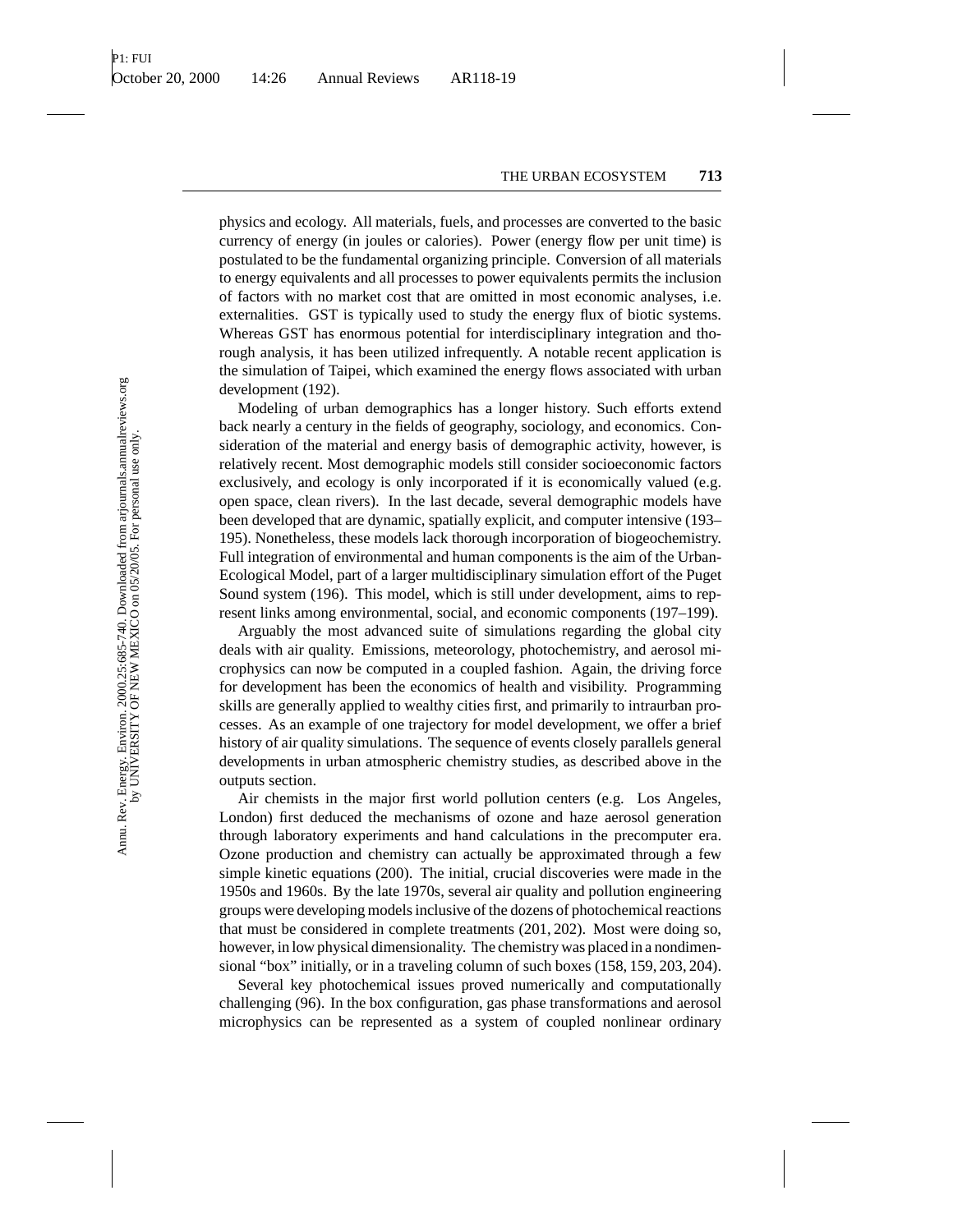differential equations. The dependent variables are concentrations for gas phase species or mass/number densities for particles. The distribution of chemical species must be considered across a wide range of aerosol sizes. The system is quite "stiff" numerically (205). Roughly, this means time constants for the evolution of individual concentrations are linked and span many orders of magnitude. Implicit integration methods of varying sophistication were experimented with (206). Chemically intuitive groupings such as "families" were found to shorten computation times (207). The  $NO<sub>x</sub>$  species constitute an example. Meanwhile, the number of individual chemical and microphysical processes that had to be tracked rose from dozens to hundreds (208, 209).

As vector and massively parallel supercomputers became commonplace, numericists were able to place the complex chemical system into a physically realistic three-dimensional context. Initially, gridding of the geographical space was coarse and simple (210, 211). Rectilinear coordinates were adopted, with cells several kilometers on a side and many hundreds of meters deep or high. The general circulation of an urban zone was taken as off-line input; observed wind fields were interpolated into the model mesh and used to drive advection (212). Careful attention had to be paid to subgrid scale (turbulent) transport processes and their relation to deposition of surface-reactive substances (213).

Most recently, it has become possible to drive the air quality models with wind fields computed from basic meteorological (fluid dynamical) principles (214). Mesoscale (1000-km domain) models of atmospheric flow use boundary conditions determined by global general circulation models. Radiative transfer, heating, and cooling are computed internal to the large-scale grid. Water phase transitions and latent heat release are tracked as well. A nested subgrid represents the vicinity of the city, and therein the full photochemistry and aerosol microphysics computations are conducted (69). Comparisons can be performed between results obtained with wind fields derived from first principles and those measured in the field.

Although urban air chemistry models simulate distributions of several forms of bioavailable nitrogen (213), connections to the biogeochemistry of nearby wild ecosystems are only made peripherally. The outflow of nitric acid from the Los Angeles basin is often computed implicitly because model domains extend beyond the San Bernardino Mountains. Air chemists sometimes quantify nitrogen deposition and mention the possible effects on soils (137, 159). Recent intensive studies of Mexico City air quality enabled informal estimates of nutrient mobilization and flux to other Central American ecosystems, and to those of the Caribbean and Gulf of Mexico (103). The results suggest that nitrogen inputs contribute significantly to soil budgets quantified elsewhere (215–217), and to the nutrient supply of surface waters. Full chemistry transport modeling of the Central Mexican atmosphere has been conducted (68, 69), but downwind nitrogen deposition rates have not been analyzed by ecologists. The U.S. Southern Oxidants Study (218, 219) was regional in its scale, covering many of the southeastern states. The Southern Oxidants Study focused its modeling component on the interpretation of ozone distributions. Biogeochemistry was not an emphasis.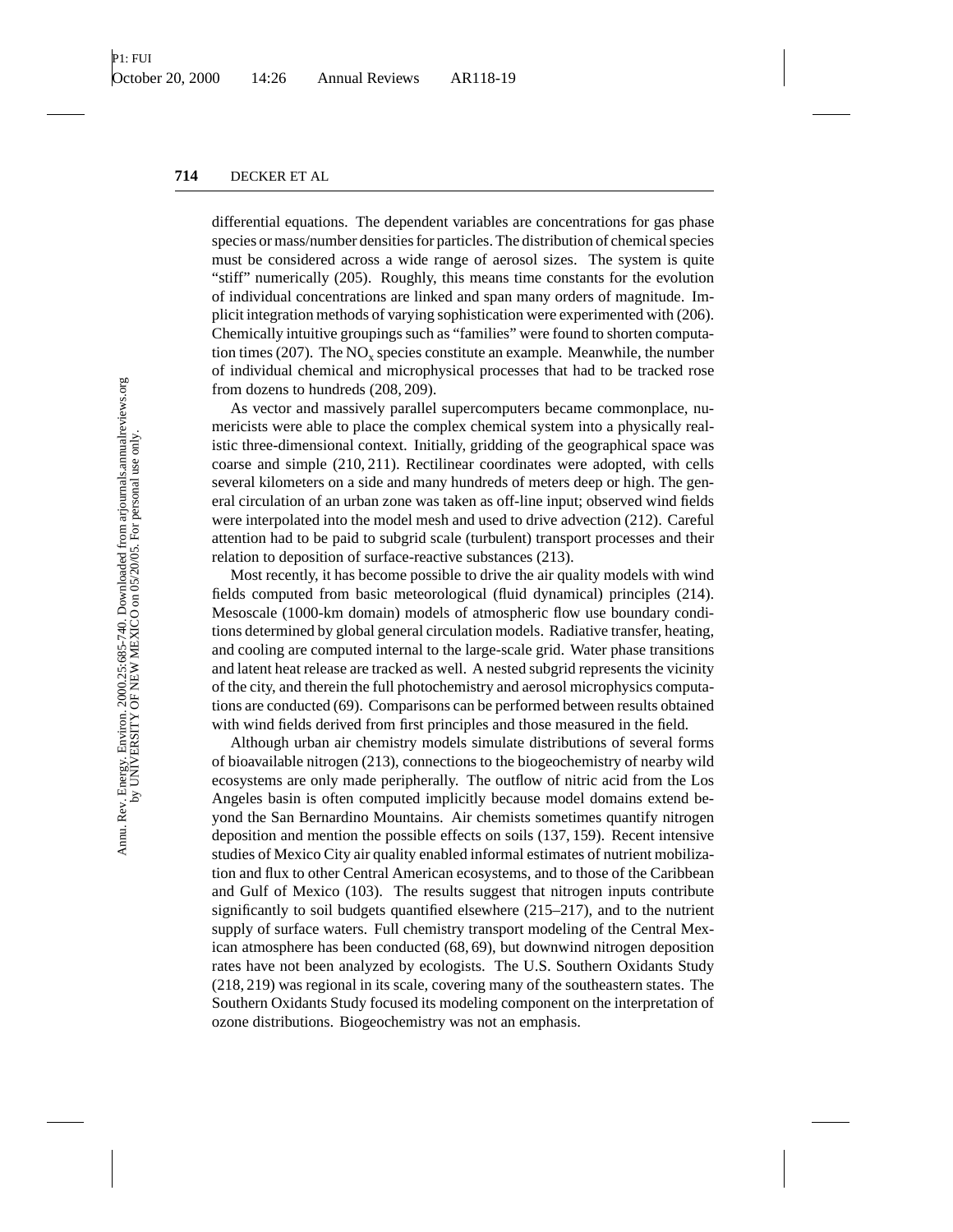Simulations supported under the recent Chinese Metro-Agro-Plexes study have strongly coupled air quality computations with atmospheric chemistry/physics and with biogeochemistry models (106). This study may act as a prototype for nextgeneration earth system–level research. The modeling array utilized includes mesoscale meteorology, photochemistry, aerosol, and radiative transfer codes (106, 142, 220) deployed alongside crop-yield simulations (221). An unexpected result of the radiative transfer computations indicated that surface fluxes of photosynthetically available radiation are reduced dramatically by the Asian aerosol loading (106, 222, 223).

Global chemistry/transport simulations will soon be coupled to atmospheric general circulation models to yield interactive portraits of chemistry and climate evolution. Offline global chemistry codes are already at hand (87, 88). Subgrid scale parameterization of city plumes may well be required for accurate dissemination/processing of the anthropogenic outflow. This will become more true as the world urbanization level approaches 100%. North American urban plumes have been parameterized on-line in continental scale air chemistry simulations (114). The latest megacity studies are incorporating research into subgrid representation of the urban atmosphere throughput (224).

The urban air chemistry model has improved over the decades, in its resolution of grid cell internal processes (aerosol microphysics and photochemistry), in its treatment of topography, and in its ability to track feedbacks. Areas requiring further development are described below. Common threads in this assessment of city modeling include spatial resolution, process level detail, feedback loops, and global synthesis. These themes also apply to the collection of empirical data, and the two approaches will likely develop in concert.

### **6. SYNTHESIS**

Information regarding urban inputs, outputs, and transformations of materials and energy is abundant but diffuse. Conceptual frameworks are needed to organize our comprehension of urban systems. Preferably, these will yield insight into the underlying structures and processes. Although socioeconomic perspectives are commonly used to analyze urban dynamics, biogeochemical approaches may also be useful, in particular by advancing our understanding of cities as ecosystems.

At the level of an individual organism, biogeochemistry comprises the metabolic processes: the conversion of water and food into biomass and waste. The parallels to urban systems are obvious and compelling (13). Cities transform raw materials, fuel, and water into the urban built environment, human biomass, and waste. Conceiving urban energy and material flows as an urban metabolism accentuates the fundamental physical processes that govern city growth and functioning. The concepts are not new, and we adapt them as an organizational tool and attempt to expand them. A potentially powerful contribution will be the parallel between urban evolution and succession.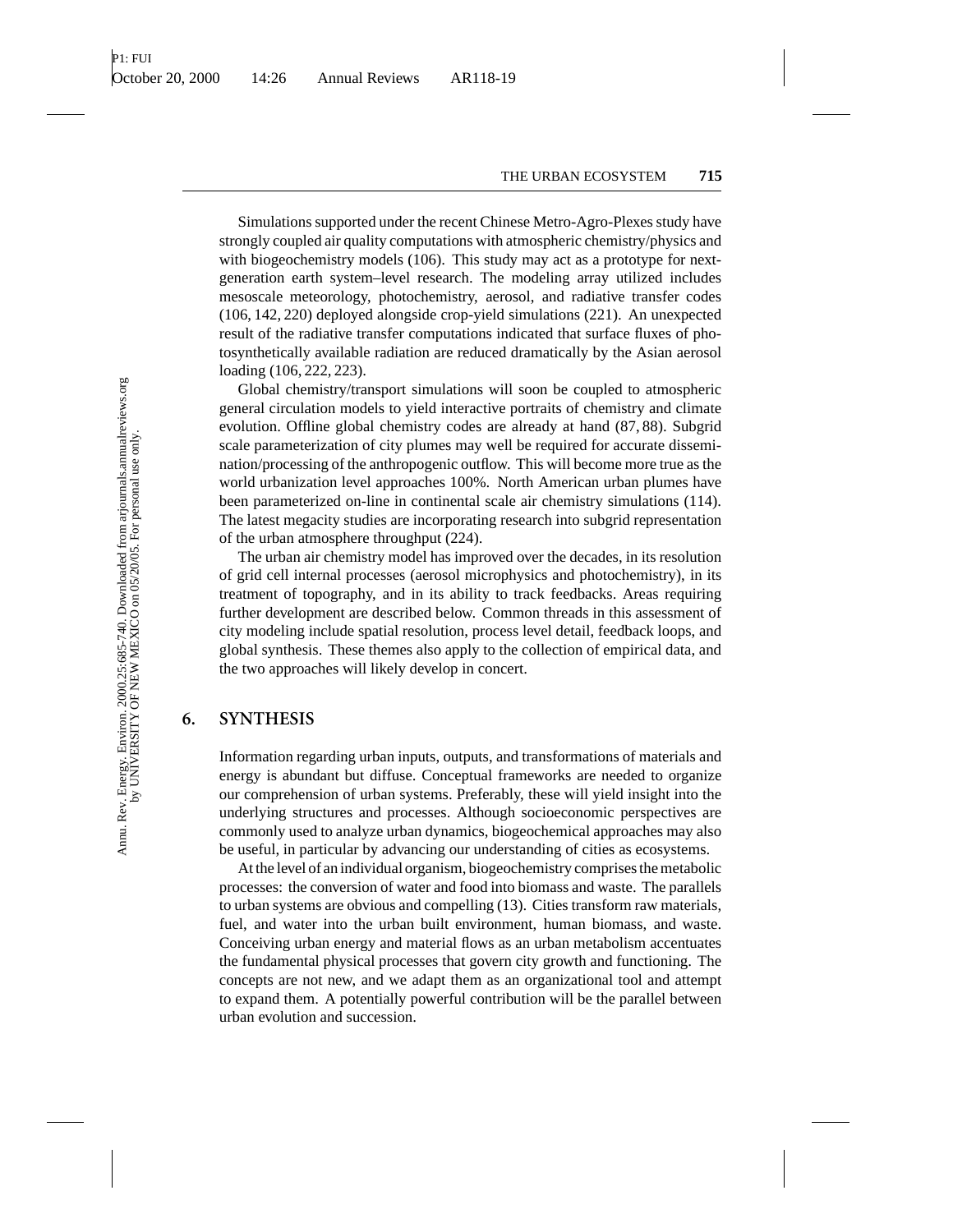Biogeochemical analysis of wild ecosystems is known as ecosystem ecology. Properties studied in this framework include net system productivity, net system respiration, biomass accumulation, nutrient cycling, energy transfer efficiency, and system resilience (225–227). The ecosystem analogy draws attention to the differences between urban and wild ecosystems. Further, it raises the question of whether city systems undergo succession in any form, and provides a framework for addressing urban change. After describing urban metabolism and urban succession concepts, open areas of research are suggested.

#### **6.1 Urban Metabolism**

The metabolic approach to studying city systems has been proposed several times under different names, but it has not been pursued rigorously beyond a few small groups. The name was first coined in 1965 to address water supplies and water and air pollution in cities (13). Using country-level data for the United States, rates of water, food, and fuel use and sewage, refuse, and air pollutant production were calculated for urban residents. These rates were then used to estimate the metabolism of a hypothetical American city of one million people (Figure 2). The estimates have been updated recently, with a substantial change only in the amount of pollutants emitted—down to 520 tons per day (228).



**Figure 2** Material budget (tons per day) for a hypothetical U.S. city of 1 million residents in 1965. Rectangle area is proportional to rate for each substance. Suspended solids are in sewage water. Adapted from Reference 13.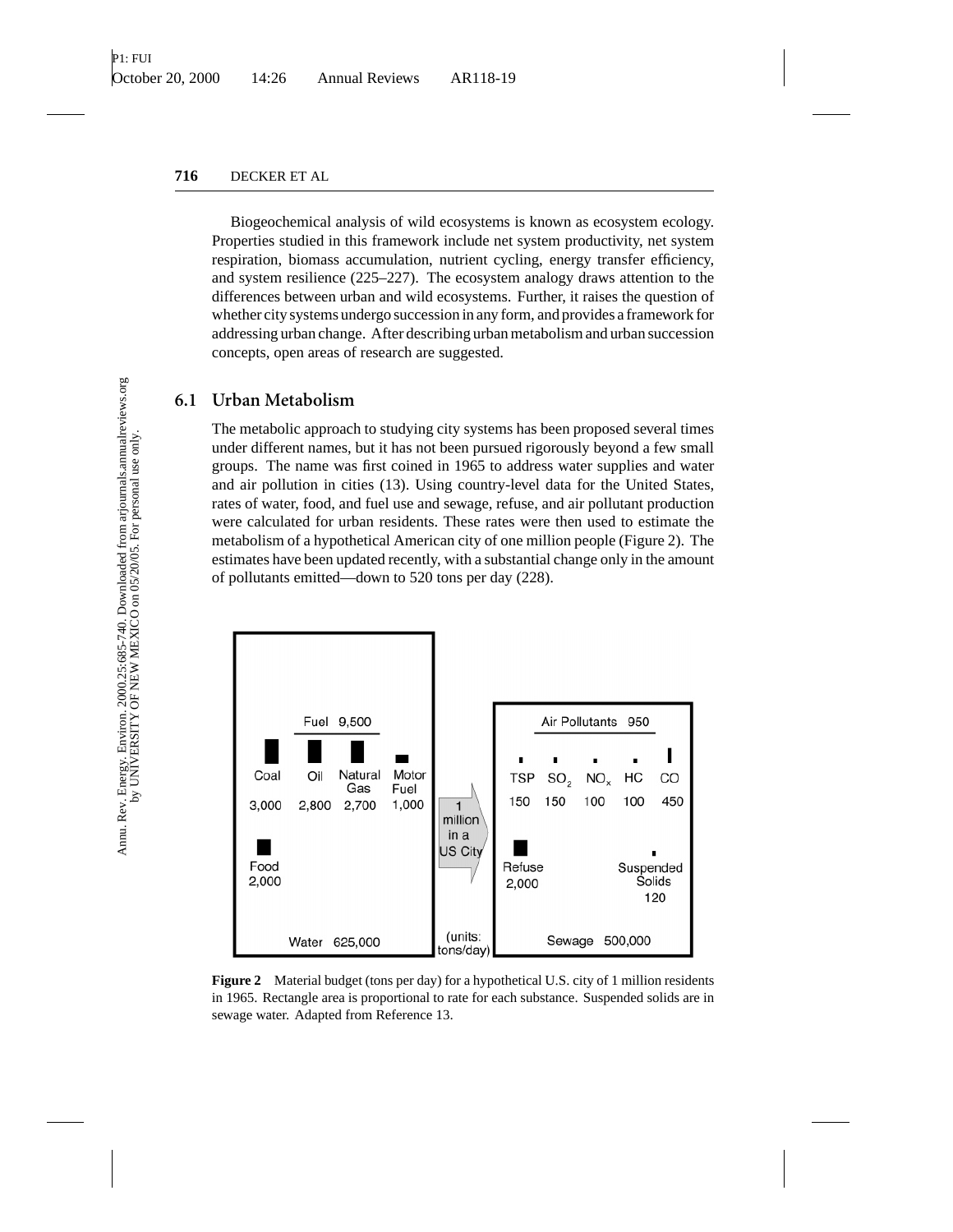

**Figure 3** Material budget (tons per year) for an individual human from the Neolithic to present. Lifetime storage includes built structures and artifacts. Adapted from References 46 and 233.

General systems theory (GST) is arguably the first research program in which urban metabolism was studied (191). It is also perhaps the most theoretically rich, as it fully addresses the physics, biogeochemistry, and ecology of human systems (229). Ecological concepts are used as guides for sound human system design and functioning (230). Industrial metabolism (231), industrial ecology (232), and regional metabolism (233) are other names given to the energy and material accounting of human activities. Mass budgets are developed for toxic materials (234, 235), nutrients such as nitrogen and phosphorus (46, 236), and water (237) for entities ranging in size from households to countries. Urban metabolism studies illuminate basic trends in human energy and material fluxes. Figure 3 shows an estimate of the change in total per capita energy flux through human activity since the Neolithic; the increase is 16-fold (46, 233). Modern industrial humans metabolize up to 40 times the amount of energy that extant hunter-gatherers do (45).

Metabolic budgets for cities are still rare. A notable exception is the thorough analysis of Hong Kong's metabolism, conducted as part of UNESCO's Programme on Man and the Biosphere in 1971 (238, 239). The population of 5.5 million metabolized approximately as much as Wolman's hypothetical U.S. city of one million, resulting in much lower per capita levels of consumption and emissions (Figure 4). This is likely due to a substantial difference in the standard of living between the United States and Hong Kong. Figure 5 shows a similar mass budget for Sydney in 1990 (population 3,656,500). The drastic increase in  $CO<sub>2</sub>$  production compared with Hong Kong and Wolman's estimate is in part due to auto emissions being much higher in Sydney (240).

Urban material storage is addressed in only some of these analyses. In the Lower Bünz Valley REQM study, it was estimated that approximately 20 tons of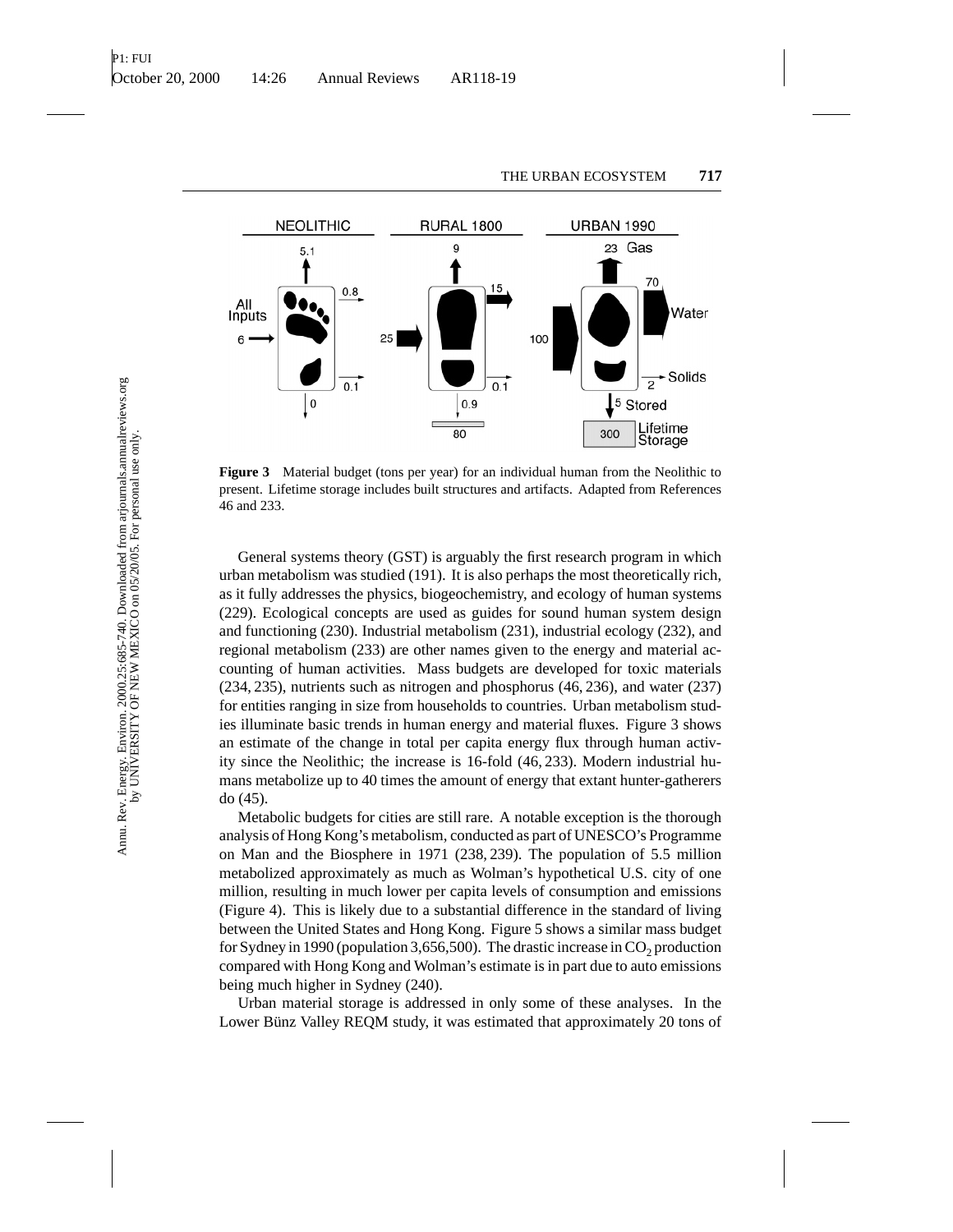

**Figure 4** Material budget (tons per day) for Hong Kong in 1971, shown per million residents. Adapted from Reference 239.

material per capita, or 8.3%, remain in the region each year (46). Lead accumulation is nearly 18%, and phosphorus accumulation is 26.6%. Accounting of municipal phosphorus fluxes in Gavle, Sweden, estimated that of the 330 tons of phosphorus per year (3.7 kg per capita) entering the urban system, only 35% (116 tons) leaves the system, half of it in exported goods and half expelled into the Baltic Sea (47). The remaining 65% is stored in the city, mainly as sewage sludge in landfills. Further, leaching of phosphorus in some areas suggests that the city may be both



**Figure 5** Material budget (tons per day) for Sydney in 1990, shown per million residents. Adapted from Reference 6.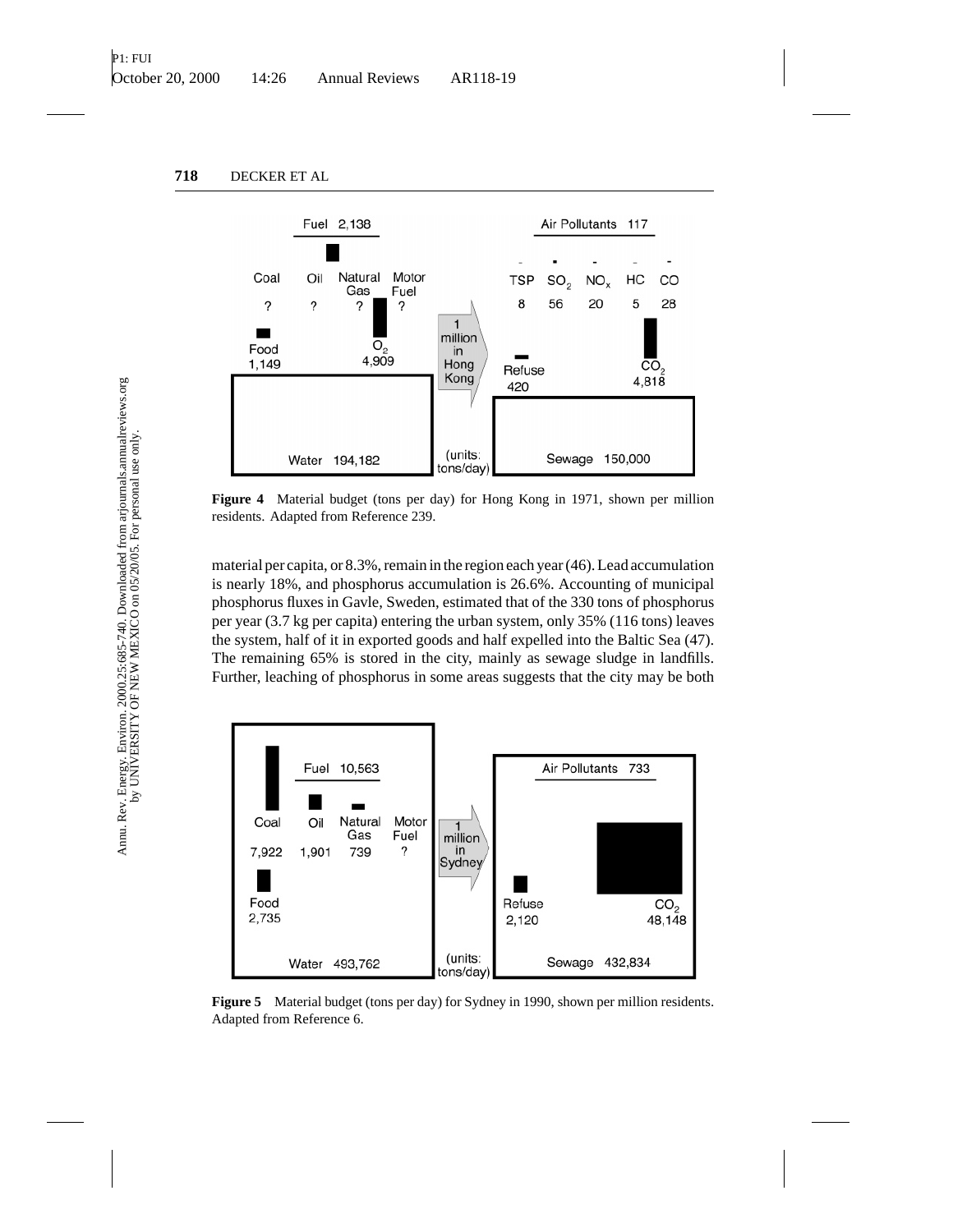a phosphorus sink on a regional scale and a phosphorus source locally. Other studies of phosphorus budgets show similar evidence of large storage levels and sink-source shifts (241).

Of the energy assimilated by living organisms, by far the largest proportion is dissipated as heat and not available for useful work. Likewise, energy inefficiency in cities can be quite high due to losses and waste during water use, construction, fuel combustion, or food spoilage. Most energy losses go unaccounted for because initial supplies are rarely quantified in energetic terms. However, some estimates of inefficiency have been made for fuel systems because they are inherently energetic and they are economically valued. Energy loss in Hong Kong, for example, was 27.6% prior to reaching end-users (238). In metropolitan Toronto, only 49.3% of the 150,940 GWh that entered the city was actually available to end-users owing to processing and distribution losses (242, 243). These estimates do not include end-use inefficiencies, which also can be extremely high. For example, end-use device inefficiency in Bangalore, India, is 51% (55).

Finally, urban metabolism can be measured spatially. The concept of the ecological footprint expresses the amount of land a city, region, or country requires to meet its metabolic needs (244, 245). Regions in the developed nations are running "ecological deficits" and depend on a large quantity of land beyond their boundaries to provide resources and absorb waste. Industrialized cities are the most obvious example. The 29 largest cities in the Baltic Sea drainage basin cover a total of 2,216 km<sup>2</sup> yet require an amount of open land 200 times larger to supply necessary renewable resources (246). More importantly, the amount of open land required to assimilate the nitrogen, phosphorus, and  $CO<sub>2</sub>$  generated as waste products in cities is 400 to 1,000 times the size of the cities themselves (Figure 6; see color insert). These estimates may be quite low compared to the total metabolism of these cities, as many substances are not included in the analysis (most notably fresh water). Although the ecological footprint concept does not usually account for spatial discontinuity (teleconnection) between a region and its footprint, it does draw attention to the services that wild and managed ecosystems provide to human settlements (247, 248). Ecosystem services include air filtering, climate regulation, and sewage treatment, though most of these have no economic value until they must be replaced by energy-intensive anthropogenic substitutes.

## **6.2 Succession in the Urban Ecosystem**

Succession in wild ecosystems involves the colonization of bare ground, bare soil, or open water by flora and fauna and the successive replacement of colonizers by other species, often leading to a predictable climax community that is relatively stable (249). At the ecosystem level, growth from primary production at first exceeds energy consumption for maintenance (respiration), and biomass accumulates (250). When the system reaches climax, respiration approximately equals production, biomass stabilizes, and the system is in steady state (Figure 7). This "strategy of ecosystem development" results in increased community stability,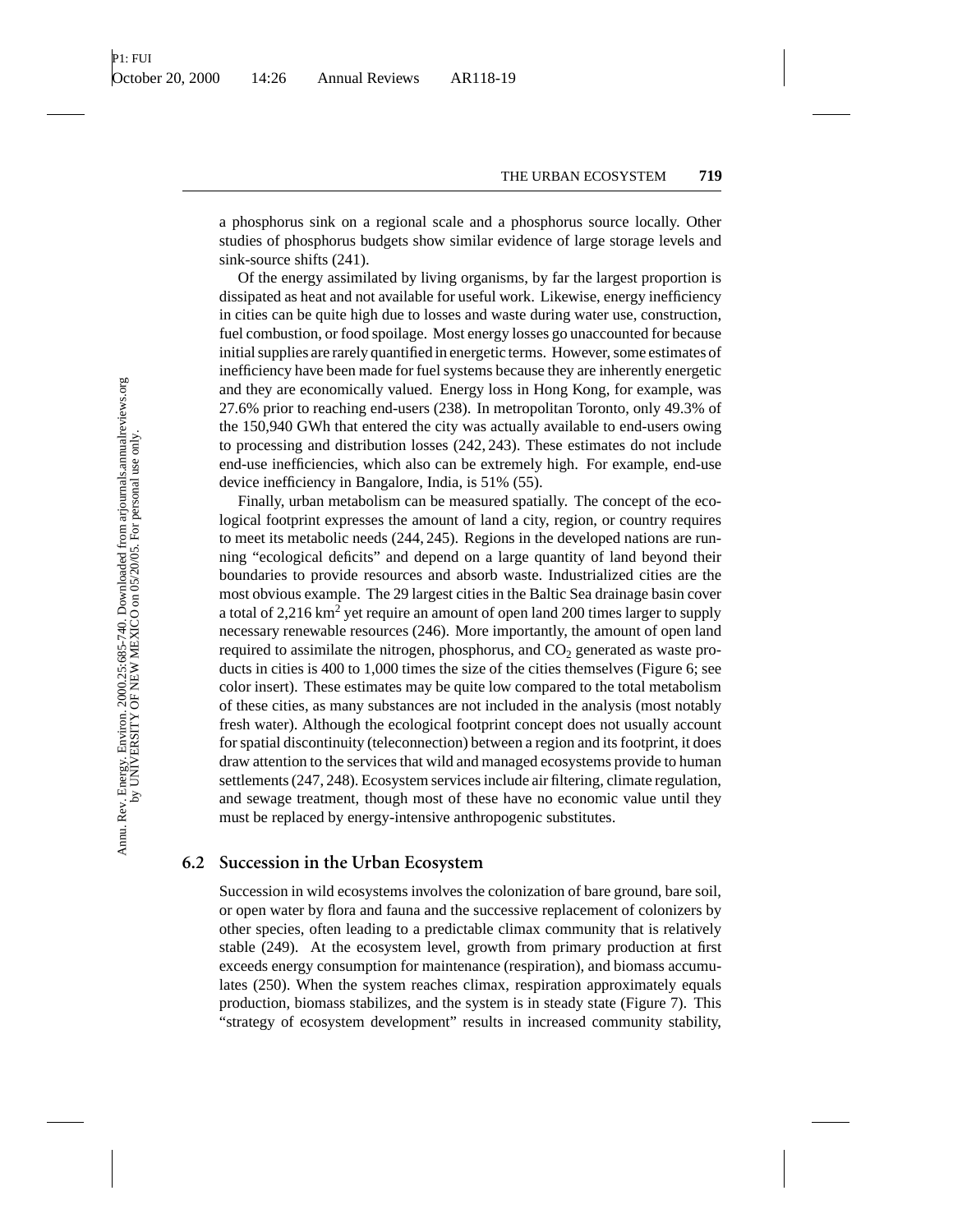

**Figure 7** Total standing biomass and rates of production, respiration, and storage during succession in wild ecosystems. Adapted from Reference 14.

structural complexity, material storage, biogeochemical cycling, and energy efficiency (14).

Do urban ecosystems undergo a similar succession from highly productive regimes to steady states? If so, do they follow the strategy of ecosystem development? Industrialization is certainly a process of infrastructure and capital accumulation that results in greater structural complexity (12, 45). There is some evidence that economies of scale result in lower per capita energy flux in larger cities (6, 73). However, cities do not follow all the strategies of ecosystem development (191, 230). Biogeochemical paths become fairly straight relative to wild ecosystems, with very reduced recycling, resulting in large flows of waste and low total energy efficiencies. By contrast, in wild ecosystems, one population's wastes are another population's resources, and succession results in efficient exploitation of available resources. However, even modernized cities may still be in the earliest stages of a succession that may take centuries or millennia to complete.

Closing material cycles in urban ecosystems is rare, due predominantly to the lack of processes to reuse and recycle waste. In contrast, the detritus food web dominates wild terrestrial ecosystems. In many megacities such as Cairo, Calcutta, and Tokyo, informal waste handling by "rag pickers" recycles substantial resources from the otherwise linear solid waste streams (39, 40). In New York City, citizens are urging adoption of a full recycling program because the majority of solid wastes are recyclable (38). The government opposes recycling owing to handling costs and has proposed a waste-to-energy incineration project. Incineration is opposed by the citizens, who are concerned about toxic pollutants. Urban water cycles are similarly straightened for both storm and sanitary water. "State-of-practice" urban storm water management in industrialized cities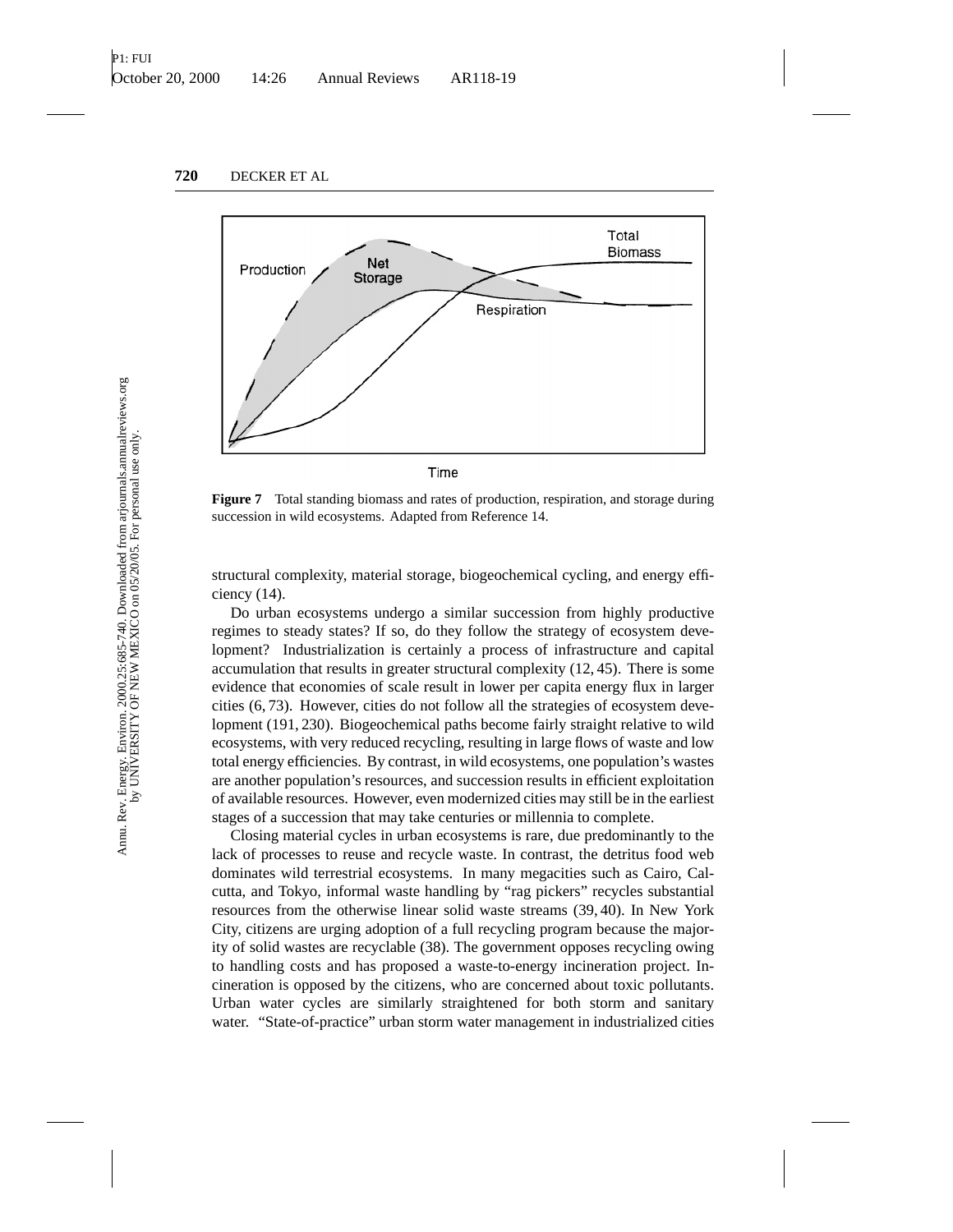treats runoff as a nuisance rather than an asset (116). Likewise, municipal wastewater reuse and recycling is still a novel proposal for most industrialized cities (228). Los Angeles is unique in its plan to reuse 40%, 70%, and 80% of sewage water by the years 2010, 2050, and 2090, respectively (251). Yet due to the energy intensity and therefore the cost of water treatment facilities, large-scale water reuse is currently unrealistic for most cities in developing countries (252). Clearly, megacities are not increasing biogeochemical cycling or efficiency with increasing development.

Whereas wild ecosystems achieve steady-state material fluxes through succession, urban energy and material flows continue to increase with development (253). This is because humans can supplement locally available energy and material sources from afar. Low-energy, dirty biofuels are replaced with higher-energy, cleaner fossil fuels as income increases; the situation is known as the energy ladder (62). Replacement happens on both the national (254) and household levels (55, 255). The growth of megacities also depends on large increases in motorized transportation, which increases with per capita energy use (61).

Interestingly, premodern cities may have approximated a climax state. Energy and food sources were strictly renewable, and transport time on foot limited the extent of a town's hinterland from which it could draw food, water, and fuel and recycle its waste (12). A town was built up until these local resources were maximally utilized. In analogy to wild ecosystems, urban infrastructure accumulated until maintenance costs equaled maximum local energy input. Modern cities have circumvented limits to local energy availability through teleconnection with remote sources of food, water, fuel, and materials. If modern urban systems are undergoing some form of succession, it is now at the earth system level. The climax will occur when global energy sources are maximally utilized, energy flux is at steady state, and infrastructure growth has ceased.

## **6.3 Open Areas of Research**

The urban metabolism model suggests several important lines of inquiry. Data on energy and material fluxes at the city level are extremely scarce. Due to its dominance in mass budgets and importance to humans, the urban flux of water should be a prime focus for researchers. Virtually nothing is known about flows of food and construction materials through megacities, despite their significance to human sustenance and urban infrastructure. Energy budgets should include measures of system and end-use inefficiency. Mechanisms of system regulation, information flow, and feedback loops should also be investigated, both for understanding how urban systems function and for informing policy and management decisions. The recent establishment of urban long-term ecological research stations in Phoenix, Arizona (256), and Baltimore, Maryland (257), offers hope that this critical research will begin.

The urban ecosystem model offers a framework for studying other properties. Conversion of material flux into estimates of carbon, nitrogen, phosphorus, or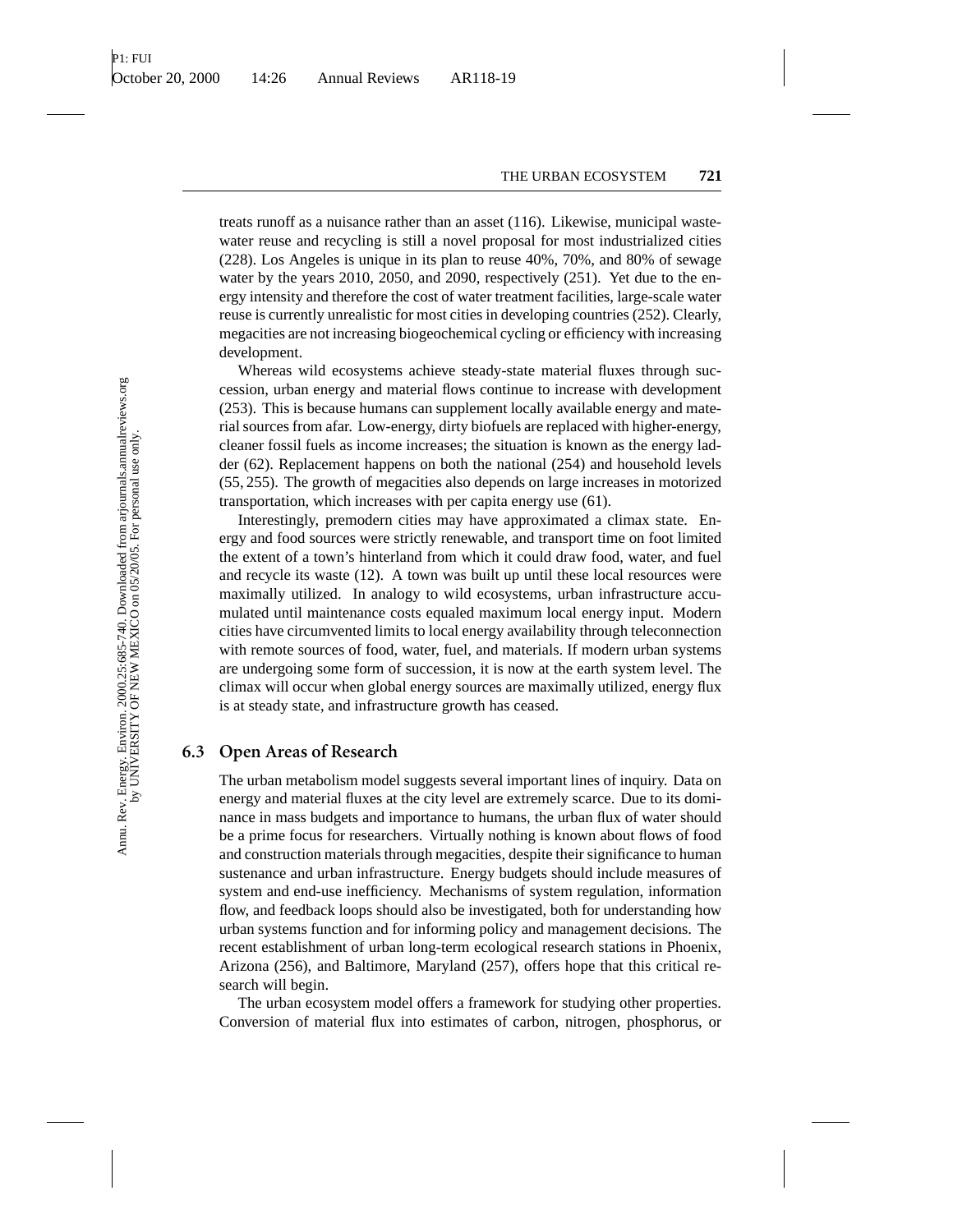sulfur flux is necessary for placing cities in the context of global biogeochemical cycles. For example, human nitrogen inputs to food production are some of the greatest fluxes in any ecosystem, often dwarfing wild nitrogen fluxes (10, 50, 161, 258). The role of cities in the global nitrogen cycle is still not well understood. The study of urban succession must be revived, as very little has been done since the pioneering and still advanced work using general systems theory (229, 230). Some recent interdisciplinary models are examples of much-needed research programs (192, 196).

A recurrent theme in our discussion has been that studies of aspects of the global city tend to focus tightly on individual urban areas. The typical intensive air quality study yields measurements for most of the species listed in Table 7 many times per day over several weeks. We have noted that Los Angeles and Mexico City receive close scrutiny of their air pollution inventories every few years in the form of field campaigns (69, 110, 159). Meanwhile, regional biogeochemical intensives remain sporadic. Geographic integration will be necessary if an earth system view is to be developed. Large, analytically unified data sets must be generated. Repetition of a standard protocol over a well-chosen subset of the megacities would facilitate pattern recognition.

An example from some of our own experience (DRB, FSR) demonstrates the potential of the approach. Students and staff from the atmospheric hydrocarbon measurement facility at the University of California at Irvine periodically descend upon large cities with quantities of evacuated canisters. The sample containers are opened at key locations such as known sources of pollution (roadways or landfills), or near representative demographic zones (downtown, residential areas, outskirts). Gas chromatography performed later separates and quantifies dozens of hydrocarbons (see Table 8). The various species are injected into the urban atmosphere by individual mechanisms with "fingerprints" that can be quantified based on chemical constituency and ratios. The measurements can serve as the basis for multivariate analyses. For instance, a one-week study of the Mexico City hydrocarbon distribution revealed the dominance of LPG leakage as a source for the  $C_3$ -C<sub>4</sub> alkanes and a selection of unsaturated (multiply carbon bonded) species (154). In Santiago, Chile, hundreds of canisters were filled at regular intervals over several days, for 25 sites situated evenly throughout a 5-km<sup>2</sup> grid. We are applying factor decomposition and chemical mass balance computations to deconvolve the methane source distribution for several of the megacities. LPG leak rates of 1%–10% computed for Mexico City (103) suggest that commercial gas systems will be difficult to maintain in developing areas. Preliminary data from a recent study in Karachi (a natural gas–driven city) (DR Blake & FS Rowland, unpublished) indicate very high urban additions to the free tropospheric  $CH<sub>4</sub>$  inflow. Leakage of natural gas has severe earth system implications because methane is a strong, direct greenhouse species (85).

Our urban data for methane have been interpreted from the global standpoint. A preliminary computation is presented in Table 9 (84). The manmade halocarbon  $CCl<sub>3</sub>F$  is introduced to the troposphere almost exclusively from cities, and thus constitutes a reference tracer. It is among the chlorofluorocarbon compounds that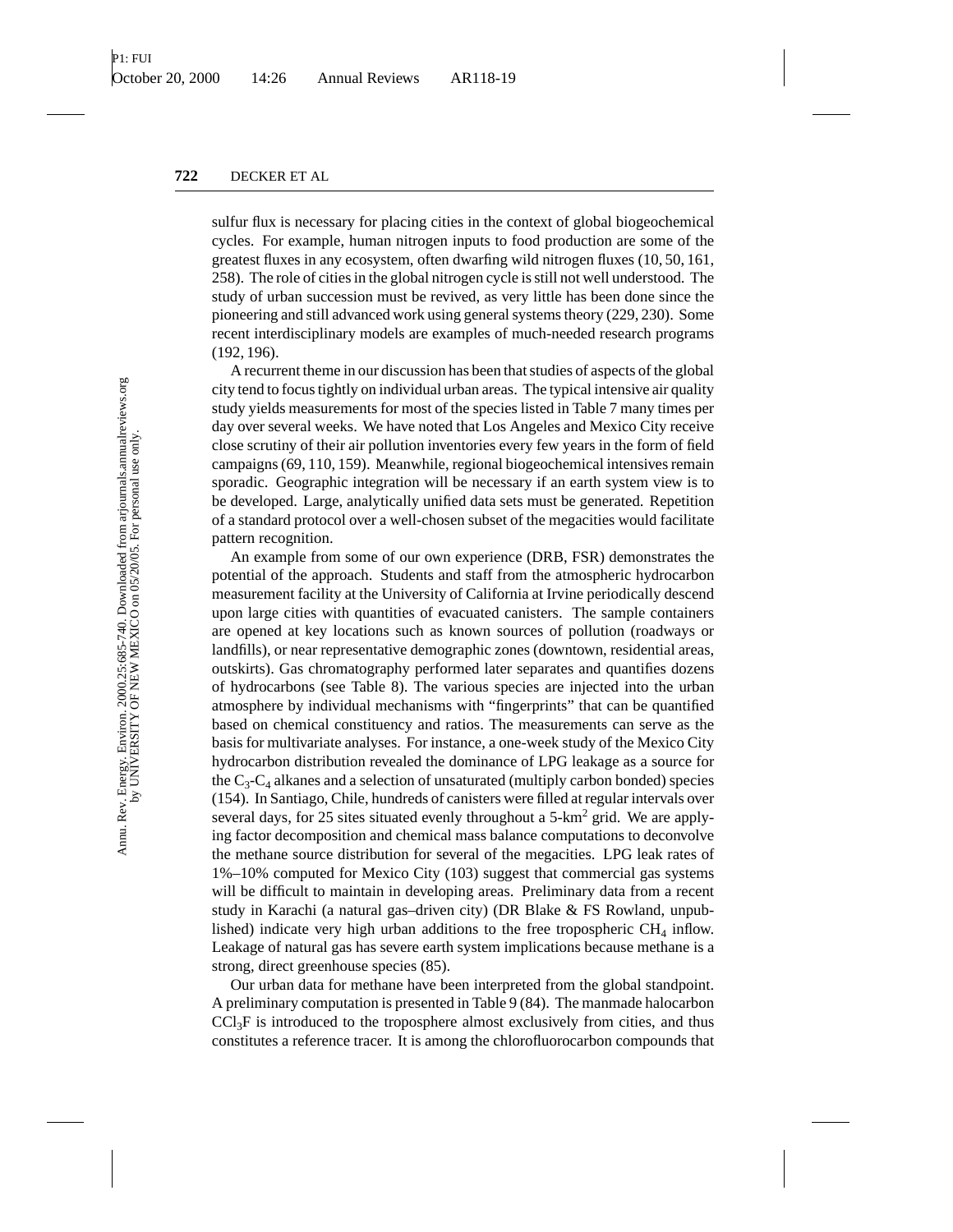were revealed as a threat to the stratospheric ozone layer in the mid-1970s (260). Usage is decreasing in the face of international regulation, but chlorofluorocarbon is still widely used as a refrigerant. Leakage from automobile air conditioners and landfills is a major fate. The global source strength of  $CCl<sub>3</sub>F$  is not only dominantly urban, but is well documented because the compound is widely monitored and regularly inventoried (20). The ratio of methane to fluorocarbon added to the global city throughput thus provides a relative source strength. Urban areas add 30 to 60 megatons of methane per year worldwide. The total methane emission from human activity is on the order of 350 megatons per year (85, 261), with considerable uncertainty (262). Moreover, source distributions are poorly understood (263). More precise quantification of methane emissions from landfills (264) and urban vehicles (265) is occurring.

How do the urban methane emissions vary among megacities? Multivariate statistics and Chemical Mass Balance of the collective hydrocarbon data set will reveal differing source groupings for the variety of cities studied. We hope to quantitatively correlate the emissions structure with demographic, economic, and social factors to generate a global portrait of source distributions along urban growth trajectories. It should be possible to express global urban hydrocarbon emissions for the major source types as a function of state variables related to city population and infrastructure.

Satellite data on atmospheric composition are geographically integrative by their very nature (266, 267). Resolutions are increasing such that ozone and CO can be detected over many urban areas simultaneously. However, the satellite species set will be restricted to a few compounds. Ground-based field research will always be complimentary and required. Regional aircraft studies of tropospheric chemistry provide an example of the integrated approach necessary. The NASA Pacific Exploratory Mission series has continually shifted emphasis to new, ecosystem-scale portions of the atmosphere over the oceans (222, 223, 268, 269). Unlike most studies, interpretation of the results has been cumulative and integrative.

Future developments in air quality modeling have been anticipated by many authors. The geographical domain must be extended to encompass multiple urban areas because they often lie upwind of one another and thus interact. Regional atmospheric composition models have usually been uniform in their gridding and represent city plumes parametrically (113, 114). Several nested urban grids may be inserted into the mesoscale mesh. This method has been envisioned for the Boston-Washington corridor on the U.S. eastern sea board (101). In global change biogeochemistry simulations, it will be important for individual urban areas to evolve demographically and economically. One physical location (i.e. a city in some number of grid cells) may move through several stages of economic growth. Feedbacks from the photochemical and aerosol system into the meteorology are only beginning to be included (125). It has been possible to ignore these effects in the small, clean cities of the developed world, but they will be prominent in the developing megacity regions where oxidants, absorbing gas phase species  $(NO<sub>2</sub>)$ , and the multiply scattering aerosol haze are pervasive.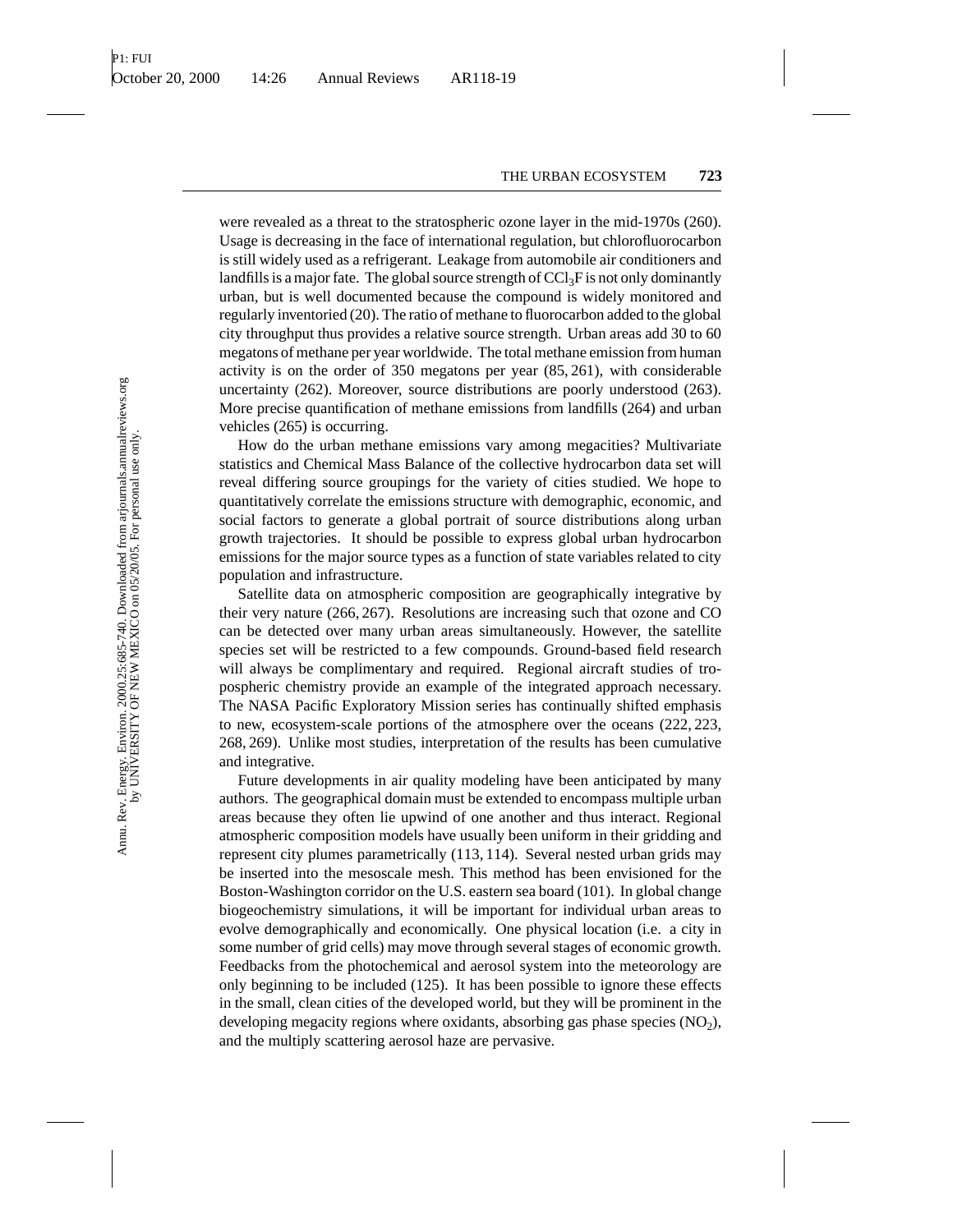Annu. Rev. Energy. Environ. 2000.25:685-740. Downloaded from arjournals.annualreviews.org<br>by UNIVERSITY OF NEW MEXICO on 05/20/05. For personal use only. Annu. Rev. Energy. Environ. 2000.25:685-740. Downloaded from arjournals.annualreviews.org by UNIVERSITY OF NEW MEXICO on 05/20/05. For personal use only.

**TABLE 9** Urban tropospheric concentrations of CH<sub>4</sub> and CCI<sub>3</sub> $F^a$ 

| <b>TABLE 9</b> Urban tropospheric concentrations of $CH4$ and $Cl3Fa$ |         |      |                             |       |     |      |                 |                       |       |      |
|-----------------------------------------------------------------------|---------|------|-----------------------------|-------|-----|------|-----------------|-----------------------|-------|------|
|                                                                       |         |      | Concentrations <sup>b</sup> |       |     |      |                 | <b>Urban Excesses</b> |       |      |
|                                                                       |         | E    |                             | CC14F |     |      | Fractional      |                       |       |      |
| Location                                                              | Date    |      | ≃                           |       | ≃   | RAI  | CН <sub>4</sub> | $CCI_3F$              | RFI   | g    |
| Santiago, Chile                                                       | 1/20/80 | 1.59 | $\overline{5}$              | 204   | 165 | 2100 | 0.053           | 0.24                  | 0.22  | 0.15 |
| Rio de Jan., Brazil                                                   | 1/26/80 | 1.72 | $\overline{5}$              | 236   | 165 | 3000 | 0.14            | 0.43                  | 0.32  | 0.22 |
| Paramaribo, Surinam                                                   | 2/01/80 | 2.44 | $\overline{5}$              | 474   | 165 | 2700 | 0.52            | 1.87                  | 0.28  | 0.18 |
| Cracow, Poland                                                        | 5/08/80 | 3.42 | 1.65                        | 599   | 180 | 4200 | 1.07            | 2.33                  | 0.46  | 0.31 |
| Warsaw, Poland                                                        | 5/09/80 | 1.96 | 1.65                        | 422   | 180 | 1300 | 0.19            | 1.34                  | 0.14  | 0.09 |
| London, England                                                       | 7/25/80 | 2.02 | 1.62                        | 564   | 184 | 1200 | 0.25            | 2.07                  | 0.12  | 0.08 |
| London, England                                                       | 7/25/80 | 2.03 | 1.62                        | 509   | 184 | 1300 | 0.25            | 1.77                  | 0.14  | 0.09 |
| Copenhagen, Denmark                                                   | 8/01/80 | 1.68 | 0.60                        | 455   | 182 | 300  | 0.05            | 1.50                  | 0.03x | 0.02 |
| Copenhagen, Denmark                                                   | 8/01/80 | 1.69 | 0.60                        | 470   | 182 | 200  | 0.06            | 2.13                  | 0.03  | 0.02 |
| São Paulo, Brazil                                                     | 8/13/80 | 1.66 | 1.52                        | 226   | 175 | 2700 | 0.09            | 0.29                  | 0.32  | 0.22 |
| Santiago, Chile                                                       | 8/21/80 | 1.69 | 1.52                        | 251   | 175 | 2200 | $\Xi$           | 0.43                  | 0.26  | 0.17 |
| Beijing, China                                                        | 9/16/80 | 1.65 | 1.62                        | 197   | 182 | 2000 | 0.02            | 0.08                  | 0.25  | 0.16 |
| Dalian, China                                                         | 9/22/80 | 1.67 | 1.62                        | 209   | 182 | 1900 | 0.03            | 0.15                  | 0.02  | 0.13 |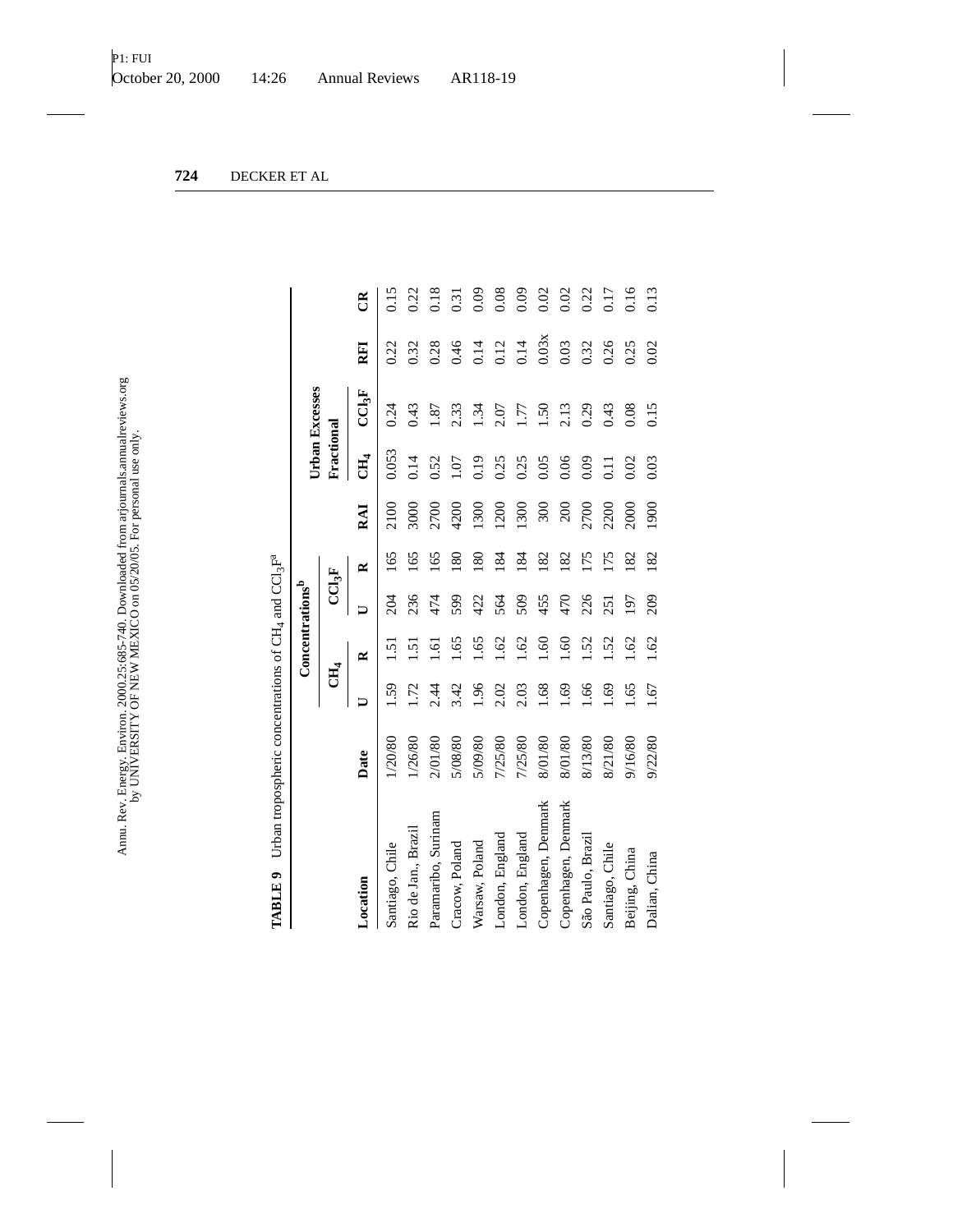|                      | י<br>יישוב                                                 |
|----------------------|------------------------------------------------------------|
| $-200.20$ and $-205$ |                                                            |
|                      | $\cdots$ is the correct of stress and $\alpha$ of $\alpha$ |
|                      |                                                            |

| Ketchikan, AL, USA  | 11/22/80 | 1.92             | 1.63  | 329              | 189 | 2100            | 0.17 | 0.68 | 0.25 | 0.17 |
|---------------------|----------|------------------|-------|------------------|-----|-----------------|------|------|------|------|
| New York City, USA  | 2/20/81  | $\overline{191}$ | 1.64  | 590              | 193 | $\overline{00}$ | 0.17 | 2.06 | 0.08 | 0.03 |
| Rio de Jan., Brazil | 6/14/81  | 1.62             | 1.53  | $\overline{561}$ | 175 | 5000            | 0.06 | 0.10 | 0.60 | 0.40 |
| Hamburg, Germany    | 8/22/83  | 1.83             | 1.67  | 353              | 210 | 1100            | 0.10 | 0.68 | 0.14 | 0.10 |
| Hamburg, Germany    | 8/24/83  | 1.82             | 1.67  | 317              | 210 | 1400            | 0.09 | 0.51 | 0.18 | 0.12 |
| London, England     | 88/60/6  | 1.75             | 1.67  | 318              | 210 | 700             | 0.05 | 0.51 | 0.09 | 0.06 |
| Brussels, Belgium   | 9/16/83  | 1.70             | 1.67  | 378              | 210 | 200             | 0.03 | 0.80 | 0.04 | 0.03 |
| Rome, Italy         | 11/09/83 | 2.16             | $-67$ | 894              | 210 | $\overline{00}$ | 0.29 | 3.26 | 0.09 | 0.06 |
| Rome, Italy         | 1110/83  | 1.93             | 1.67  | 837              | 210 | 600             | 0.16 | 2.99 | 0.05 | 0.03 |

<sup>b</sup>Concentrations of CH<sub>4</sub> in ppmv (10<sup>-6</sup>) and of CCI<sub>3</sub>F in pptv (10<sup>-12</sup>). bConcentrations of CH4 in ppmv (10−6) and of CCl3F in pptv (10−12).

 $CH_4 = 10, \overline{C}Cl_3$ 

 $= 10.$  CCl<sub>a</sub>F $= 15.$ 

increase in CH4 to fractional increase in CCl3F; CR, Ratio of fractional increase corrected for total atmospheric burden by yearly release in 1980:

increase in CH<sub>4</sub> to fractional increase in CCl<sub>3</sub>F; CR, Ratio of fractional increase corrected for total atmospheric burden by yearly release in 1980:<br>CH<sub>4</sub> = 10, CCl<sub>3</sub>F = 15.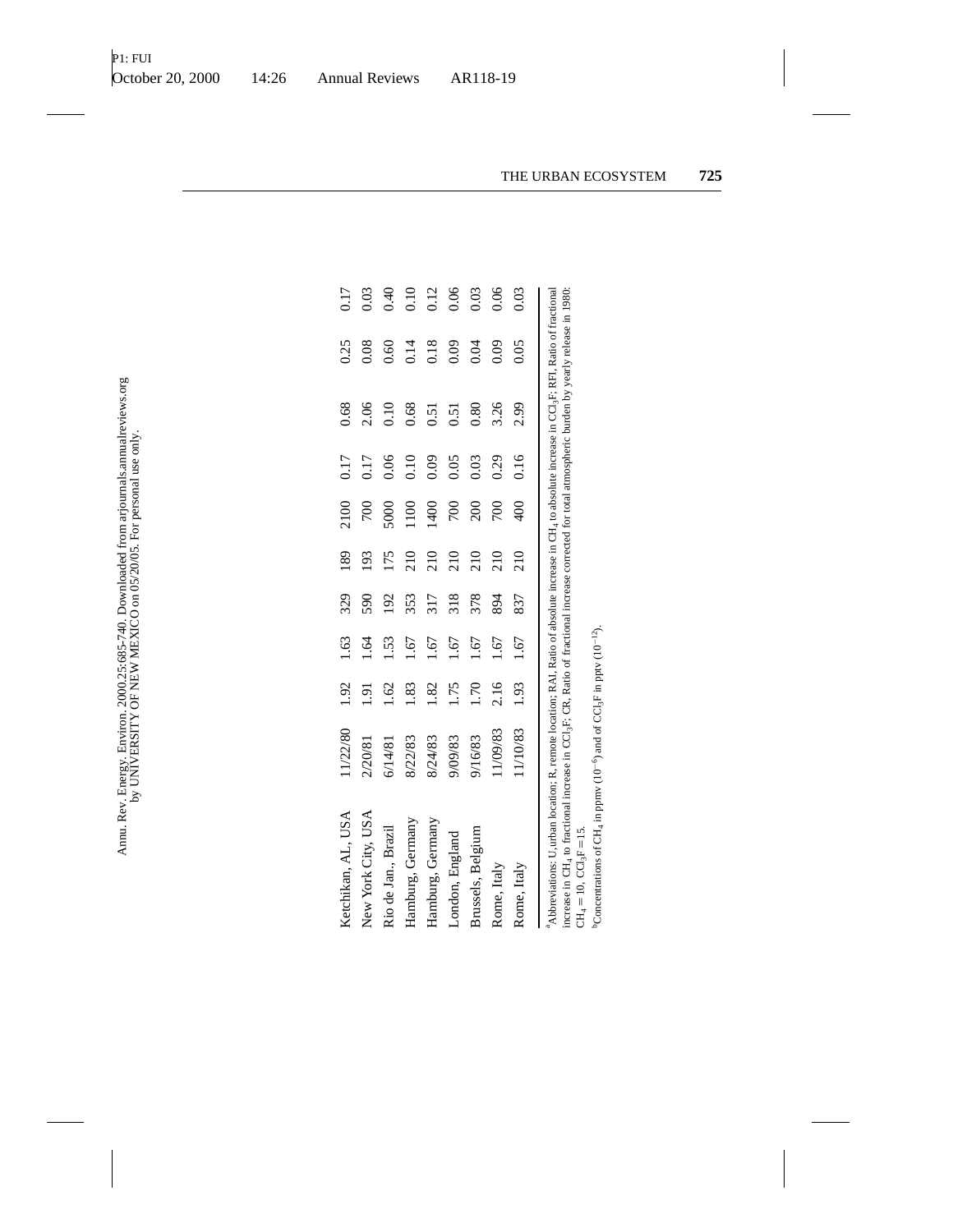Modeling the feedbacks between social forces and emissions is also imperative. Links are evident in Los Angeles and London, where significant progress in reducing particulate levels has been achieved. Behavioral models of the process by which health and visibility degradation influence urban evolution are currently unsophisticated. However, studies of this connection will be central to earth system simulations of urbanization. Some cities reach their pollution prime and begin to solve local air quality problems before they reach megacity status. Tokyo and Los Angeles have followed this sort of trajectory (1). Often, however, megacities continue to grow without addressing pollution issues. It may be possible to quantify demographic and economic factors distinguishing the many trajectories for urban growth. Synthetic databases and analyses thereof would be needed. The effects of politics and war will long remain unquantifiable. For example, urban environments of Moscow and other large cities of the former Soviet Union continue to degrade, despite or because of the transition to capitalism (270).

Linkage of realistic atmospheric, social, economic, and biogeochemical models lies on the horizon. Global integration looms as well. Biogeochemical and ecological simulations of cities are rare and generally do not correspond with the locales of greatest global import. We envision that integrated models of the several urban subsystems—metabolic, demographic, atmospheric, and economic—will evolve rapidly in the next century.

In summary, there is a need for integration of both measurements and models at the city level, and for connecting city level processes to the earth system level. Our review suggests that all major aspects of the urban system deserve synthetic, cross-cutting examination. Synthesis will require that scientific resources be allocated to the construction of well-organized and accessible databases. Much of the required information must be generated afresh, through observation and simulation. Furthermore, resources must be made available for interdisciplinary interpretation. Although complete investigations of megacity metabolism will be difficult to design and implement, we submit that much progress can be made in the near term through data scavenging. For example, we can attest that air quality, water quality, and demographic data are present in excess; they accumulate faster than they can be integrated. Here several data synthesis centers provide guidance. In the past decade, the U.S. National Science Foundation formed National Centers for Geographic Information and Analysis (NCGIA) and Ecological Analysis and Synthesis (NCEAS). They excel in fostering collaborative research, synthesis of existing data, and production of large public domain datasets. Both NCGIA (271) and NCEAS (272) manage a wide range of projects across multiple subfields and at many scales. They have quickly become international hubs of exciting research and synthesis.

These research agendas will provide much-needed information on the structure, function, and dynamics of urban ecosystems. Attention to megacities is imperative for analyzing the logical conclusion of present trends of global urbanization: a world of megacities. Data and models on urban metabolism will be crucial for comparisons of wild and urban ecosystems. Such research should provide insight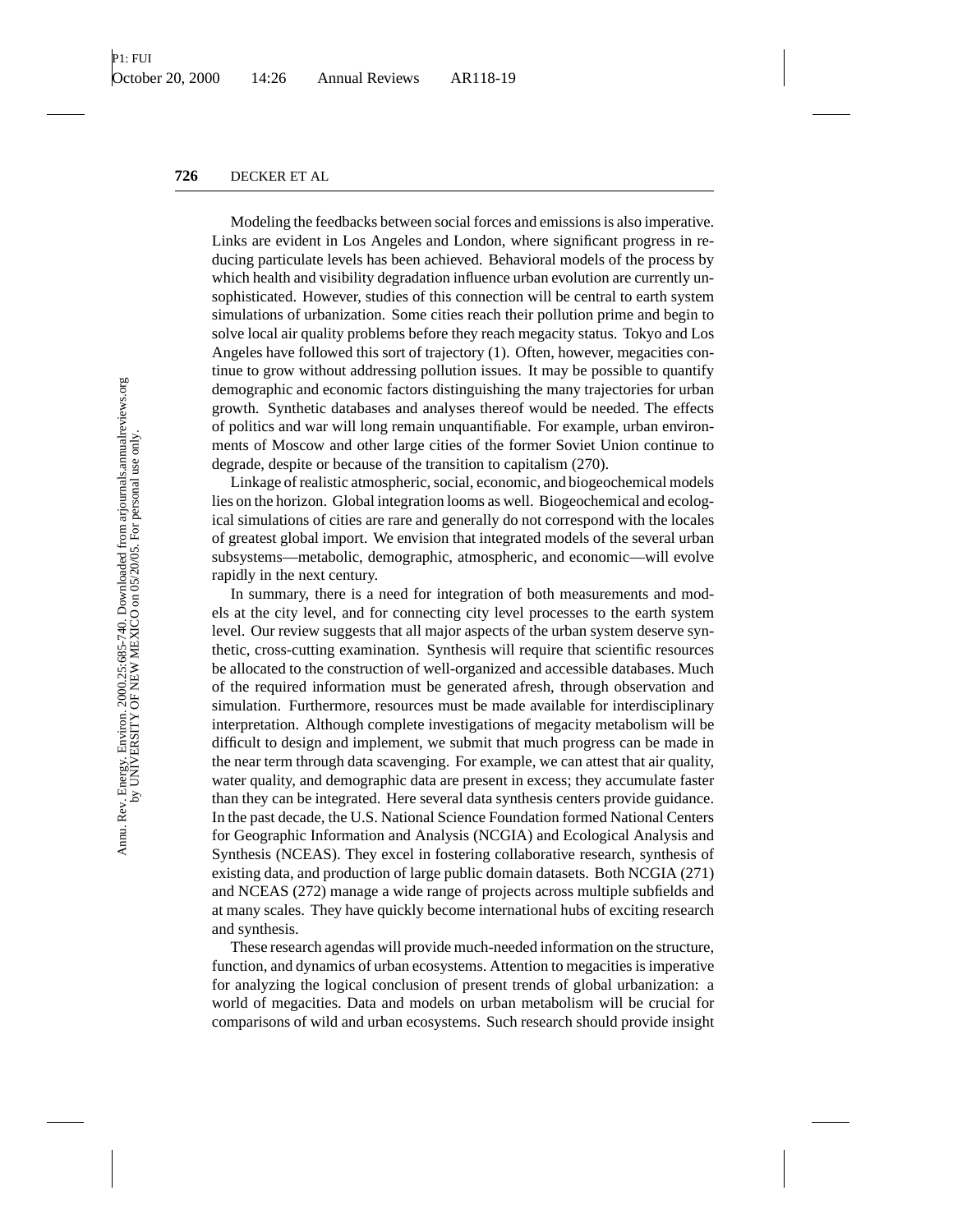into ways that urban ecosystems can become more sustainable, as wild systems are inherently more stable and sustainable than their human-built counterparts (273).

### **7. CONCLUSIONS**

With nearly half of the world's six billion people living in cities, understanding the energy and material processes of urban systems is imperative for facing the social, environmental, and energy challenges of the next century. The impact of megacities on global biogeochemical cycling and ecological processes remains grossly understudied.

We have attempted to review the available data and models on energy and material flows through the world's megacities. Aside from the fact that they tend to be ports along coastlines, climatic and socioeconomic generalizations are not apparent. Modern technology and teleconnection is helping humans overcome ecological constraints on building massive cities in a variety of locales with a broad range of ecological, historical, economic, and political conditions.

The flux of water stands out as the dominant material flux across megacities, comprising up to 90% of all material entering the system. Increasing urban water demand will require passive inputs of water to be treated as a resource, necessitating changes in water management infrastructure. Little is known about gross food consumption in any individual global city, yet the flow of food is likely to have a great impact on the nitrogen cycle and on solid waste accumulation. Comparison of fuel flows among megacities shows large variation in both quantity and breakdown by fuel type. Nonetheless, there is a strong trend of movement up the energy ladder towards cleaner fuels and increasing automotive fuel use. It is clear, however, that the earth system is being severely degraded as cities climb up the ladder using current technologies and vast quantities of fossil fuels.

Atmospheric pathways surface as the most important for understanding impacts of megacities on neighboring ecosystems and at the earth system level. Since most megacities lie in temperate regions of the northern hemisphere, their plumes are geostrophic (westerly). In developed cities, fuel use in automobiles has the largest impact on atmospheric fluxes of nitrogen and carbon. Emissions from urban systems are defined by pollution chemistry but depend critically on infrastructure factors—fuel distributions, agricultural inputs, construction, and the treatment of animal excrement. Most studies of urban air focus on individual cities. Crosscutting field research and integrative data analysis are urgently needed.

The analogies of urban metabolism and succession suggest that modern urban systems will only reach a climax state at the earth system level. Currently, succession in the urban ecosystem is a process of growth, industrialization, and increased energy use. Whereas preindustrial towns achieved a steady state with local renewable resources, modern megacities will only begin to climax when global fossil fuel reserves are exhausted and global water and food resources are maximally utilized. Analysis of urban metabolism and succession will provide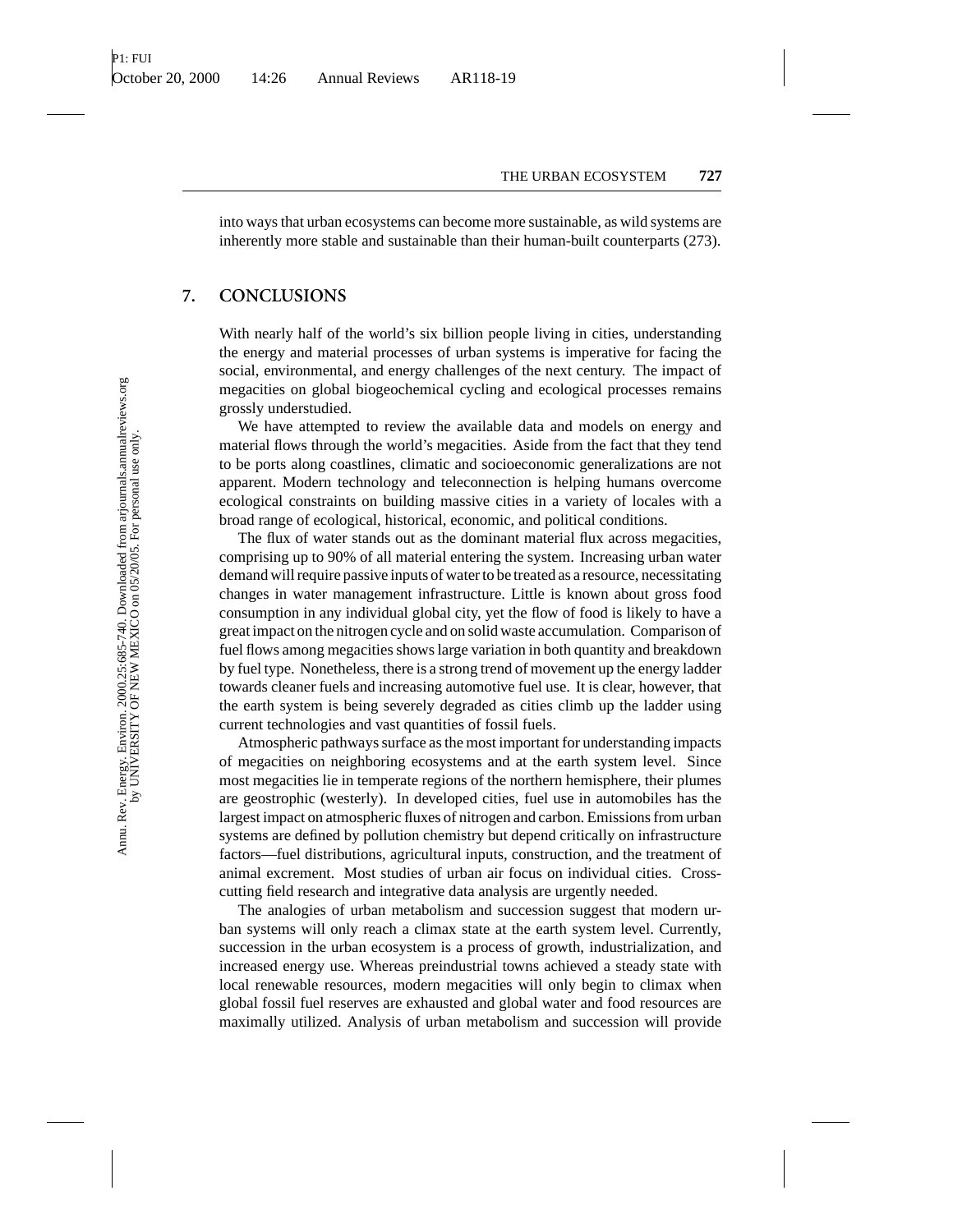critical information about energy efficiency, material cycling, waste management, and infrastructure architecture in urban systems.

To conclude, we propose a comprehensive research agenda for the urban ecosystem. It begins with correlating input and output variables from tables such as those presented here. Results can be used to predict material and energy fluxes for arbitrary cities in a biogeochemically useful way. A gridded, regional, timedependent model of material flows through cities should then be developed. It should demonstrate urban growth and evolution and include stored, transformed, and passive inputs. This model can then be used to determine a set of state variables and construct a biogeochemical theory of city composition and structure. Finally, models and data should be used to quantitatively consider the earth system level climax state we appear to be approaching. If such a state is reached, insight from the structure and function of wild ecosystems will be essential for insuring the stability and persistence of urban ecosystems.

#### **ACKNOWLEDGMENTS**

We thank Ted Parson and an anonymous reviewer for their valuable comments and suggestions. This work was supported by a subcontract to the University of New Mexico from NASA.

#### **Visit the Annual Reviews home page at www.AnnualReviews.org**

#### **LITERATURE CITED**

- 1. WHO/UNEP. 1992. *Urban Air Pollution in Megacities of the World.* Oxford: Blackwell
- 2. Vitousek PM, Mooney HA, Lubchenco J, Melillo JM. 1997. Human domination of earth's ecosystems. *Science* 277: 494–99
- 3. World Resour. Inst. 1992. *World Resources 1992–93.* New York: Oxford Univ. Press
- 4. Goldstein S. 1994. Demographic issues and data needs for mega-city research. In *Mega-City Growth and the Future*, ed. RF Fuchs, E Brennan, J Chamie, F-C Lo, JI Vitto, pp. 32–61. Tokyo: UN Univ. Press
- 5. Hamer AM. 1994. Economic impacts of third world mega-cities: Is size the issue? See Ref. 4, pp. 172–91
- 6. Newman P, Kenworthy J. 1998. *Sustainability and Cities: Overcoming Automobile Dependence.* Washington, DC: Island
- 7. US Census Bureau. 1999. *U.S. Gazetteer.* http://www.census.gov/cgi-bin/gazetteer
- 8. US Census Bureau. 1999. *Estimates of the Population of Metropolitan Areas.* http://www.census.gov/population/ estimates/metro-city/ma96-08.txt
- 9. Elvidge CD, Baugh KE, Kihn EA, Kroehl HW, Davis ER. 1997. Mapping city lights with nighttime data from the DMSP operational linescan system. *Photogr. Eng. Remote Sens.* 63:727–34
- 10. Chameides WL, Kasibhatla PS, Yienger J, Levy H II. 1994. Growth of continentalscale metro-agro-plexes, regional ozone pollution, and world food production. *Science* 264:74–77
- 11. Chisolm M. 1990. The increasing separation of production and consumption. In *The Earth as Transformed by Human Action*, ed. BL Turner, pp. 87–101. Cambridge: Cambridge Univ. Press
- 12. White R, Whitney J. 1992. Cities and the environment: an overview. In *Sustainable*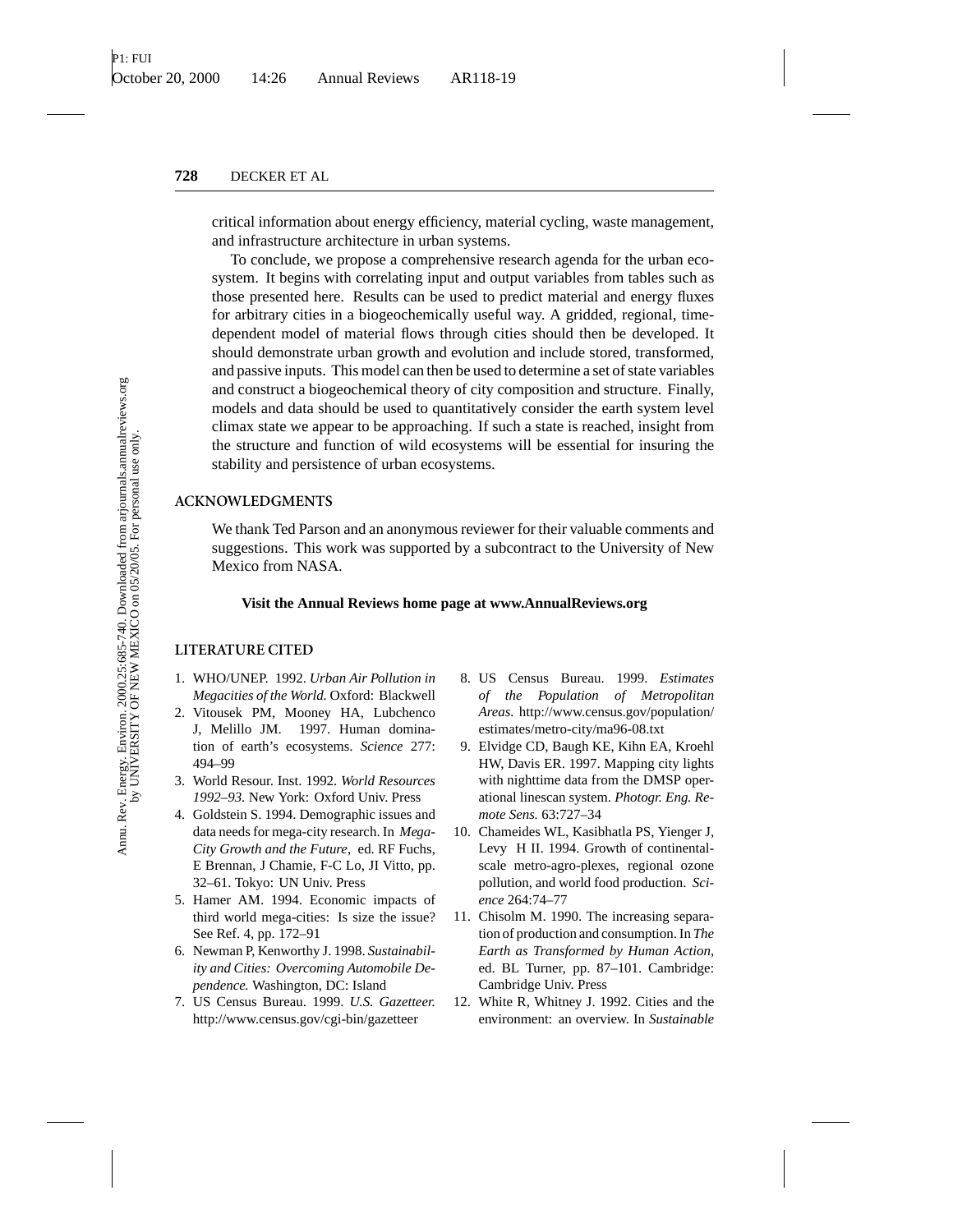*Cities: Urbanization and the Environment in International Perspective*, ed. R Stren, R White, J Whitney, pp. 8–51. Boulder, CO: Westview

- 13. Wolman A. 1965. The metabolism of cities. *Sci. Am.* 213:179–90
- 14. Odum EP. 1969. The strategy of ecosystem development. *Science* 164:262–70
- 15. Dolan R, Goodell HG. 1986. Sinking cities. *Am. Sci.* 74:38–47
- 16. Ezcurra E. 1990. The basin of Mexico. See Ref. 11, pp. 577–88
- 17. Espenshade EB, ed. 1991. *Goode's World Atlas.* Chicago: Rand McNally
- 18. Global Historical Climate Network. 1998. *World Climate.* http://www. worldclimate.com
- 19. Diamond JM. 1999. *Guns, Germs and Steel: The Fates of Human Societies.* New York: Norton
- 20. Intergov. Panel Climate Change. 1996. *Climate Change, 1995: The Science of Climate Change*, ed. JT Houghton, LG Meira Filho, BA Callander, N Harris, A Kattenberg, et al. New York: Cambridge Univ. Press
- 21. Schlesinger WH. 1997. *Biogeochemistry: An Analysis of Global Change.* New York: Academic
- 22. Jayaran A, Lubin D, Ramachandran S, Ramanathan V, Woodbridge E, et al. 1998. Direct observations of aerosol radiative forcing over the tropical Indian Ocean during the January-February 1996 pre-INDOEX cruise. *J. Geophys. Res. Atmos.* 103:13827–36
- 23. Krishnamurti TN, Jha B, Prospero J, Jayaraman A, Ramanathan V. 1998. Aerosol and pollutant transport and their impact on radiative forcing over the tropical Indian Ocean during January-February 1996 pre-INDOEX cruise. *Tellus B* 50: 591–627
- 24. UN Dep. Econ. Soc. Aff. Popul. Div. 1999. *World Population 1998.* http://www.undp.org/popin/wdtrends/p98/ fp98toc.htm
- 25. Smith CA. 1985. Theories and measures of urban primacy: a critique. In *Urbanization in the World Economy*, ed. M Timberlake, pp. 87–117. London: Academic
- 26. UN Stat. Div. 1997. *Indicators on Income and Economic Activity.* http://www.un.org/Depts/unsd/social/inceco.htm
- 27. Bridgman H, Warner R, Dodson J. 1995. *Urban Biophysical Environments.* Melbourne: Oxford Univ. Press
- 28. Matos G, Wagner L. 1998. Consumption of materials in the United States: 1900–1995. *Annu. Rev. Energy Environ.* 23:107–22
- 29. Yuemin N. 1998. City planning and urban construction in the Shanghai metropolitan area. In *The Dragon's Head: Shanghai, China's Emerging Megacity*, ed. HD Foster, DC Lai, N Zhou, pp. 229–45. Victoria, BC: West. Geogr.
- 30. Suzuki M, Oka T, Okada K. 1995. The estimation of energy consumption and  $CO<sub>2</sub>$ emission due to housing construction in Japan. *Energy Build.* 22:165–69
- 31. Gaubatz P. 1999. China's urban transformation: patterns and processes of morphological change in Beijing, Shanghai and Guangzhou. *Urban Stud.* 36:1495–521
- 32. Chen NY-P, Heligman L. 1994. Growth of the world's megalopolises. See Ref. 4, pp. 17–31
- 33. Pick JB, Butler EW. 1997. *Mexico Megacity.* Boulder, CO: Westview
- 34. Brennan E. 1994. Mega-city management and innovation strategies: regional views. See Ref. 4, pp. 233–55
- 35. Los Angeles Cty. Sanit. Dist. 1999. *Los Angeles County Sanitation Districts Information.* http://www.lacsd.org/csdinfo.htm
- 36. Werlin HH. 1995. Comparative solid waste management: the technical assistance implications. *J. Asian Afr. Stud.* 30:121–45
- 37. Katsumi Y. 1990. Tokyo's serious waste problem. *Jpn. Q.* 37:328–33
- 38. Clarke MJ. 1993. Integrated municipal solid waste planning and decision-making in New York City: the citizens alternative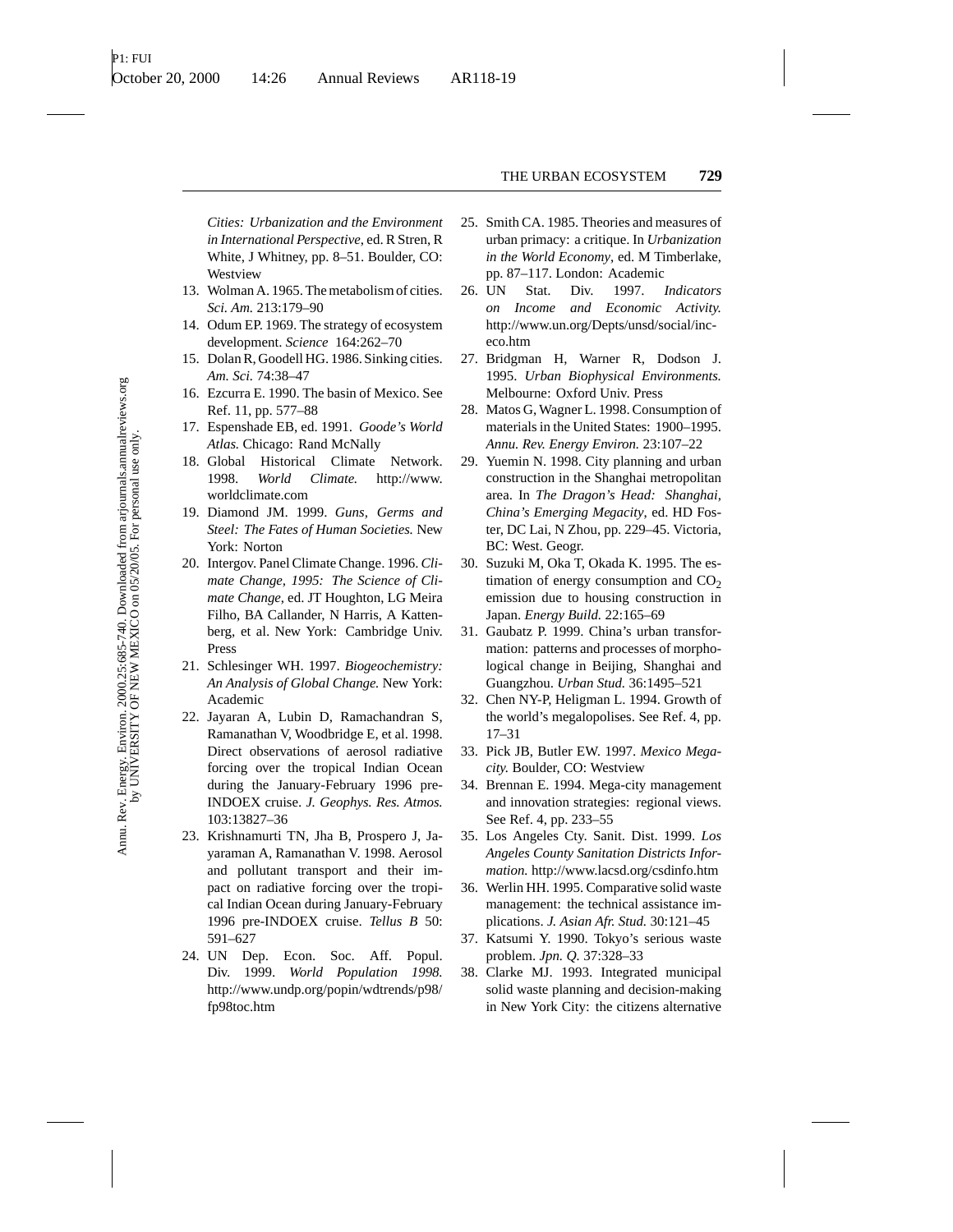plan. *J. Air Waste Manage. Assoc.* 43: 453–62

- 39. Assaad R. 1996. Formalizing the informal? The transformation of Cairo's refuse collection system. *J. Plan. Educ. Res.* 16: 115–26
- 40. Bose A, Blore I. 1993. Public waste and private property: an inquiry into the economics of solid waste in Calcutta. *Public Admin. Dev.* 13:1–15
- 41. Blake DR, Rowland FS. 1986. Global concentrations and source strength of ethane. *Nature* 321:1211–14
- 42. Losada H, Martínez H, Vieyra J, Pealing R, Zavala R, et al. 1998. Urban agriculture in the metropolitan zone of Mexico City: changes over time in urban, suburban and peri-urban areas. *Environ. Urban.* 10: 37–54
- 43. Bailin G, Bei Y. 1998. Shanghai's agricultural production. See Ref. 29, pp. 105–17
- 44. Wu WP. 1999. City profile: Shanghai. *Cities* 16:207–16
- 45. Fischer-Kowalski M, Haberl H. 1998. Sustainability problems and historical transitions—a description in terms of changes in metabolism and colonization strategies. In *Sustainable Development and the Future of Cities*, ed. B Hamm, PK Muttagi, pp. 57–76. London: Intermed. Technol.
- 46. Brunner PH, Daxbeck H, Baccini P. 1994. Industrial metabolism at the regional and local level: a case-study on a Swiss region. In *Industrial Metabolism: Restructuring for Sustainable Development*, ed. RU Ayres, UE Simonis, pp. 163–93. Tokyo: UN Univ. Press
- 47. Nilsson J. 1995. A phosphorus budget for a Swedish municipality. *J. Environ. Manage.* 45:243–53
- 48. Socolow RH. 1999. Nitrogen management and the future of food: lessons from the management of energy and carbon. *Proc. Natl. Acad. Sci. USA* 96:6001–8
- 49. Kinzig AP, Socolow RH. 1994. Human impacts on the nitrogen cycle. *Phys. Today* 24:24–31
- 50. Galloway JN. 1996. Anthropogenic mobilization of sulphur and nitrogen: immediate and delayed consequences. *Annu. Rev. Energy Environ.* 21:261–92
- 51. Matson PA, Parton WJ, Power AG, Swift MJ. 1997. Agricultural intensification and ecosystem properties. *Science* 277:504–9
- 52. O'Meara M. 1999. Exploring a new vision for cities. In *State of the World 1999*, ed. LR Brown, pp. 133–50. New York: Norton
- 53. Douglas I. 1983. *The Urban Environment.* London: Edward Arnold
- 54. Setchell CA. 1995. The growing environmental crisis in the world's mega-cities. *Town Plan. Rev.* 17:1–18
- 55. Reddy BS. 1997. Flow of energy in an urban society. *Energy Sources* 19:271–94
- 56. Los Alamos Natl. Lab., Pac. Northwest Natl. Lab. 1996. *China's Energy: A Forecast to the Year 2015. Rep. LA-UR-96- 2972.* Los Alamos, NM: Los Alamos Natl. Lab.
- 57. Lu Y. 1993. *Fueling One Billion: An Insider's Story of Chinese Energy Policy Development.* Washington, DC: Washington Inst. Press
- 58. Jingchun Z. 1998. Urban climate and atmospheric environmental quality. See Ref. 29, pp. 53–64
- 59. Elliott S, Blake DR, Duce RA, Lai CA, McCreary I, et al. 1997. Motorization of China implies changes in Pacific air chemistry and primary production. *Geophys. Res. Lett.* 24:2671–74
- 60. Elliott S, Blake DR, Hanson HP, Rowland FS. 1999. Fueling Asian modernization. *Environ. Sci. Policy* 2:5–8
- 61. Sathaye J, Tyler S, Goldman N. 1994. Transportation, fuel use and air quality in Asian cities. *Energy* 19:573–86
- 62. Smith KR, Apte MG, Ma YQ, Wongsekiarttirat W, Kulkarni A. 1994. Air pollution and the energy ladder in Asian cities. *Energy* 19:587–600
- 63. Panther BC, Hooper MA, Tapper NJ. 1999. A comparison of air particulate matter and associated polycyclic aromatic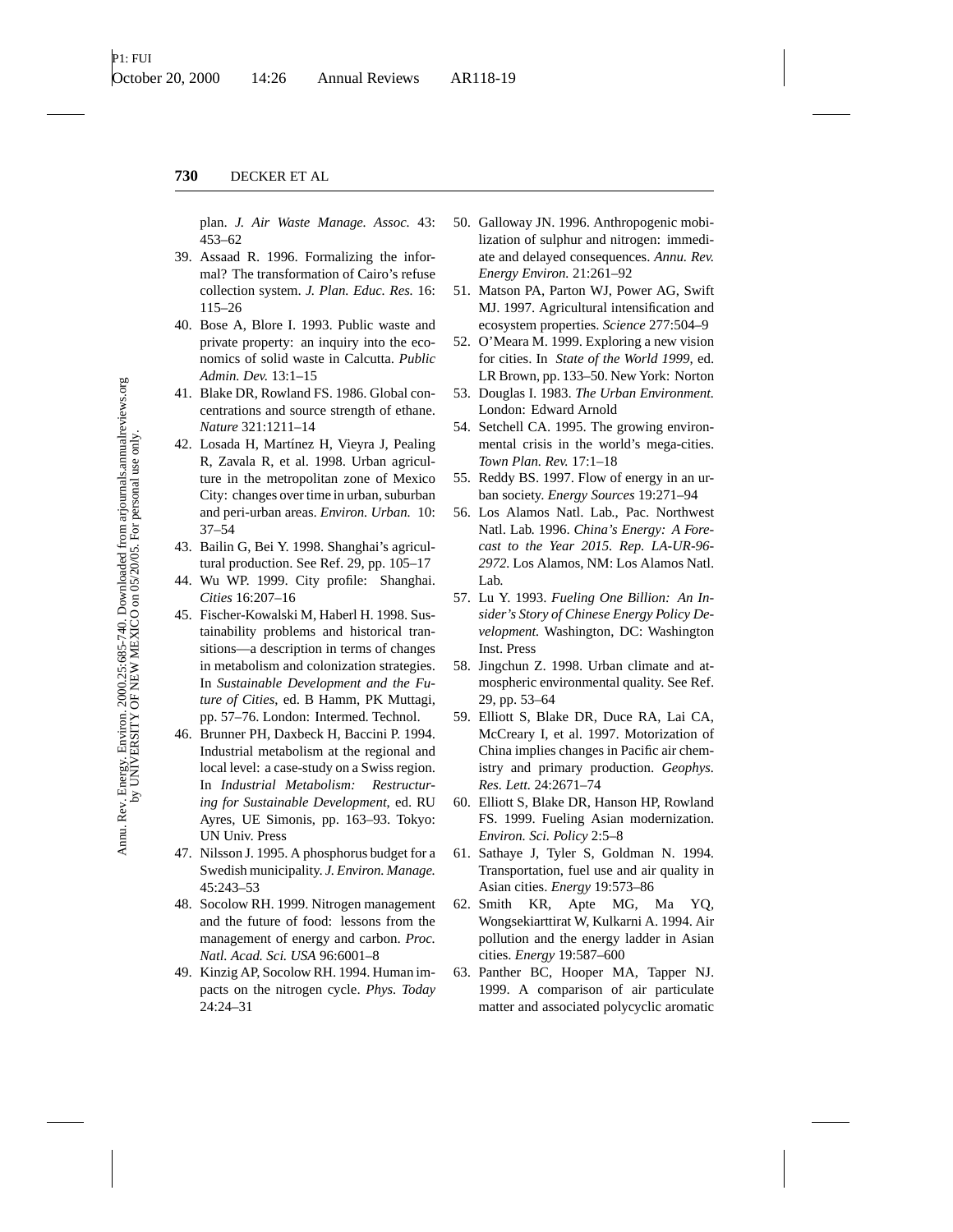hydrocarbons in some tropical and temperate urban environments. *Atmos. Environ.* 33:4087–99

- 64. Ghauri B, Salam M, Mirza MI. 1992. Air quality in the Karachi metropolitan area. *Global Environ. Change* 2:157–59
- 65. Kambo NS, Handa BR, Bose RK. 1990. A linear goal programming model for urban energy-economy-environment interaction. *Energy Build.* 15-16:537–51
- 66. Cervero R. 1998. *The Transit Metropolis: A Global Inquiry.* Washington, DC: Island
- 67. Ezcurra E, Mazari-Hiriart M. 1996. Are megacities viable? A cautionary tale from Mexico City. *Environment* 38:6–15, 27–35
- 68. Elliott S, Blake DR, Rowland FS, Lu R, Brown MJ, et al. 1997. Ventilation of liquefied petroleum gas components from the Valley of Mexico. *J. Geophys. Res.* 102:21197–207
- 69. Los Alamos Natl. Lab. 1994. *The Mexico City Air Quality Research Initiative. Rep. LA- 12699.* Los Alamos, NM: Los Alamos Natl. Lab.
- 70. Deleted in proof
- 71. Garfias J, González R. 1992. Air quality in Mexico City. In *The Science of Global Change: The Impact of Human Activities on the Environment*, ed. DA Dunnette, RJ O'Brien, pp. 149–61. Washington, DC: Am. Chem. Soc.
- 72. World Res. Inst. 1998. *World Resources 1998–99.* New York: Oxford Univ. Press
- 73. Jones DW. 1991. How urbanization affects energy-use in developing countries.*Energy Policy* 19:621–30
- 74. Dimitriou H. 1990. *Transport Planning for Third World Cities.* London: Routledge
- 75. Kim KS, Gallent N. 1998. Transport issues and policies in Seoul: an exploration. *Transp. Rev.* 18:83–99
- 76. Yeung Y-m. 1992. China and Hong Kong. See Ref. 12, pp. 258–80
- 77. United Nations. 1991. *Population Growth and Policies in Mega-Cities: Mexico City.* New York: UN Dep. Int. Econ. Soc. Aff.
- 78. Rahman A-u. 1996. Groundwater as source

of contamination for water supply in rapidly growing megacities of Asia: case of Karachi, Pakistan. *Water Sci. Technol.* 34:285–92

- 79. Niemczynowicz J. 1996. Megacities from a water perspective. *Water Int.* 21:198–205
- 80. Schwartz HE, Emel J, Dickens WJ, Rogers P, Thompson J. 1990. Water quality and flows. See Ref. 11, pp. 253–70
- 81. Keeling RF. 1988. Measuring correlations between atmospheric oxygen and carbon dioxide mole fractions: a preliminary study in urban air. *J. Atmos. Chem.* 7: 153–76
- 82. Bender ML, Battle M, Keeling RF. 1998. The  $O_2$  balance of the atmosphere: a tool for studying the fate of fossil fuel  $CO<sub>2</sub>$ . *Annu. Rev. Energy Environ.* 23:207–23
- 83. Cline WR. 1992. *The Economics of Global Warming.* Washington, DC: Inst. Int. Econ.
- 84. Blake DR, Woo BH, Tyler SC, Rowland FS. 1984. Methane concentrations and source strengths in urban locations. *Geophys. Res. Lett.* 11:1211–14
- 85. Cicerone RJ, Oremland R. 1988. Biogeochemical aspects of atmospheric methane. *Global Biogeochem. Cycles* 2:299–327
- 86. Finlayson Pitts BJ, Pitts JN. 1986. *Atmospheric Chemistry.* New York: Wiley
- 87. Crutzen PJ, Zimmerman PH. 1991. The changing photochemistry of the troposphere. *Tellus* 43:136–51
- 88. Brasseur GP, Hauglustaine DA, Walters S, Rasch PJ, Muller JF, et al. 1998. MOZART: a global chemical transport model for ozone and related chemical tracers: 1. Model description. *J. Geophys. Res. Atmos.* 103:28265–89
- 89. Atlas E, Pollock W, Greenberg J, Heidt L, Thompson AM. 1993. Alkyl nitrates, nonmethane hydrocarbons, and halocarbon gases over the equatorial Pacific Ocean during SAGA 3. *J. Geophys. Res. Atmos.* 98:16933–47
- 90. Blake NJ, Blake DR, Chen TY, Collins JE, Sachse GW, et al. 1997. Distribution and seasonality of selected hydrocarbons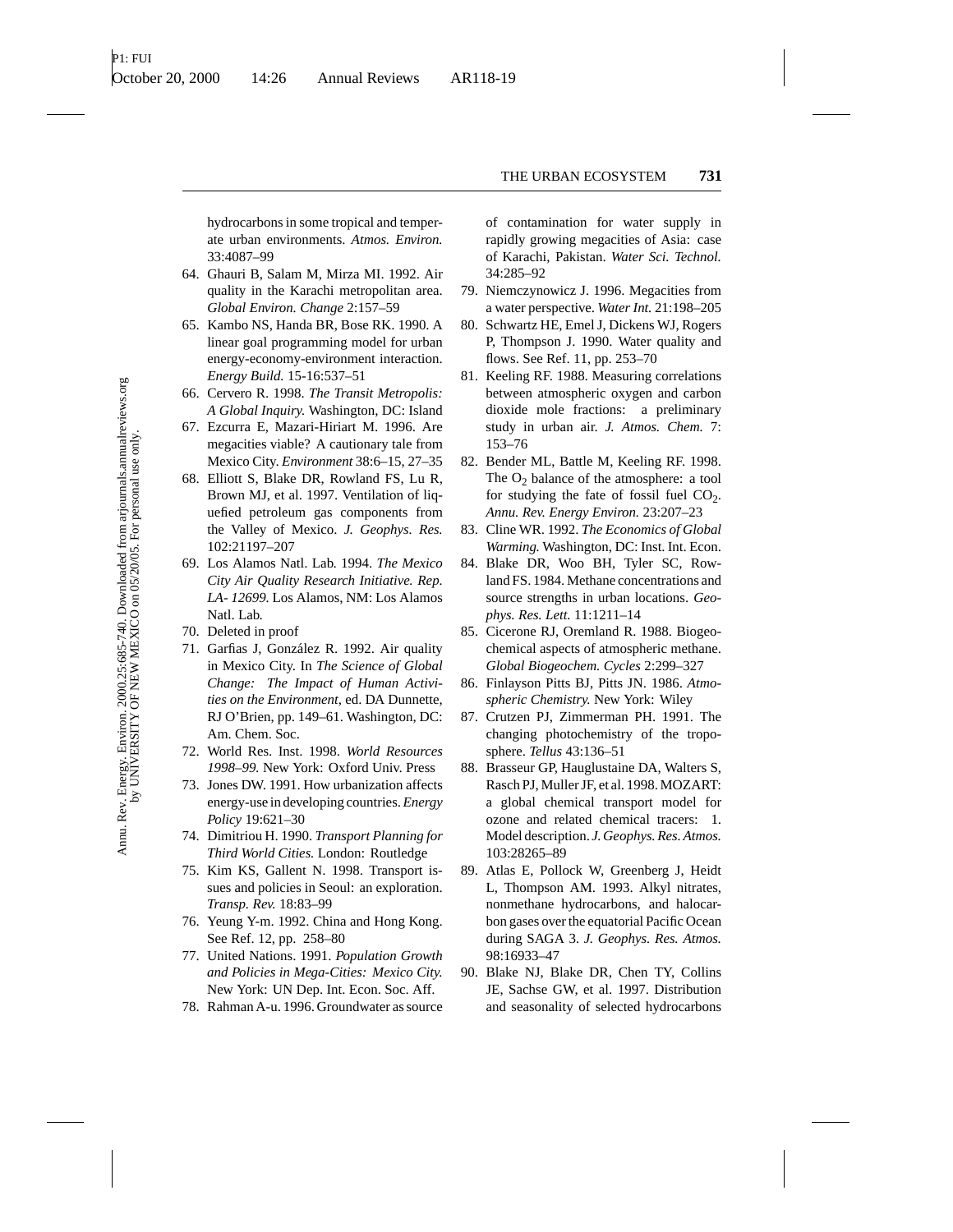and halocarbons over the Western Pacific Basin during PEM-West A and PEM-West B. *J. Geophys. Res. Atmos.* 102: 28315–31

- 91. Singh HB, Zimmerman P. 1992. Atmospheric distribution and sources of nonmethane hydrocarbons. In *Gaseous Pollutants: Characterization and Cycling*, ed. JO Nriagu, pp. 177–235. New York: Wiley
- 92. Penner JE, Atherton CS, Dignon J, Ghan SJ, Walton JJ. 1991. Tropospheric nitrogen: a three-dimensional study of sources, distributions and deposition. *J. Geophys. Res.* 96:1587–90
- 93. Crutzen PJ. 1988. Tropospheric ozone: an overview. In *Tropospheric Ozone*, ed. ISA Isaksen, pp. 3–32. Dordrecht, The Netherlands: Reidel
- 94. Brasseur G, Solomon S. 1984. *Aeronomy of the Middle Atmosphere.* Dordrecht, The Netherlands: Reidel
- 95. Charlson R, Lovelock J, Andreae M, Warren S. 1987. Oceanic phytoplankton, atmospheric sulfur, cloud albedo and climate. *Nature* 326:655–59
- 96. Seinfeld JH, Pandis SN. 1998. *Atmospheric Chemistry and Physics: From Air Pollution to Climate Change.* New York: Wiley
- 97. Dentener FJ, Crutzen PJ. 1994. A three dimensional model of the global ammonia cycle. *J. Atmos. Chem.* 19:331–69
- 98. Schlesinger WH, Hartley AE. 1992. A global budget for atmospheric NH3. *Biogeochemistry* 15:191–211
- 99. Quinn PK, Barrett KJ, Dentener FJ, Lipschultz F, Six KD. 1996. Estimation of the air sea exchange of ammonia for the North Atlantic Basin. *Biogeochemistry* 35:275– 304
- 100. Quinn PK, Asher WE, Charlson RJ. 1992. Equilibria of the marine multiphase ammonia system. *J. Atmos. Chem.* 14:11– 30
- 101. Russell AG, Odman MT. 1993. Future directions in photochemical air quality

modeling. *Water Air Soil Pollut.* 67: 181–93

- 102. Natl. Res. Counc. 1992. *Rethinking the Ozone Problem in Urban and Regional Pollution.* Washington, DC: Natl. Acad. Press
- 103. Elliott S, Blake DR, Bossert JE, Chow J, Colina JA, et al. 2000. Mexico City and the biogeochemistry of global urbanization. *Environ. Sci. Policy.* In press
- 104. Hayami H, Carmichael GR. 1997. Analysis of aerosol composition at Cheju Island, Korea, using a two-bin gas-aerosol equilibrium model. *Atmos. Environ.* 31: 3429–39
- 105. Calori G, Carmichael GR. 1999. An urban trajectory model for sulfur in Asian megacities: model concepts and preliminary application. *Atmos. Environ.* 33:3109–17
- 106. Chameides WL, Yu H, Liu SC, Bergin M, Zhou X, et al. 1999. Case study of the effects of atmospheric aerosols and regional haze on agriculture: an opportunity to enhance crop yields in China through emission controls? *Proc. Natl. Acad. Sci. USA* 96:13626–33
- 107. Yang Z, Young SW, Kotamarthi V, Carmichael GR. 1994. Photochemical oxidant processes in the presence of dust: an evaluation of the impact of dust on particulate nitrate and ozone formation. *J. Appl. Meteorol.* 33:813–24
- 108. Kotamarthi VK, Carmichael GR. 1990. The long range transport of pollutants in the Pacific Rim region. *Atmos. Environ. A* 24:1521–34
- 109. Jaffe D, Anderson T, Covert D, Kotchenruther R, Trost B, et al. 1999. Transport of Asian air pollution to North America. *Geophys. Res. Lett.* 26:711–14
- 110. Doran JC, Abbott S, Archuleta J, Bian X, Chow J, et al. 1998. The IMADA-AVER boundary layer experiment in the Mexico City area. *Bull. Am. Meteorol. Soc.* 79:2497–508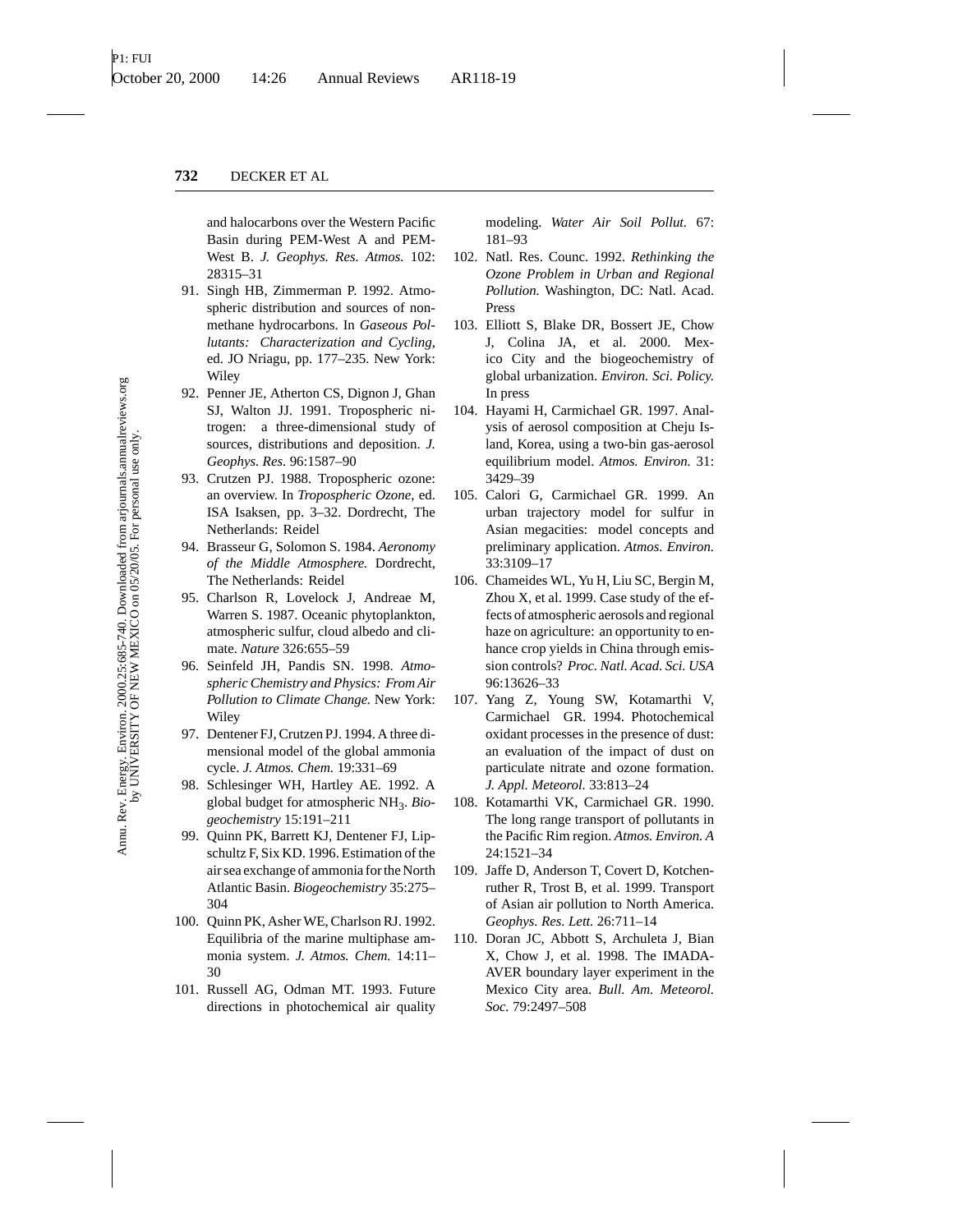- 111. Brown MJ. 1999. *Urban Canopy Parameterizations for Mesoscale Meterological Models.* Rep. *LA-UR-99-5329.* Los Alamos, NM: Los Alamos Natl. Lab.
- 112. Dudgeon D. 1995. River regulation in Southern China: ecological implications, conservation and environmental management. *Regul. Rivers Res. Manage.* 11: 35–54
- 113. Sillman S, Logan JA, Wofsy SC. 1990. The sensitivity of ozone to nitrogen oxides and hydrocarbons in regional ozone episodes. *J. Geophys. Res.* 95:1837–51
- 114. Sillman S, Logan JA, Wofsy SC. 1990. A regional scale model for ozone in the United States with subgrid representation of urban and power plant plumes. *J. Geophys. Res.* 95:5731–48
- 115. Turco RP. 1997.*Earth Under Siege: From Air Pollution to Global Change.* New York: Oxford Univ. Press
- 116. Roesner LA. 1999. Urban runoff pollution—summary thoughts—the stateof-practice today and for the 21st century. *Water Sci. Technol.* 39:353–60
- 117. Ichinose T, Shimodozono K, Hanaki K. 1999. Impact of anthropogenic heat on urban climate in Tokyo. *Atmos. Environ.* 33:3897–909
- 118. Landsberg H. 1981. *The Urban Climate. International Geophysics Series.* New York: Academic
- 119. Oke TR. 1988. The urban energy balance. *Prog. Phys. Geogr.* 12:471–508
- 120. Oke TR, Spronken-Smith RA, Jauregui E, Grimmond CSB. 1999. The energy balance of central Mexico City during the dry season. *Atmos. Environ.* 33:3919– 30
- 121. Gotoh T. 1993. Relation between heat islands and  $NO<sub>2</sub>$  pollution in some Japanese cities. *Atmos. Environ. B* 27:121–28
- 122. Wackter DJ, Bayly PV. 1988. The effectiveness of emission controls on reducing ozone levels in Connecticut from 1976 through 1987. In *The Scientific and Technical Issues Facing Post-1987 Ozone*

*Control Strategies*, ed. GT Wolff, JL Hanisch, K Schere, pp. 398–415. Pittsburgh, PA: Air Waste Manage. Assoc.

- 123. Kuntasal G, Chang TY. 1987. Trends and relationships of  $O_3$ ,  $NO_x$  and HC in the south coast air basin of California. *J. Air Pollut. Control Assoc.* 37:1158–63
- 124. Castro T, Ruiz Suarez LG, Ruiz Suarez JC, Molina MJ, Montero M. 1997. Sensitivity analysis of a UV radiation transfer model and experimental photolysis rates of NO2 in the atmosphere of Mexico City. *Atmos. Environ.* 31:609–20
- 125. Jacobson MZ. 1998. Studying the effects of aerosols on vertical photolysis rate coefficient and temperature profiles over an urban airshed. *J. Geophys. Res. Atmos.* 103:10593–604
- 126. Kretzschmar JG. 1993. Air pollution levels and trends in Latin American megacities. In *Air Pollution*, ed. P Zannetti, CA Brebbia, JE Garcia Gardea, G Ayala Millian, pp. 403–10. Boston: Computational **Mechanics**
- 127. Kretzschmar JG. 1994. Particulate matter levels and trends in Mexico City, São Paulo, Buenos Aires and Rio de Janeiro. *Atmos. Environ.* 28:3181–91
- 128. Middleton JT, Kendrick JB Jr, Schwalm HW. 1950. Injury to herbaceous plants by smog or air pollution. *Plant Dis. Rep.* 34:245–52
- 129. Haagen-Smit A, Darley EF, Zaitlin M, Hull H, Noble W. 1951. Investigation on injury to plants from air pollution in the Los Angeles area. *Plant Physiol.* 27: 18–25
- 130. Haagen-Smit A. 1952. Chemistry and physiology of Los Angeles smog. *Ind. Eng. Chem.* 44:1342–46
- 131. Goddard H. 1996. Air pollution and its control in Mexico. In *Changing Structure of Mexico*, ed. L Randall, pp. 207–16. New York: Sharpe
- 132. Villarreal OE, Quiróz CC, Lillo JC, Ram´ırez JR. 1996. *Programa para Mejorar la Calidad del Aire en el Valle*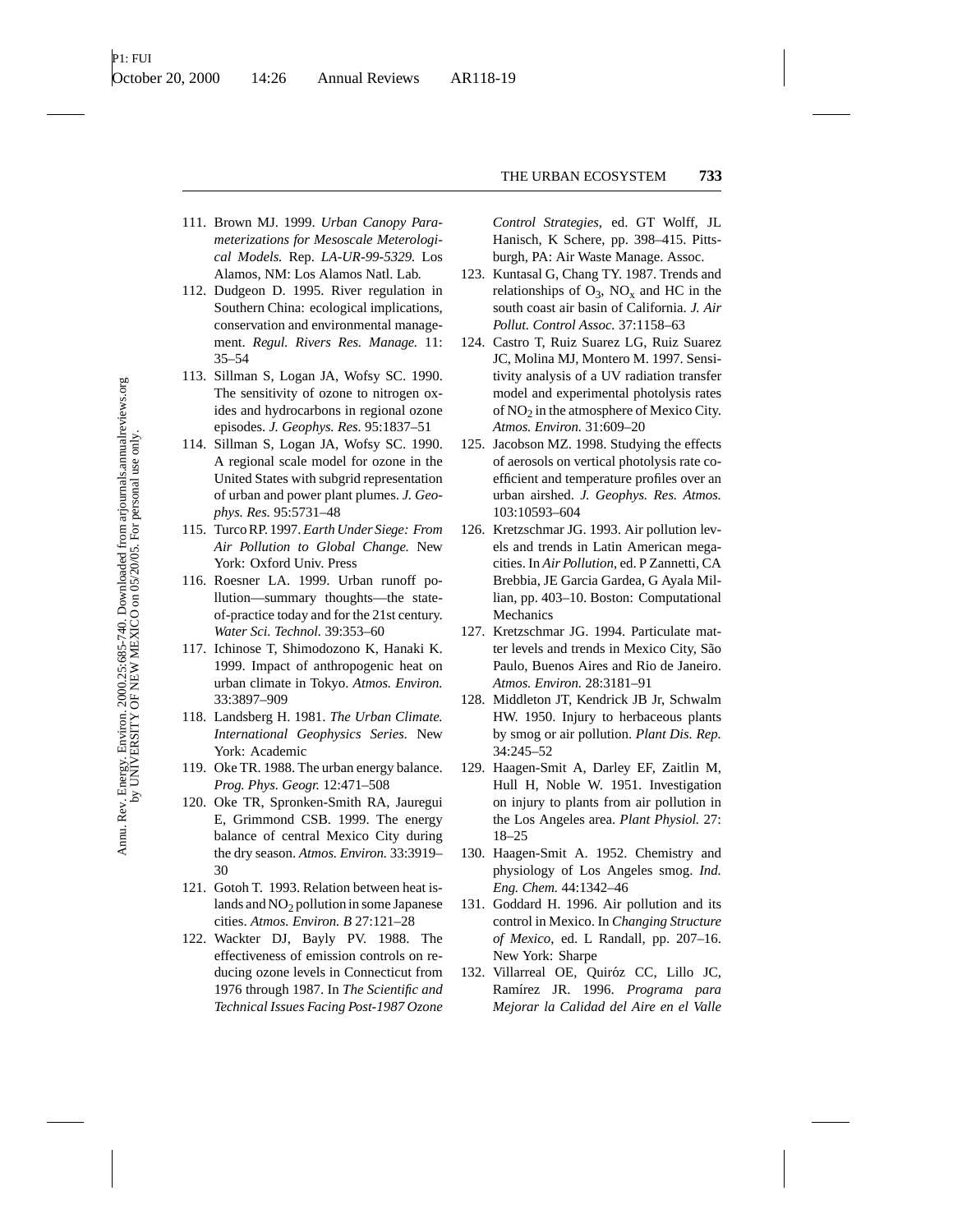*de Mexico. ´* Mexico City DF: Dep. Dist. Fed.

- 133. Watson JG, Chow JC. 1994. Clear sky visibility as a challenge for society. *Annu. Rev. Energy Environ.* 19:241–66
- 134. Wilkins ET. 1954. Air pollution and the London fog of December 1952. *J. R. Sanit. Inst.* 74:1–21
- 135. Zhang DZ, Iwasaka Y. 1999. Nitrate and sulfate in individual Asian dust-storm particles in Beijing, China in spring of 1995 and 1996. *Atmos. Environ.* 33:3213– 23
- 136. Weiguang X. 1981. The chemical composition of environmental aerosols in Beijing. *Chin. Environ. Sci.* 4:51–54
- 137. Riggan PJ, Lockwood RN, Lopez EN. 1985. Deposition and processing of airborne nitrogen pollutants in Mediterranean type ecosystems of Southern California. *Environ. Sci. Technol.* 19: 781–89
- 138. Paerl HW. 1997. Coastal eutrophication and harmful algal blooms: importance of atmospheric deposition and groundwater as "new" nitrogen and other nutrient sources. *Limnol. Oceanogr.* 42: 1154–65
- 139. Martin JH, Gordon RM, Fitzwater S, Broenkow WW. 1989. VERTEX: phytoplankton/iron studies in the Gulf of Alaska. *Deep Sea Res. A* 36:649–80
- 140. Duce RA. 1986. The impact of atmospheric nitrogen, phosphorus and iron species on marine biological productivity. In *The Role of Air Sea Exchange in Geochemical Cycling*, ed. P Buat Menard, pp. 497–529. Dordrecht, The Netherlands: Reidel
- 141. Fung IY, Meyu SK, Tegen I, Doney SC, John JG, et al. 2000. Iron supply and demand in the upper ocean. *Global Biogeochem. Cycles.* 14:281–96
- 142. Chameides WL, Li XS, Tang XY, Zhou XJ, Luo C, et al. 1999. Is ozone pollution affecting crop yields in China? *Geophys. Res. Lett.* 26:867–70
- 143. Edgerton SA, Bian X, Doran JC, Fast JD, Hubbe JM, et al. 1999. Particulate air pollution in Mexico City: a collaborative research project. *J. Air Waste Manage. Assoc.* 49:1221–29
- 144. Blake DR, Hurst DF, Smith TW, Whipple WJ, Chen TY, et al. 1992. Summertime measurements of selected nonmethane hydrocarbons in the Arctic and Sub-Arctic during the 1988 Arctic Boundary Layer Expedition (ABLE-3A). *J. Geophys. Res. Atmos.* 97:16559–88
- 145. Blake DR, Smith TW, Chen TY, Whipple WJ, Rowland FS. 1994. Effects of biomass burning on summertime nonmethane hydrocarbon concentrations in the Canadian wetlands. *J. Geophys. Res. Atmos.* 99:1699–719
- 146. Blake NJ, Blake DR, Sive BC, Chen TY, Rowland FS, et al. 1996. Biomass burning emissions and vertical distribution of atmospheric methyl halides and other reduced carbon gases in the south Atlantic region. *J. Geophys. Res. Atmos.* 101:24151–64
- 147. Drysdale D. 1983. *An Introduction to Fire Dynamics.* New York: Academic
- 148. Andreae MO. 1991. Biomass burning: its history, use, and distribution and its impact on environmental quality and global climate. In *Global Biomass Burning: Atmospheric, Climatic, and Biospheric Implications*, ed. JS Levine, pp. 3–21. Cambridge, MA: MIT Press
- 149. Muller J. 1992. Geographical distribution and seasonal variation of surface emissions and deposition velocities of atmospheric trace gases. *J. Geophys. Res.* 97:3787–804
- 150. Bishop GA, Stedman DH. 1996. Measuring the emissions of passing cars. *Acc. Chem. Res.* 29:489–95
- 151. Zhang Y, Stedman DH, Bishop GA, Guenther PL, Beaton SP. 1995. Worldwide on-road vehicle exhaust emissions study by remote sensing. *Environ. Sci. Technol.* 29:2286–94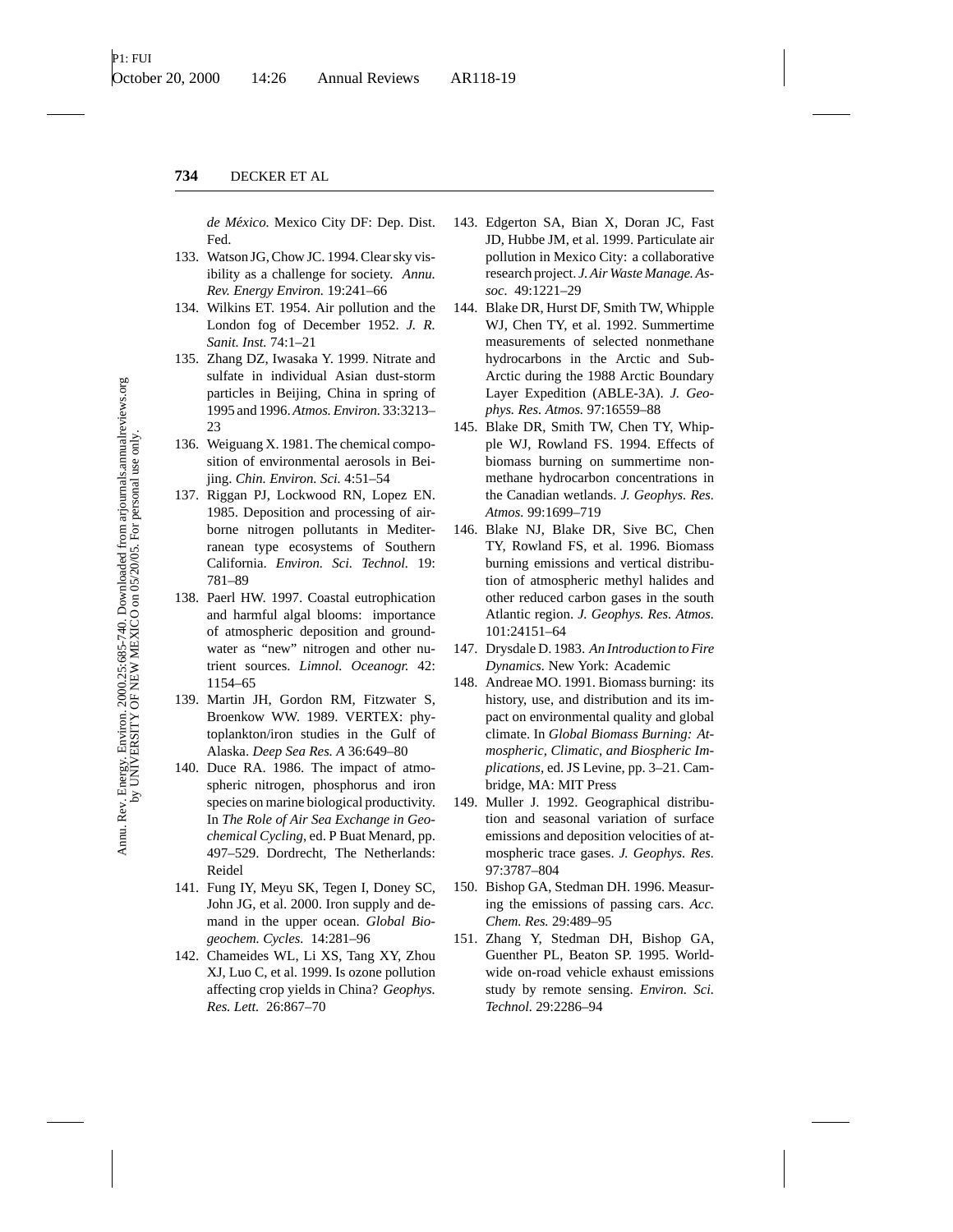- 152. Hopke PK. 1985. *Receptor Modeling in Environmental Chemistry.* New York: **Wiley**
- 153. Watson JG. 1984. Overview of receptor model principles. *J. Air Pollut. Control Assoc.* 34:619–23
- 154. Blake DR, Rowland FS. 1995. Urban leakage of liquefied petroleum gas and its impact on Mexico City air quality. *Science* 269:953–56
- 155. Norusis M. 1986. *SPSS PC*+ *for the IBM PC/AT/XT.* Chicago: SPSS Inc.
- 156. Osnaya Ruiz P. 1998. *Inventario de Amoniaco para la Ciudad de Mexico.* Mexico DF: Inst. Mex. Pet.
- 157. Cass GR, Gharib S, Peterson M, Tilden JW. 1982. *The Origin of Ammonia Emissions to the Atmosphere in an Urban Area. Rep. 82–6*, Environ. Qual. Lab., Calif. Inst. Technol., Pasadena
- 158. Russell AG, McRae GJ, Cass GR. 1983. Mathematical modeling of the formation and transport of ammonium nitrate aerosol. *Atmos. Environ.* 17:949–64
- 159. Russell AG, McRae GJ, Cass GR. 1985. The dynamics of nitric acid production and the fate of nitrogen oxides. *Atmos. Environ.* 19:893–903
- 160. Prather MJ, Derwent R, Ehhalt D, Fraser P, Sanheuza E, et al. 1994. Other trace gases and atmospheric chemistry. In *Climate Change 1994*, ed. JT Houghton, LG Meira Filho, J Bruce, H Lee, BA Callender, et al, pp. 73–126. Cambridge, UK: Cambridge Univ. Press
- 161. Galloway JN, Dianwu Z, Thomson VE, Chang LH. 1996. Nitrogen mobilization in the United States of America and the People's Republic of China. *Atmos. Environ.* 30:1551–61
- 162. Penner JE, Charlson RJ, Hales JM, Laulainen NS, Leifer R, et al. 1994. Quantifying and minimizing uncertainty of climate forcing by anthropogenic aerosols. *Bull. Am. Meteorol. Soc.* 75:375–400
- 163. Zhuang G, Yi Z, Duce RA, Brown PR. 1992. Chemistry of iron in marine

aerosols. *Global Biogeochem. Cycles* 6: 161–73

- 164. Watson AJ, Liss PS. 1998. Marine biological controls on climate via the carbon and sulphur geochemical cycles. *Philos. Trans. R. Soc. London Ser. B* 353:41– 51
- 165. Vukovich FM, Brackett V, Fishman J, Sickles JE. 1995. A 5 year evaluation of the representativeness of the tropospheric ozone residual at nonclimatological periods. *J. Geophys. Res.* 102:15927– 33
- 166. Sunwoo Y, Kotamarthi VR, Carmichael GR. 1992. The regional distribution of tropospheric ozone in East Asia from satellite-based measurements. *J. Atmos. Chem.* 14:285–95
- 167. Kandell J. 1996. Mexico's megalopolis. In *I Saw a City Invincible: Urban Portraits of Latin America*, ed. GM Joseph, MD Szuchman, pp. 181–201. Wilmington, DE: Scholarly Resources
- 168. Escobar G, Bischoff S. 1999. Meteorological situations associated with significant temperature falls in Buenos Aires: an application to the daily consumption of residential natural gas. *Meteorol. Appl.* 6:253–60
- 169. Derwent RG, Middleton DR, Field RA, Goldstone ME, Lester JN, et al. 1995. Analysis and interpretation of air quality data from an urban roadside location in central London over the period from July 1991 to July 1992. *Atmos. Environ.* 29:923–46
- 170. Renner M. 1988. *Rethinking the Role of the Automobile. Rep. 84.* Worldwatch, Washington, DC
- 171. US Congr. Off. Technol. Assess. 1992. *Changing by Degrees: Steps to Reduce Greenhouse Gases.* Washington, DC: Congress US Off. Technol. Assess.
- 172. World Bank/Chinese Minist. Commun. 1994. *China: Highway Development and Management Issues, Options, and Strategies. Rep. 13555-CHA*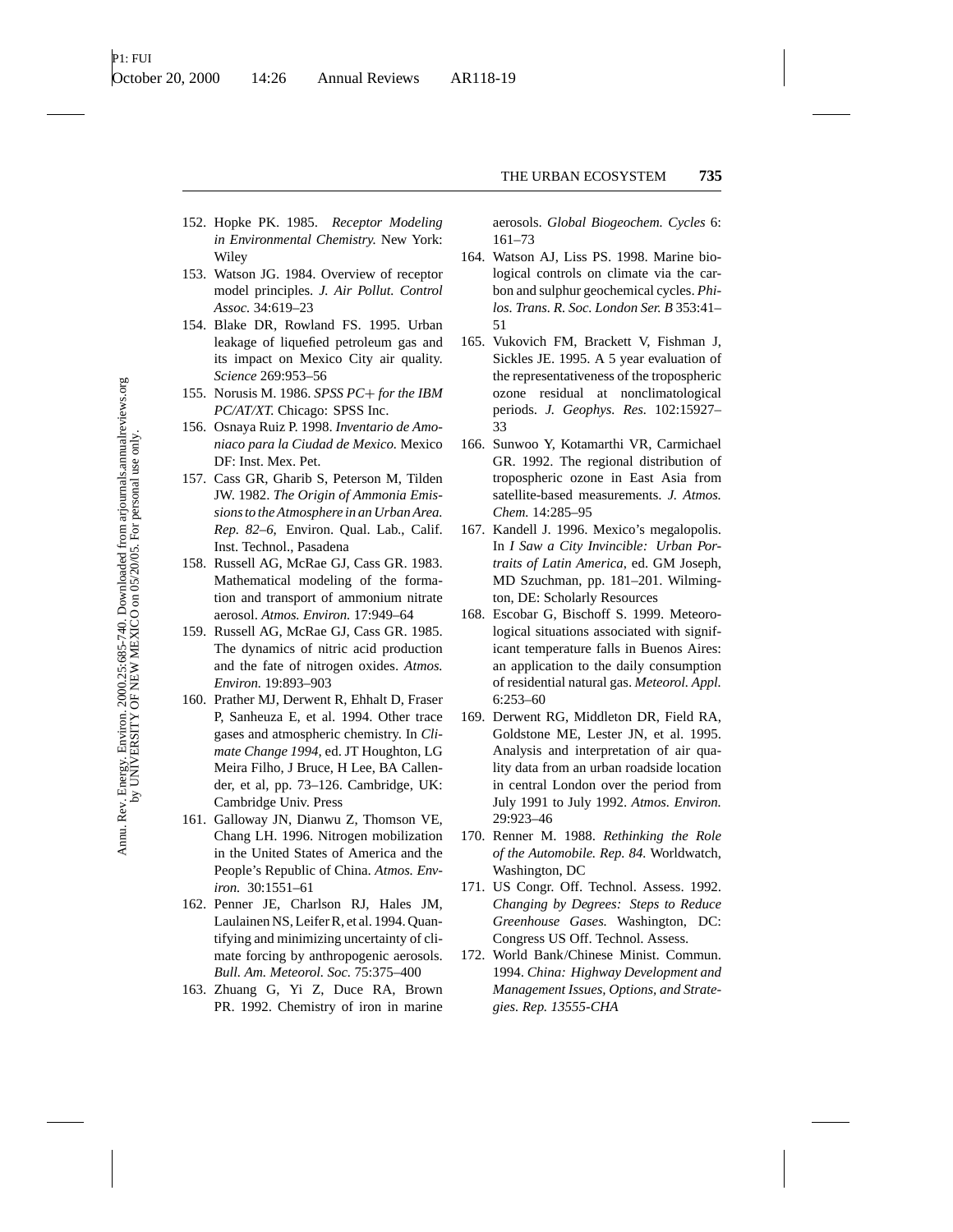- 173. Chow JC, Watson JG, Pritchett LC, Pierson WR, Frazier CA, et al. 1993. The Dri Thermal Optical Reflectance Carbon Analysis System: description, evaluation and applications in United States air quality studies. *Atmos. Environ. A* 27: 1185–201
- 174. Oldfield J. 1999. The environmental impact of transition: a case study of Moscow City. *Geogr. J.* 165:222–31
- 175. Ward RM, Li J. 1993. Solid waste disposal in Shanghai. *Geogr. Rev.* 83:29–42
- 176. Brown LR. 1995. *Who Will Feed China? Wake Up Call for a Small Planet.* New York: Norton
- 177. Elliott S, Shen M, Blake DR, Lu R, Russell AG, et al. 1997. Atmospheric effects of the emerging mainland Chinese transportation system at and beyond the regional scale. *J. Atmos. Chem.* 27:31–70
- 178. Watson AJ, Lefevre N. 1999. The sensitivity of atmospheric  $CO<sub>2</sub>$  concentrations to input of iron to the oceans. *Tellus B* 51:453–60
- 179. Falkowski PG, Barber RT, Smetacek V. 1998. Biogeochemical controls and feedbacks on ocean primary production. *Science* 281:200–6
- 180. Karl DM. 1999. A sea of change: biogeochemical variability in the North Pacific Subtropical Gyre. *Ecosystems* 2:181–214
- 181. Lefevre N, Watson AJ. 1999. Modeling the geochemical cycle of iron in the oceans and its impact on atmospheric CO2 concentrations. *Global Biogeochem. Cycles* 13:727–36
- 182. Los Alamos Natl. Lab. 1999. *TRAN-SIMS* home page. http://maynard.tsasa. lanl.gov
- 183. Rickert M, Nagel K. 1997. Experiences with a simplified microsimulation for the Dallas/Fort Worth area. *Int. J. Mod. Phys. C* 8:483–503
- 184. Edmonds J, Reilly J. 1983. A long-term global energy-economic model of carbon dioxide release from fossil fuel use. *Energy Econ.* April:74–88
- 185. Bower BT, ed. 1977. *Regional Residuals Environmental Quality Management Modeling.* Washington, DC: Resour. Future. 230 pp.
- 186. Bower BT. 1977. The why and what of regional residuals—environmental quality management modelling. See Ref. 185, pp. 1–32
- 187. Spofford WO Jr, Russell CS, Kelly RA. 1977. The lower Delaware Valley integrated Residuals Management model: a summary. See Ref. 185, pp. 52–107
- 188. Basta DJ, Lounsbury JL, Bower BT, eds. 1978. *Analysis for Residuals-Environmental Quality Management.* Washington, DC: Resour. Future. 232 pp.
- 189. White RR. 1994. *Urban Environmental Management: Environmental Change and Urban Design.* Chichester, UK: Wiley
- 190. Baccini P, Brunner PH. 1991. *Metabolism of the Anthroposphere.* Berlin: Springer-Verlag
- 191. Odum HT. 1971. *Environment, Power, and Society.* New York: Wiley-Intersci.
- 192. Huang SL. 1998. Urban ecosystems, energetic hierarchies, and ecological economics of Taipei metropolis. *J. Environ. Manage.* 52:39–51
- 193. White R, Engelen G, Uljee I. 1997. The use of constrained cellular automata for high-resolution modelling of urban landuse dynamics. *Environ. Plan. B* 24: 323–43
- 194. Clarke KC, Hoppen S, Gaydos L. 1997. A self-modifying cellular automaton model of historical urbanization in the San Francisco Bay area. *Environ. Plan. B* 24: 247–61
- 195. Allen PM. 1997. *Cities and Regions as Self-Organizing Systems.* Amsterdam: Gordon & Breach
- 196. Alberti M. 1999. Modeling the urban ecosystem: a conceptual framework. *Environ. Plan. B* 26:605–30
- 197. Costanza R, Ruth M. 1998. Using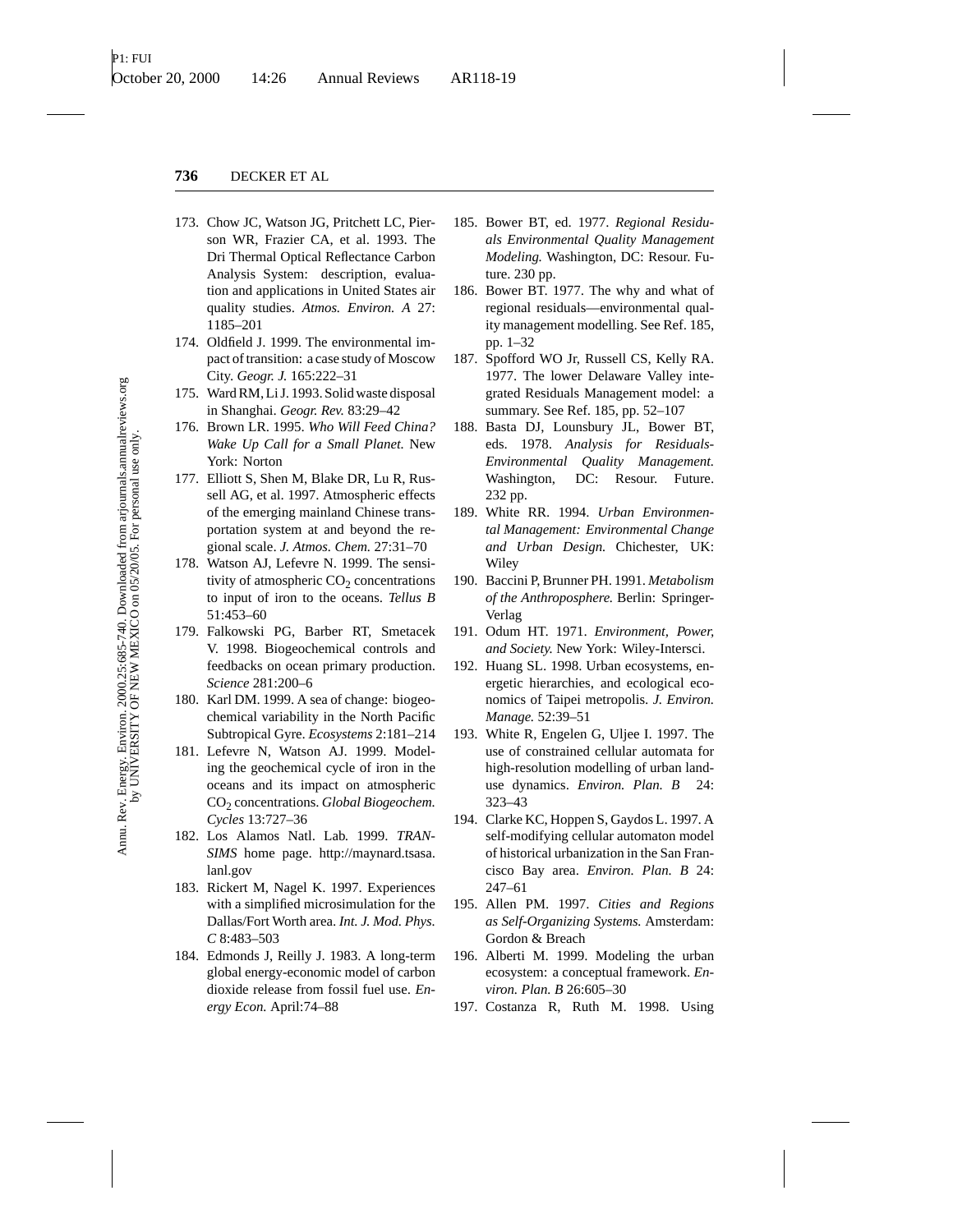dynamic modeling to scope environmental problems and build consensus. *Environ. Manage.* 22:183–95

- 198. Voinov A, Costanza R, Wainger L, Boumans R, Villa F, et al. 1999. Patuxent landscape model: integrated ecological economic modeling of a watershed. *Environ. Model. Software* 14:473–91
- 199. Low B, Costanza R, Ostrom E, Wilson J, Simon CP. 1999. Human-ecosystem interactions: a dynamic integrated model. *Ecol. Econ.* 31:227–42
- 200. Leighton PA. 1961 *Photochemistry of Air Pollution.* New York: Academic
- 201. Dodge MC. 1989. A comparison of three photochemical oxidant mechanisms. *J. Geophys. Res.* 94:5121–36
- 202. Atkinson R, Lloyd AC. 1984. Chemical kinetics data for atmospheric chemistry modeling. *J. Phys. Chem Ref. Data* 18:881–1097
- 203. Schere KL, Demerjian KL. 1978. A photochemical box model for urban air quality simulation. In *Proc. Jt. Conf. Sensing Environ. Pollut., 4th*, pp. 427–33. Washington, DC: Am. Chem. Soc.
- 204. Dodge MC. 1977. *Effect of Selected Parameters on Predictions of a Photochemical Model. Rep. EPA-60013-77- 048*, US Environ. Prot. Agency
- 205. Gear CW. 1971. *Numerical Initial Value Problems in Ordinary Differential Equations.*Englewood Cliffs, NJ: Prentice Hall
- 206. Byrne GD, Hindmarsh C. 1987. Stiff ODE solvers: a preview of coming attractions. *J. Comput. Phys.* 70:1–62
- 207. Elliott S, Zhao XP, Turco RP, Kao CYJ, Shen M. 1995. Photochemical numerics for global scale modeling: fidelity and GCM testing. *J. Appl. Meteorol.* 34: 694–718
- 208. Calvert JG, Madronich S. 1987. Theoretical study of the initial products of the atmospheric oxidation of hydrocarbons. *J. Geophys. Res. Atmos.* 92:2211–20
- 209. Calvert JG. 1990. Glossary of atmospheric chemistry terms: (recommendations

1990). *Pure Appl. Chem.* 62:2167–219

- 210. McRae GJ, Goodin WR, Seinfeld JH. 1982. Development of a second generation mathematical model for urban air pollution: I. Model formulation. *Atmos. Environ.* 16:679–96
- 211. McRae GJ, Goodin WR, Seinfeld JH. 1982. Numerical solution of the atmospheric diffusion equation for chemically reacting flows. *J. Comput. Phys.* 45:1–42
- 212. Goodin WR, McRae GJ, Seinfeld JH. 1977. An objective analysis technique for constructing three-dimensional, urban scale wind fields. *J. Appl. Meteorol.* 18:761–71
- 213. McRae GJ, Russell AG. 1984. Dry deposition of nitrogen containing species. In *Deposition Both Wet and Dry*, ed. BB Hicks, pp. 153–93. Boston: Butterworth
- 214. Pielke RA. 1992. A comprehensive meteorological modeling system—RAMS. *Meteorol. Atmos. Phys.* 49:69–91
- 215. Hall SJ, Matson PA, Roth PM. 1996.  $NO<sub>x</sub>$ emissions from soil: implications for air quality modeling in agricultural regions. *Annu. Rev. Energy Environ.* 21:311–46
- 216. Potter CS, Matson PA, Vitousek PM, Davidson EA. 1996. Process modeling of controls on nitrogen trace gas emissions from soils worldwide. *J. Geophys. Res. Atmos.* 101:1361–77
- 217. Matson PA, McDowell WH, Townsend AR, Vitousek PM. 1999. The globalization of N deposition: ecosystem consequences in tropical environments. *Biogeochemistry* 46:67–83
- 218. Southern Oxidants Study. 1999. *The Southern Oxidants Study.* http://www2. ncsu.edu/ncsu/CIL/southern\_oxidants/
- 219. Hubler G, Alvarez R, Daum P, Dennis R, Gillani N, et al. 1998. An overview of the airborne activities during the Southern Oxidants Study (SOS) 1995 Nashville Middle Tennessee Ozone Study. *J. Geophys. Res. Atmos.* 103:22245–59
- 220. Qian Y, Giorgi F. 1999. Interactive coupling of regional climate and sulfate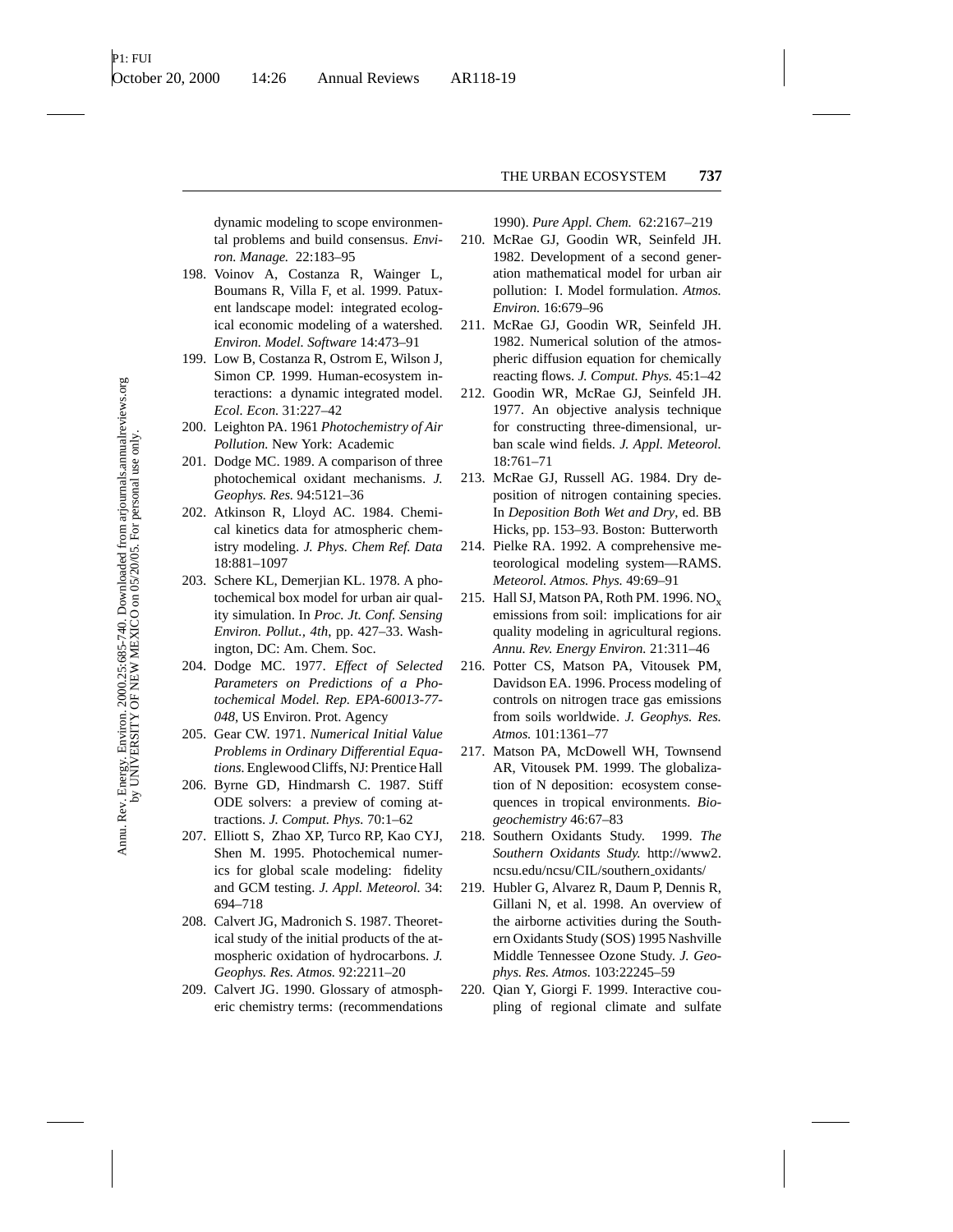aerosol models over eastern Asia. *J. Geophys. Res. Atmos.* 104:6477–99

- 221. Mearns LO, Mavromatis T, Tsvetsinskaya E, Hays C, Easterling W. 1999. Comparative responses of EPIC and CERES crop models to high and low spatial resolution climate change scenarios. *J. Geophys. Res. Atmos.* 104:6623–46
- 222. Hoell JM, Davis DD, Liu SC, Newell RE, Akimoto H, et al. 1997. The Pacific Exploratory Mission West phase B: February-March 1994. *J. Geophys. Res. Atmos.* 102:28223–39
- 223. Liu SC, McKeen SA, Hsie EY, Lin X, Kelly KK, et al. 1996. Model study of tropospheric trace species distributions during PEM-West A. *J. Geophys. Res. Atmos.* 101:2073–85
- 224. Calbo J, Pan W, Webster M, Prinn RG, McRae GJ. 1998. Parameterization of urban subgrid scale processes in global atmospheric chemistry models. *J. Geophys. Res.* 103:3437–51
- 225. Gosz JR, Holmes RT, Likens GE, Bormann FH. 1978. The flow of energy in a forest ecosystem. *Sci. Am.* 238:92–102
- 226. Likens GE, Bormann FH. 1995. *Biogeochemistry of a Forested Ecosystem.* New York: Springer-Verlag
- 227. Lindeman RL. 1942. The trophicdynamic aspect of ecology. *Ecology* 23:299–418
- 228. Hermanowicz SW, Asano T. 1999. Abel Wolman's "The Metabolism of Cities" revisited: a case for water recycling and reuse. *Water Sci. Technol.* 40:29–36
- 229. Odum HT. 1983. *Systems Ecology. An Introduction.* New York: Wiley
- 230. Odum EP. 1989. *Ecology and Our Endangered Life-Support Systems.* Sunderland, MA: Sinauer
- 231. Ayres RU, Simonis UE, eds. 1994. *Industrial Metabolism: Restructuring for Sustainable Development.* Tokyo: UN Univ. Press. 376 pp.
- 232. Socolow RH, Andrews C, Berkhout F, Thomas V, eds. 1994. *Industrial Ecology*

*and Global Change.* Cambridge, UK: Cambridge Univ. Press. 500 pp.

- 233. Baccini P. 1996. Understanding regional metabolism for a sustainable development of urban systems. *Environ. Sci. Pollut. Res.* 3:108–11
- 234. Thomas V, Spiro T. 1994. Emissions and exposure to metals: cadmium and lead. pp. 297–318
- 235. Stigliani W, Jaffe P, Anderberg S. 1994. Metals loading of the environment: cadmium in the Rhine basin. See Ref. 232, pp. 287–96
- 236. Herrmann T, Klaus U. 1997. Fluxes of nutrients in urban drainage systems: assessment of sources, pathways and treatment techniques. *Water Sci. Technol.* 36:167– 72
- 237. Butler D, Friedler E, Gatt K. 1995. Characterising the quantity and quality of domestic wastewater inflows. *Water Sci. Technol.* 31:13–24
- 238. Boyden S. 1979. *An Integrative Ecological Approach to the Study of Human Settlements.* Paris: UNESCO
- 239. Boyden S, Millar S, Newcombe K, O'Neill B. 1981. *The Ecology of a City and Its People: The Case of Hong Kong.* Canberra: Aust. Natl. Univ.
- 240. Newman PWG. 1999. Sustainability and cities: extending the metabolism model. *Landsc. Urban Plan.* 44:219–26
- 241. Günther F. 1997. Hampered effluent accumulation process: phosphorus management and societal structure. *Ecol. Econ.* 21:159–74
- 242. Metropolitan Toronto Gov. 1992. *The Livable Metropolis. The Draft Official Plan.* Toronto
- 243. Metropolitan Toronto Gov. 1992. *Deep Lake Water Cooling Project Investigation.* Toronto: Comm. Works
- 244. Wackernagel M, Rees WE. 1995. *Our Ecological Footprint: Reducing Human Impact on Earth.* Philadelphia: New Society
- 245. Rees WE. 1992. Ecological footprints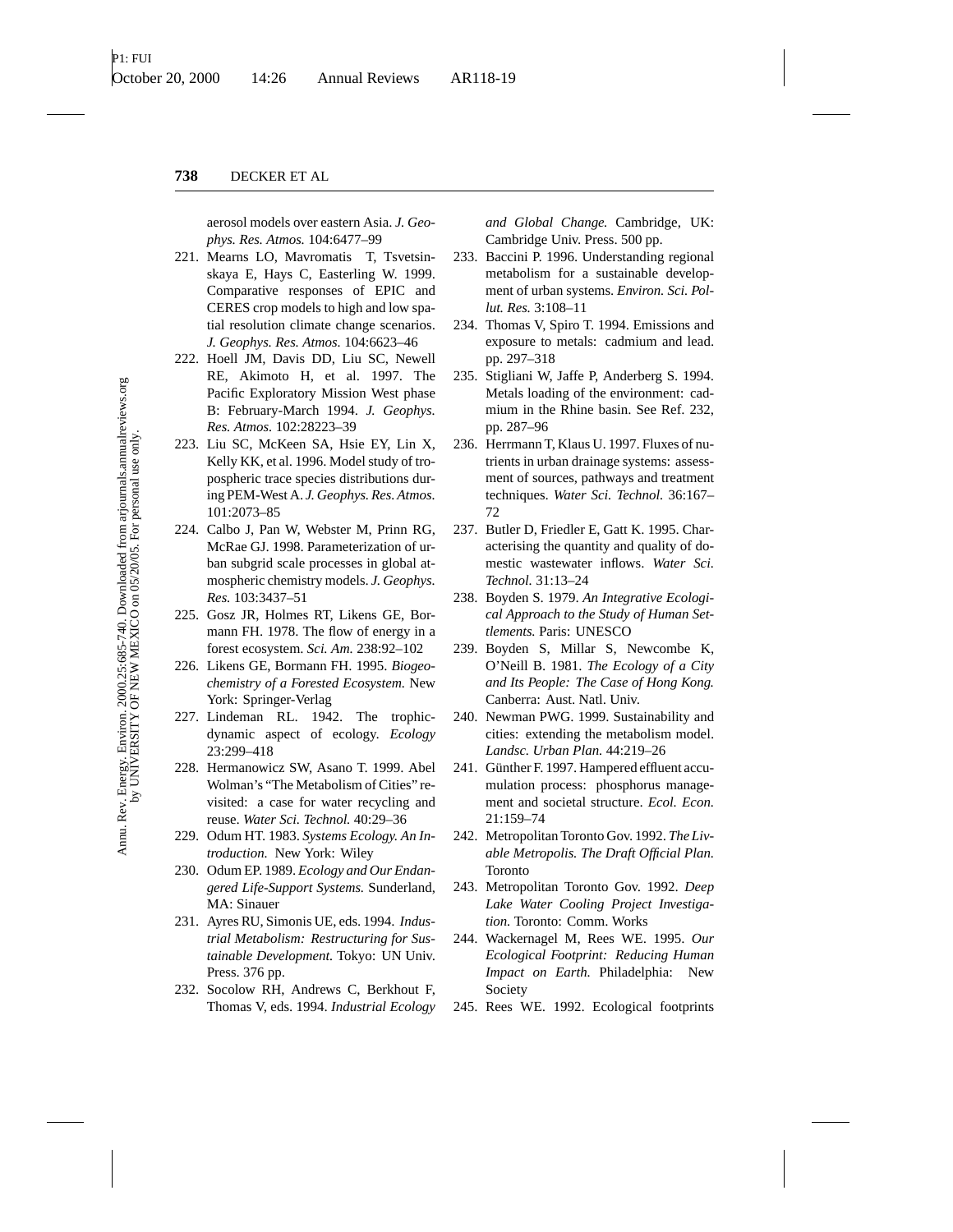and appropriated carrying capacity: what urban economies leave out. *Environ. Urban.* 4:121–30

- 246. Folke C, Jansson A, Larsson J, Costanza R. 1997. Ecosystem appropriation by cities. *Ambio* 26:167–72
- 247. Daily GC, ed. 1997. *Nature's Services: Societal Dependence on Natural Ecosystems.* Washington, DC: Island. 392 pp.
- 248. Bolund P, Hunhammar S. 1999. Ecosystem services in urban areas. *Ecol. Econ.* 29:293–301
- 249. Connell JH, Slatyer RO. 1977. Mechanisms of succession in natural communities and their role in community stability and organization. *Am. Nat.* 111:1119–44
- 250. Margalef R. 1968. *Perspectives in Ecological Theory.* Chicago: Univ. Chicago Press
- 251. Sheikh B. 1991. Long-range planning for water reuse in the city of Los Angeles. *Water Sci. Technol.* 24:11–17
- 252. Varis O, Somlyódy L. 1997. Global urbanization and urban water: Can sustainability be afforded? *Water Sci. Technol.* 35:21–32
- 253. Parikh JK. 1980. *Energy Systems and Development: Constraints, Demand and Supply of Energy for Developing Regions.* Delhi: Oxford Univ. Press
- 254. Nilsson LJ. 1993. Energy intensity trends in 31 industrial and developing countries 1950–1988. *Energy* 18:309–22
- 255. Misra MK, Sahu NC, Rao BG, Nisanka SK. 1996. Domestic fuel energy consumption in an Indian urban ecosystem. *Biomass Bioenergy* 9:473–86
- 256. CAP LTER. 1999. *The Central Arizona-Phoenix Long Term Ecological Research Station.* http://caplter.asu.edu
- 257. BES LTER. 1999. *The Baltimore Ecosystem Study.* http://baltimore.umbc.edu/lter
- 258. Matson PA, Naylor R, Ortiz-Monasterio I. 1998. Integration of environmental, agronomic, and economic aspects of fertilizer management. *Science* 280:112– 14
- 259. Chow JC, Watson JG, Fujita EM, Lu ZQ, Lawson DR, et al. 1994. Temporal and spatial variations of Pm(2.5) and Pm(10) aerosol in the Southern California Air Quality Study. *Atmos. Environ.* 28:2061– 80
- 260. Molina MJ, Rowland FS. 1974. Stratospheric sink for chlorofluoromethanes: chlorine atom-catalysed destruction of ozone. *Nature* 249:810–12
- 261. Khalil MAK, Shearer MJ. 1993. Sources of methane: an overview. In *Atmospheric Methane: Sources, Sinks, and Role in Global Change*, ed. MAK Khalil, pp. 180–98. New York: Springer
- 262. Tans PP. 1997. A note on isotopic ratios and the global atmospheric methane budget. *Global Biogeochem. Cycles* 11:77– 81
- 263. Smith AT. 1995. Environmental factors affecting global atmospheric methane concentrations. *Prog. Phys. Geogr.* 19:322–35
- 264. Bogner J, Spokas K, Burton E, Sweeney R, Corona V. 1995. Landfills as atmospheric methane sources and sinks. *Chemosphere* 31:4119–30
- 265. Micallef A, Colls JJ. 1999. Measuring and modelling the airborne particulate matter mass concentration field in the street environment: model overview and evaluation. *Sci. Total Environ.* 235:199–210
- 266. Fishman J, Minnis P, Reichle HG. 1986. Use of satellite data to study tropospheric ozone in the tropics. *J. Geophys. Res.* 91:613–21
- 267. Fishman J. 1991. Probing planetary pollution from space. *Environ. Sci. Technol.* 25:613–21
- 268. Hoell JM, Davis DD, Liu SC, Newell RE, Shipham M, et al. 1996. Pacific Exploratory Mission West A (PEM-West A): September-October 1991. *J. Geophys. Res. Atmos.* 101:1641–53
- 269. Hoell JM, Davis DD, Jacob DJ, Rogers MO, Newell RE, et al. 1999. Pacific Exploratory Mission in the tropical Pacific: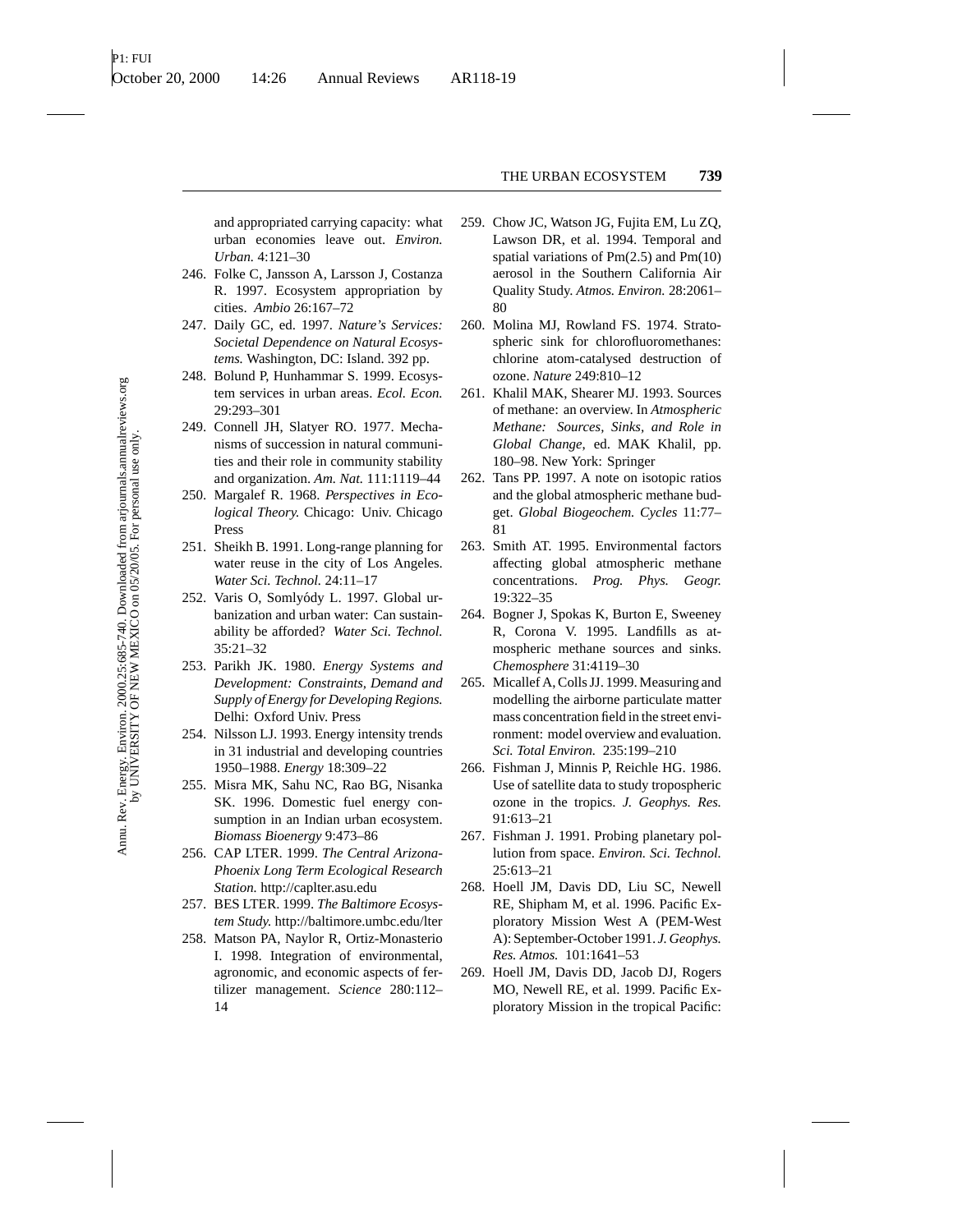PEM Tropics. *J. Geophys. Res. Atmos.* 104:5567–83

- 270. Feshbach M, Friendly A Jr. 1992. *Ecocide in the USSR: Health and Nature Under Siege.* New York: Basic Books
- 271. NCGIA. 1999. *National Center for Geographic Information and Analysis.* http://ncgia.ucsb.edu/
- 272. NCEAS. 1999. *National Center for Ecological Analysis and Synthesis.* http://www.nceas.ucsb.edu/
- 273. Allen PM. 1994. Evolution, sustainability, and industrial metabolism. See Ref. 46, pp. 78–100
- 274. Lo F-C. 1994. The impacts of current global adjustment and shifting technoeconomic paradigm on the world city system. See Ref. 4, pp. 103–30
- 275. United Nations. 1986. *Population Growth and Policies in Mega-Cities: Bombay.* New York: UN Dep. Int. Econ. Soc. Aff.
- 276. United Nations. 1987. *Population Growth and Policies in Mega-Cities: Bangkok.* New York: UN Dep. Int. Econ. Soc. Aff.
- 277. United Nations. 1986. *Population Growth and Policies in Mega-Cities: Calcutta.* New York: UN Dep. Int. Econ. Soc. Aff.
- 278. United Nations. 1987. *Population Growth and Policies in Mega-Cities: Dhaka.* New

York: UN Dep. Int. Econ. Soc. Aff.

- 279. United Nations. 1989. *Population Growth and Policies in Mega-Cities: Jakarta.* New York: UN Dep. Int. Econ. Soc. Aff.
- 280. United Nations. 1988. *Population Growth and Policies in Mega-Cities: Karachi*, New York: UN Dep. Int. Econ. Soc. Aff.
- 281. United Nations. 1986. *Population Growth and Policies in Mega-Cities: Metro Manila.* New York: UN Dep. Int. Econ. Soc. Aff.
- 282. United Nations. 1993. *Population Growth and Policies in Mega-Cities: Sao Paulo. ˜* New York: UN Dep. Int. Econ. Soc. Aff.
- 283. United Nations. 1986. *Population Growth and Policies in Mega-Cities: Seoul.* New York: UN Dep. Int. Econ. Soc. Aff.
- 284. Hasan S, Mulamoottil G. 1994. Environmental problems of Dhaka City: a study of mismanagement. *Cities* 11:195–200
- 285. Hadiwinoto S, Leitmann J. 1994. Urban environmental profile: Jakarta. *Cities* 11:153– 57
- 286. New York State Dep. Environ. Conserv.. 1997. *Solid Waste.* http://www. dec.state.ny.us/dshm/sldwaste/index
- 287. Leitmann J. 1994. Tianjin. *Cities* 11:297– 302
- 288. Linden E. 1993. Megacities. *Time* 141:36
- 289. Madanipour A. 1999. City profile: Tehran. *Cities* 16:57–65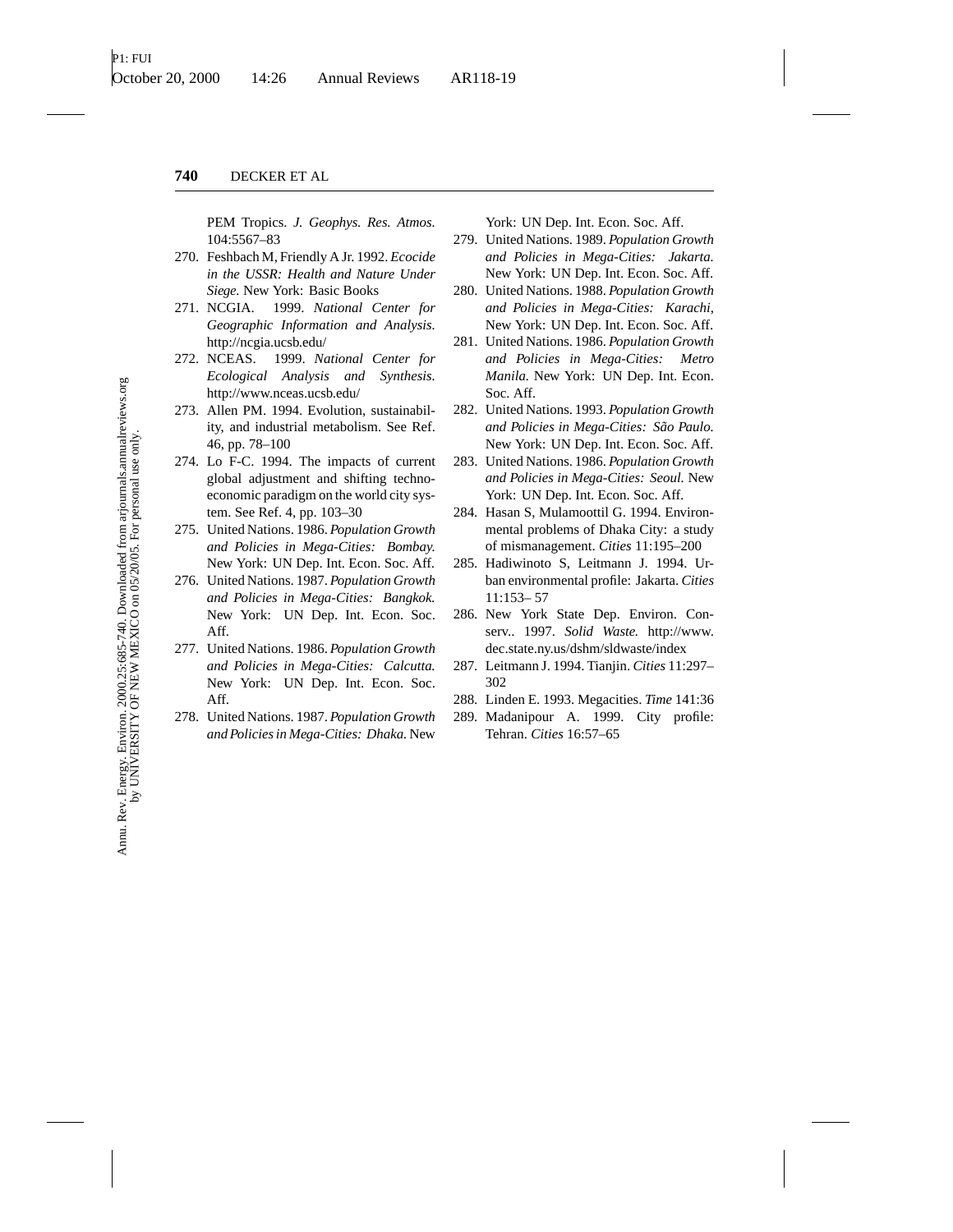



Annu. Rev. Energy. Environ. 2000.25:685-740. Downloaded from arjournals.annualreviews.org<br>by UNIVERSITY OF NEW MEXICO on 05/20/05. For personal use only. Annu. Rev. Energy. Environ. 2000.25:685-740. Downloaded from arjournals.annualreviews.org by UNIVERSITY OF NEW MEXICO on 05/20/05. For personal use only.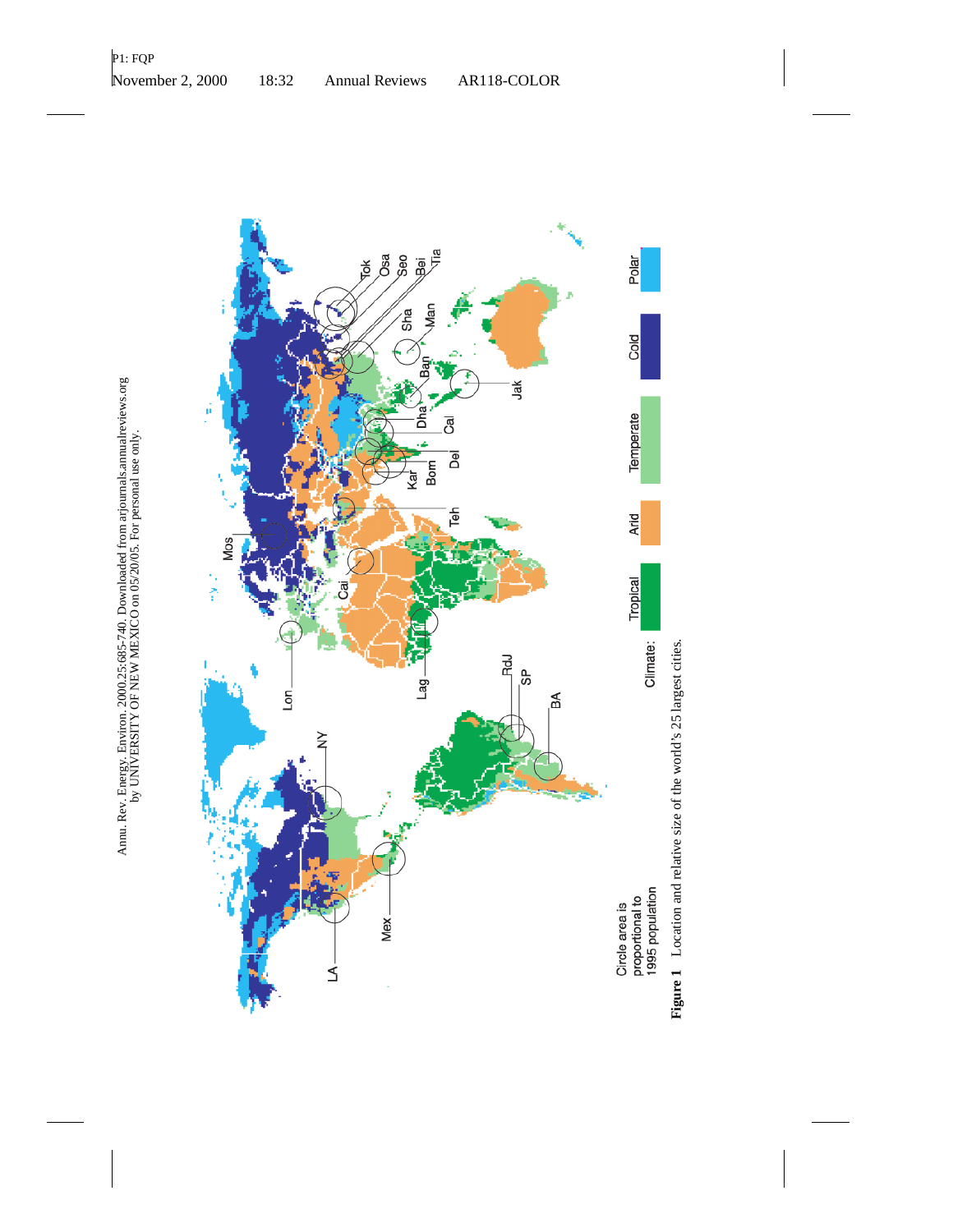

**Figure 6** Ecological footprint (in km<sup>2</sup>) for the 29 largest cities of Baltic Europe, shown per km<sup>2</sup> of city. Resource supply footprint is calculated as the area needed to provide selected renewable resources: wood, paper, fibers, and food, including seafood. Fresh water is not included. Waste assimilation footprint is calculated as the area needed to absorb the nitrogen, phosphorus, and carbon dioxide emissions from cities. Adapted from Reference 246.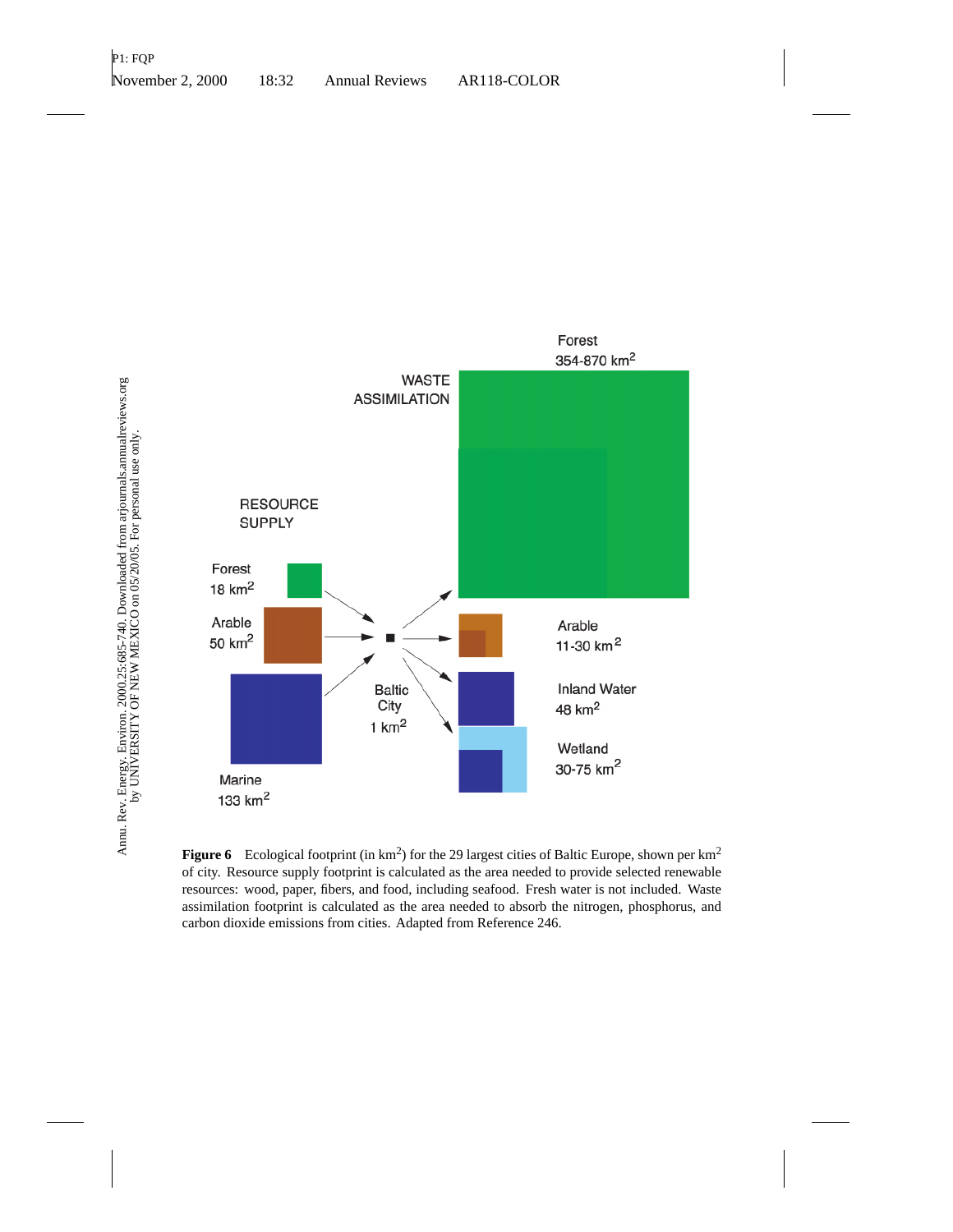

 *Annual Review of Energy and the Environment Volume 25, 2000*

## **CONTENTS**

| CONVERGING PATHS LEADING TO THE ROLE OF THE OCEANS<br>IN CLIMATE CHANGE, Wallace S. Broecker                                                                                                                                                                                                                           | $\mathbf{1}$ |
|------------------------------------------------------------------------------------------------------------------------------------------------------------------------------------------------------------------------------------------------------------------------------------------------------------------------|--------------|
| ENERGY IN THE TWENTIETH CENTURY: Resources, Conversions,<br>Costs, Uses, and Consequences, Vaclav Smil                                                                                                                                                                                                                 | 21           |
| PHOSPHORUS IN THE ENVIRONMENT: Natural Flows and Human<br>Interferences, Vaclav Smil                                                                                                                                                                                                                                   | 53           |
| <b>TECHNOLOGIES SUPPORTIVE OF SUSTAINABLE</b><br>TRANSPORTATION, A. Dearing                                                                                                                                                                                                                                            | 89           |
| OPPORTUNITIES FOR POLLUTION PREVENTION AND ENERGY<br>EFFICIENCY ENABLED BY THE CARBON DIOXIDE<br>TECHNOLOGY PLATFORM, Darlene K. Taylor, Ruben Carbonell,<br>Joseph M. DeSimone                                                                                                                                        | 115          |
| WINDPOWER: A Turn of the Century Review, Jon G. McGowan,<br>Stephen R. Connors                                                                                                                                                                                                                                         | 147          |
| THE POTENTIAL OF BIOMASS FUELS IN THE CONTEXT OF<br>GLOBAL CLIMATE CHANGE: Focus on Transportation Fuels, Haroon<br>S. Kheshgi, Roger C. Prince, Gregg Marland                                                                                                                                                         | 199          |
| GEOENGINEERING THE CLIMATE: History and Prospect, David W.<br>Keith                                                                                                                                                                                                                                                    | 245          |
| THE ENGLAND AND WALES NON-FOSSIL FUEL OBLIGATION:<br>History and Lessons, Catherine Mitchell                                                                                                                                                                                                                           | 285          |
| INDUSTRIAL SYMBIOSIS: Literature and Taxonomy, Marian R.<br>Chertow                                                                                                                                                                                                                                                    | 313          |
| INTEGRATED ANALYSIS FOR ACID RAIN IN ASIA: Policy<br>Implications and Results of RAINS-ASIA Model, Jitendra Shah, Tanvi<br>Nagpal, Todd Johnson, Markus Amann, Gregory Carmichael, Wesley<br>Foell, Collin Green, Jean-Paul Hettelingh, Leen Hordijk, Jia Li, Chao<br>Peng, Yifen Pu, Ramesh Ramankutty, David Streets | 339          |
| CAPACITY DEVELOPMENT FOR THE ENVIRONMENT: A View for<br>the South, A View for the North, Ambuj D. Sagar                                                                                                                                                                                                                | 377          |
| WATER VAPOR FEEDBACK AND GLOBAL WARMING, Isaac M.<br>Held, Brian J. Soden                                                                                                                                                                                                                                              | 441          |
| ENGINEERING-ECONOMIC ANALYSES OF AUTOMOTIVE FUEL<br>ECONOMY POTENTIAL IN THE UNITED STATES, David L.<br>Greene, John DeCicco                                                                                                                                                                                           | 477          |
| HEALTH AND PRODUCTIVITY GAINS FROM BETTER INDOOR<br>ENVIRONMENTS AND THEIR RELATIONSHIP WITH BUILDING<br>ENERGY EFFICIENCY, William J. Fisk                                                                                                                                                                            | 537          |